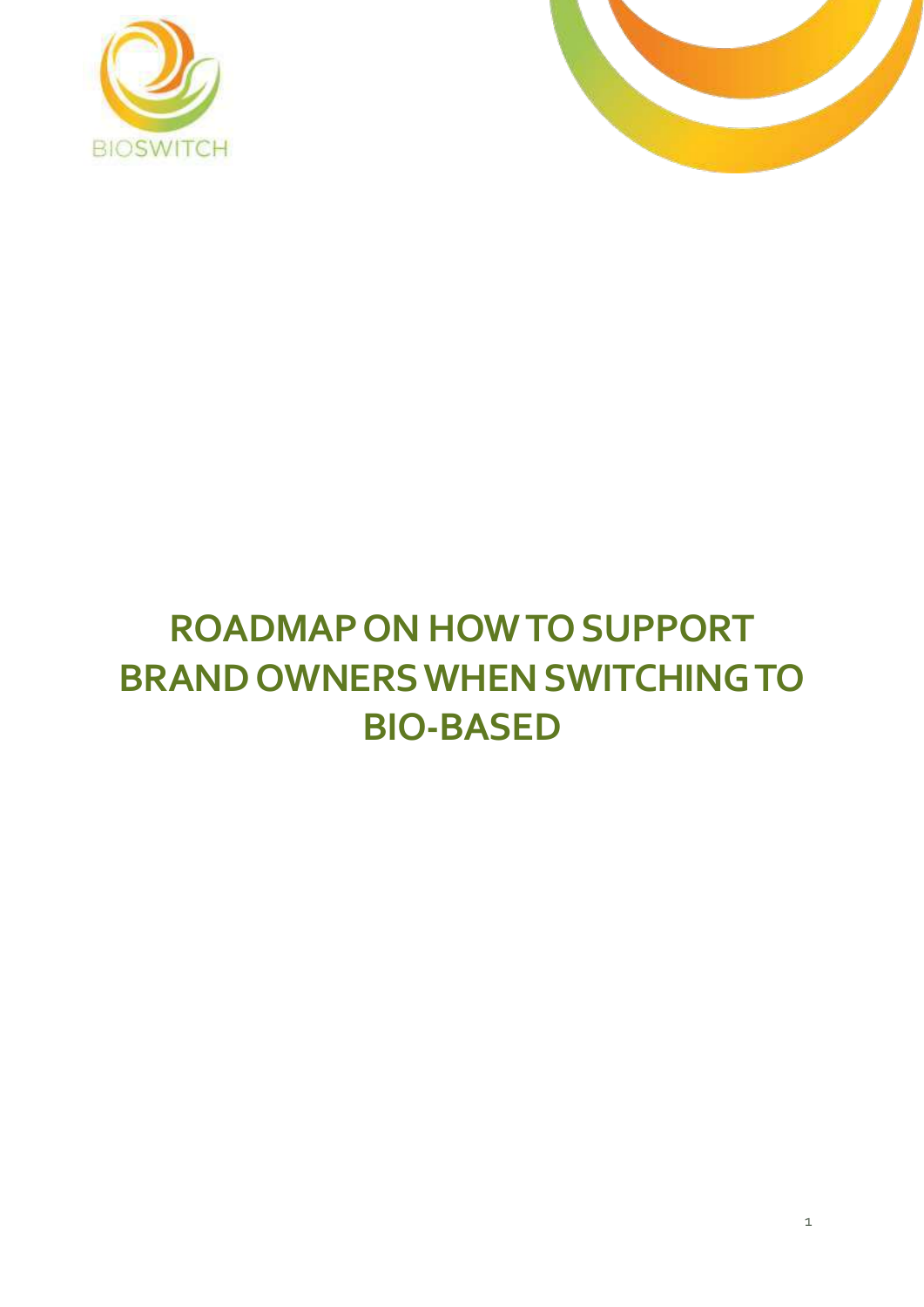



# <span id="page-1-0"></span>**INDEX**

| $\mathbf{1}$                                                                       |  |
|------------------------------------------------------------------------------------|--|
| 1.1                                                                                |  |
| 1.2                                                                                |  |
| MOTIVATION FOR THE ESTABLISHMENT OF BRAND OWNERS ACTION PLANS  9<br>$\overline{2}$ |  |
| 2.1                                                                                |  |
| 2.2                                                                                |  |
| 2.3                                                                                |  |
| 2.3.1                                                                              |  |
| 2.4                                                                                |  |
| 2.5                                                                                |  |
| (RE) DEFINING THE VALUE CHAIN IN THE CONTEXT OF BIO-BASED TRANSITION 15<br>3       |  |
| 3.1                                                                                |  |
| 3.2                                                                                |  |
| 3.3                                                                                |  |
| 3.3.1                                                                              |  |
| 3.3.2                                                                              |  |
| 3.3.3                                                                              |  |
| 3.3.4                                                                              |  |
| 3.3.5                                                                              |  |
| 3.3.6                                                                              |  |
| Open innovation as a tool for the development of new value chains 21<br>3.4        |  |
| 3.4.1                                                                              |  |
| 3.4.2                                                                              |  |
| 3.4.3                                                                              |  |
| STEPS AND FIRST RECOMMENDATIONS FOR THE MOBILISATION OF THE BRAND<br>4             |  |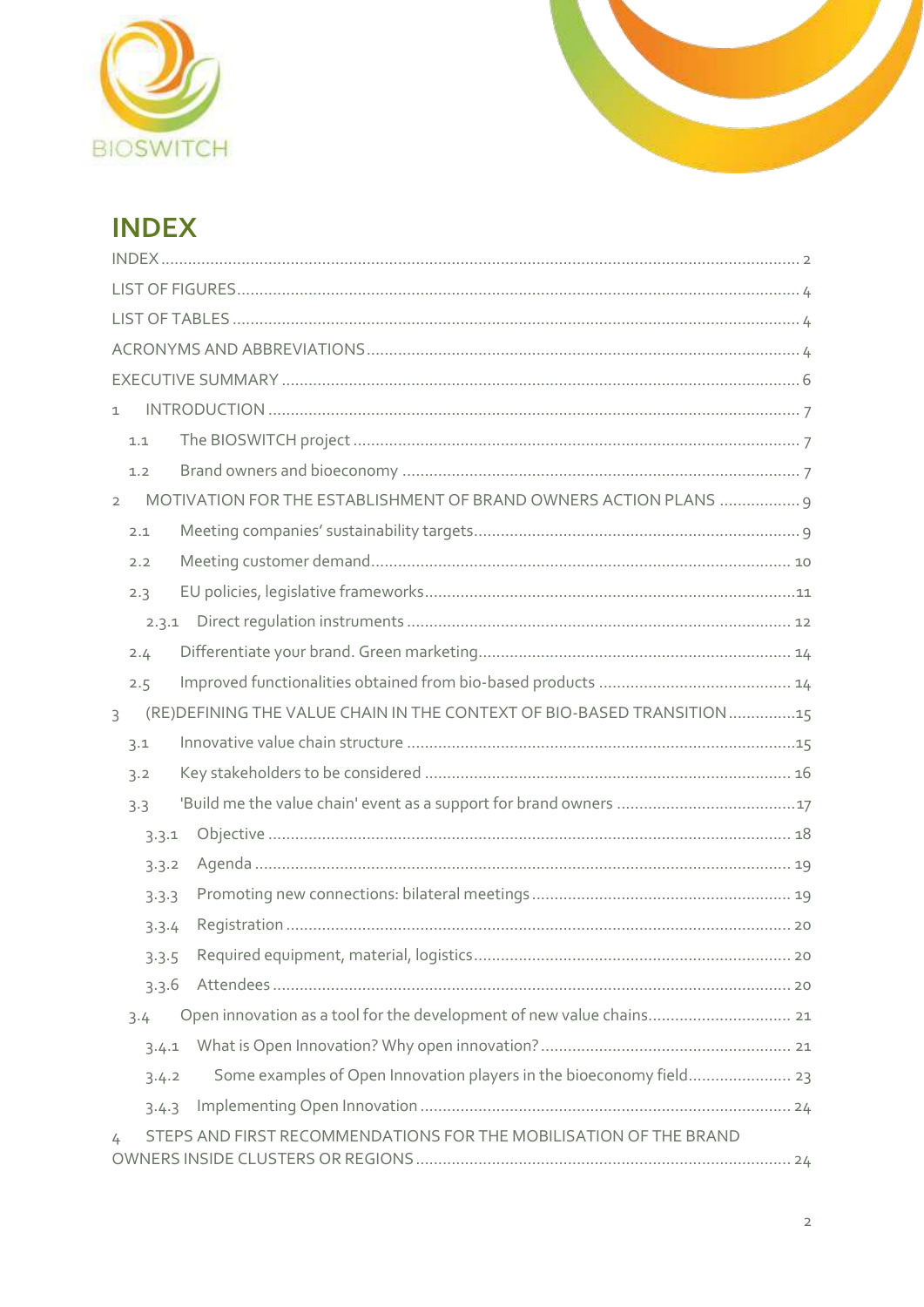

|   | 4.1   |                                                                                                                                                                      |  |
|---|-------|----------------------------------------------------------------------------------------------------------------------------------------------------------------------|--|
|   | 4.2   |                                                                                                                                                                      |  |
|   | 4.3   |                                                                                                                                                                      |  |
|   | 4.4   |                                                                                                                                                                      |  |
|   | 4.5   |                                                                                                                                                                      |  |
| 5 |       |                                                                                                                                                                      |  |
|   | 5.1   |                                                                                                                                                                      |  |
|   | 5.1.1 |                                                                                                                                                                      |  |
|   | 5.1.2 | DIGI-B-CUBE : Digital Enterprise Innovations for Bioimaging, Biosensing and                                                                                          |  |
|   | 5.1.3 | SmartAgriHubs-SERVICE, the SmartAgriHubs Community Network  29                                                                                                       |  |
|   | 5.1.4 | METABUILDING: METAclustering for cross-sectoral and cross-border innovation<br>ecosystem. BUILDING for the European Construction, Additive Manufacturing and Nature- |  |
|   |       |                                                                                                                                                                      |  |
|   | 5.2   |                                                                                                                                                                      |  |
| 6 |       | OTHER ASPECTS THAT CAN BE RELEVANT DURING THE BIO-BASED TRANSITION33                                                                                                 |  |
|   | 6.1   |                                                                                                                                                                      |  |
|   | 6.1.1 |                                                                                                                                                                      |  |
|   | 6.1.2 |                                                                                                                                                                      |  |
|   | 6.1.3 |                                                                                                                                                                      |  |
|   | 6.1.4 |                                                                                                                                                                      |  |
|   |       |                                                                                                                                                                      |  |
|   | 6.2   |                                                                                                                                                                      |  |
|   | 6.2.1 |                                                                                                                                                                      |  |
|   | 6.2.2 |                                                                                                                                                                      |  |
|   | 6.3   | Design and implement effective instruments for stakeholder and public participation 39                                                                               |  |
|   | 6.4   | Increase public awareness of and participation with bio-based products 40                                                                                            |  |
| 7 |       |                                                                                                                                                                      |  |
|   |       |                                                                                                                                                                      |  |
|   |       |                                                                                                                                                                      |  |
|   |       |                                                                                                                                                                      |  |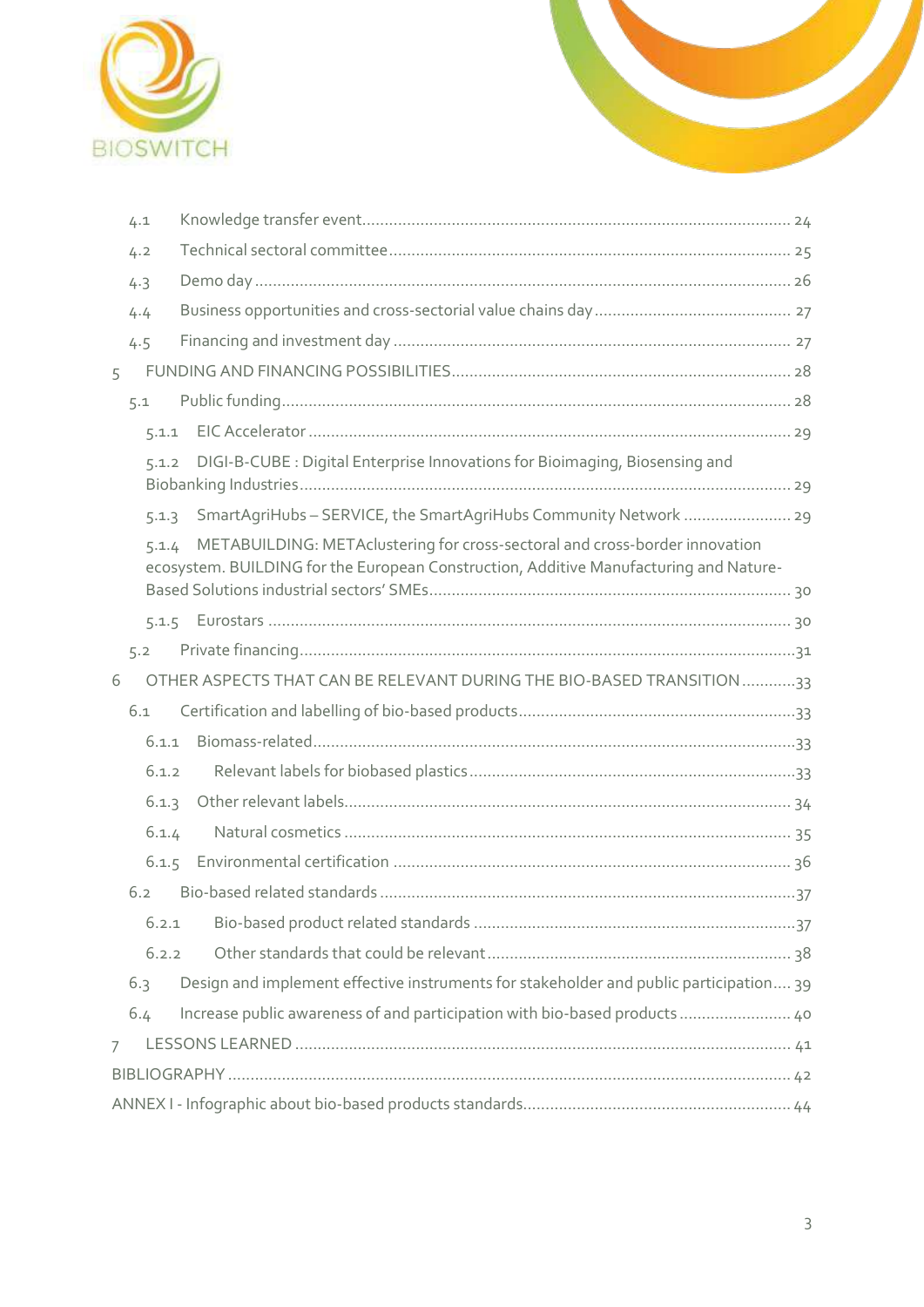



# <span id="page-3-0"></span>**LIST OF FIGURES**

| Figure 1 Main motivations for brand owners switching to BBPs. Source: (Bioswitch project, 2021) 9 |  |
|---------------------------------------------------------------------------------------------------|--|
| Figure 2. A generalised map of a bio-based value chain (Lokesh, et al., 2018).  16                |  |
|                                                                                                   |  |
|                                                                                                   |  |
|                                                                                                   |  |
|                                                                                                   |  |

# <span id="page-3-1"></span>**LIST OF TABLES**

| Table 3 Other standards that can be relevant during the bio-based transition  39 |  |
|----------------------------------------------------------------------------------|--|

# <span id="page-3-2"></span>**ACRONYMS AND ABBREVIATIONS**

| <b>ACRONYM</b>   | <b>FULL NAME</b>                                           |
|------------------|------------------------------------------------------------|
| 2BSvs            | Biomass Biofuels Sustainability voluntary scheme           |
| B2B              | Business-to-business                                       |
| <b>BBPs</b>      | Bio-based products                                         |
| <b>BTG</b>       | B.T.G. Biomass Technology Group BV, partner in BIOSWITCH   |
| C <sub>2</sub> C | Cradle to Cradle Certified™                                |
| <b>CEN</b>       | Committee for Standardization                              |
| <b>CENELEC</b>   | European Committee for Electrotechnical Standardization    |
| <b>CLIC</b>      | CLIC Innovation Oy, partner in BIOSWITCH                   |
| Cluster          | BIOSWITCH cluster partners are CLIC, CTA, FF and FBCD      |
| partners         |                                                            |
| <b>CTA</b>       | Corporación Tecnológica de Andalucía, partner in BIOSWITCH |
| <b>DIH</b>       | Digital Innovation Hub                                     |
| <b>EMAS</b>      | Eco-Management and Audit Scheme                            |
| <b>ETSI</b>      | European Telecommunications Standards Institute            |
| EU               | European Union                                             |
| <b>FBCD</b>      | Food & Bio Cluster Denmark, partner in BIOSWITCH           |
| <b>FF</b>        | Flanders' FOOD, partner in BIOSWITCH                       |
| GGL              | Green Gold Label                                           |
| <b>GHG</b>       | Greenhouse gas                                             |
| <b>GPP</b>       | <b>Green Public Procurement</b>                            |
| <b>IBI</b>       | International Biochar Initiative                           |
| <b>ISCC</b>      | International Sustainability and Carbon Certification      |
| <b>KT</b>        | Knowledge transfer                                         |
| <b>MTU</b>       | Munster Technological University, partner in BIOSWITCH     |
| <b>NEN</b>       | <b>Dutch Standards Institute</b>                           |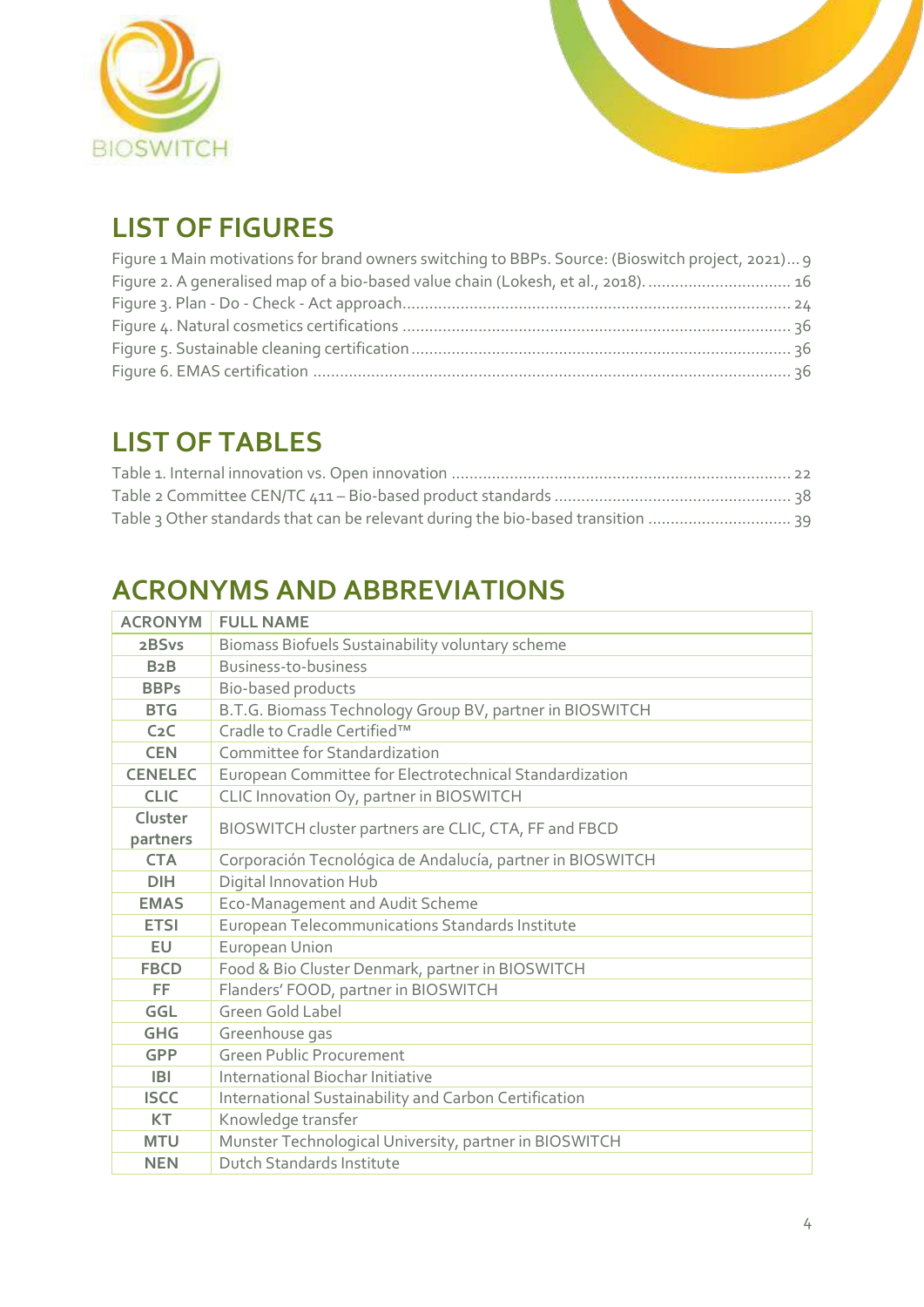



| $\overline{O}$ | Open Innovation                                                               |
|----------------|-------------------------------------------------------------------------------|
| <b>RDI</b>     | Research, Development and Innovation                                          |
| <b>RED</b>     | Renewable Energy Directive                                                    |
| <b>RSB</b>     | Roundtable on Sustainable Biomaterials                                        |
| <b>SDGs</b>    | UN Sustainable Development Goals                                              |
| SIE.           | Sustainable Innovations Europe SL, partner in BIOSWITCH                       |
| <b>SME</b>     | <b>Small and Medium Enterprise</b>                                            |
| <b>TSC</b>     | <b>Technical Sectoral Committee</b>                                           |
| <b>USDA</b>    | U.S. Department of Agriculture                                                |
| <b>VTT</b>     | VTT Technical Research Centre of Finland Ltd / Teknologian tutkimuskeskus VTT |
|                | Oy, partner in BIOSWITCH.                                                     |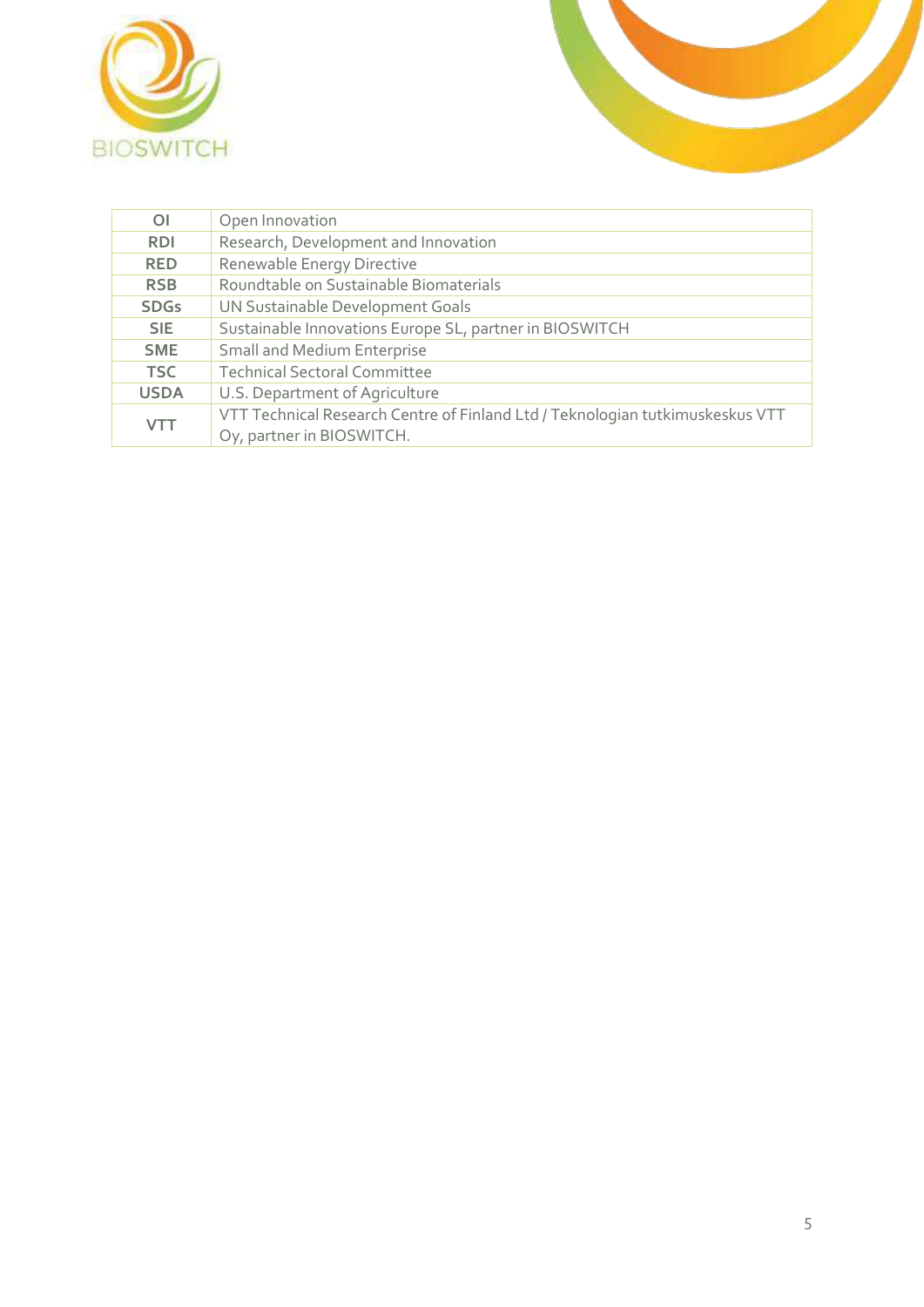



# <span id="page-5-0"></span>**EXECUTIVE SUMMARY**

The European Union (EU) has declared the bio-based products (BBPs) sector to be a priority area with high potential for future growth, reindustrialisation, and addressing societal challenges. Within this context, the main aim of the BIOSWITCH project is to bring Europe to the forefront of the bio-based economy, encouraging and supporting brand owners to switching to bio-based approaches by following a holistic, systemic approach built on two pillars:

- A framework where brand owners are placed as the centre of the public administration-biobased industry-consumers triangle through a set of events and communication actions that will allow shaping solutions to mitigate their perceived risks; and
- The BIOSWITCH toolbox as the ultimate instrument that will assist them in the bio-based transition journey.

Through this roadmap, that targets cluster managers, innovation agents and any kind of organisation willing to support brand owners' journey, information about how to motivate and help brand owners is provided.

Motivation for the establishment of brand owners action plans is explored, providing results from an exercise conducted in the frame of the project where brand owners' incentives, motivations, risks perceived and expectations when switching to bio-based were studied.

For those brand owners starting the journey for the fossil based to bio-based approaches transition, it could be necessary to (re)define the value chain. Hence, information about how these new value chains could look like and how to help them identify new partners and collaborators is provided. Here becomes of paramount importance the Open Innovation (OI) paradigm, which can be a total gamechanger pertaining Research, Development and Innovation (RDI) progress in resource and time efficiently manner.

Moreover, the steps and first recommendations for the mobilisation of the brand owners inside clusters or regions are presented since it is important to build capacity and strengthen the regional networks of key stakeholders. Suggestions for the organisation of a Knowledge transfer event, Technical sectoral committee, Demo day, Business opportunities and cross-sectorial value chains day and a Financing and investment day are provided.

As an additional help for brand owners, main funding and financing possibilities in the bioeconomy area are reviewed, so cluster managers and innovation agents can guide brand owners when selecting the most suitable funding and/or financing approach for them.

By the end of this roadmap, other aspects that can be relevant are reviewed, e.g., certification and labelling, bio-based related standards, how to design and implement effective instruments for stakeholder and public participation, and tips about how to increase public awareness of and participation with BBPs.

Finally, in order to make the most out of BIOSWITCH activities, an overview of lessons learned is presented.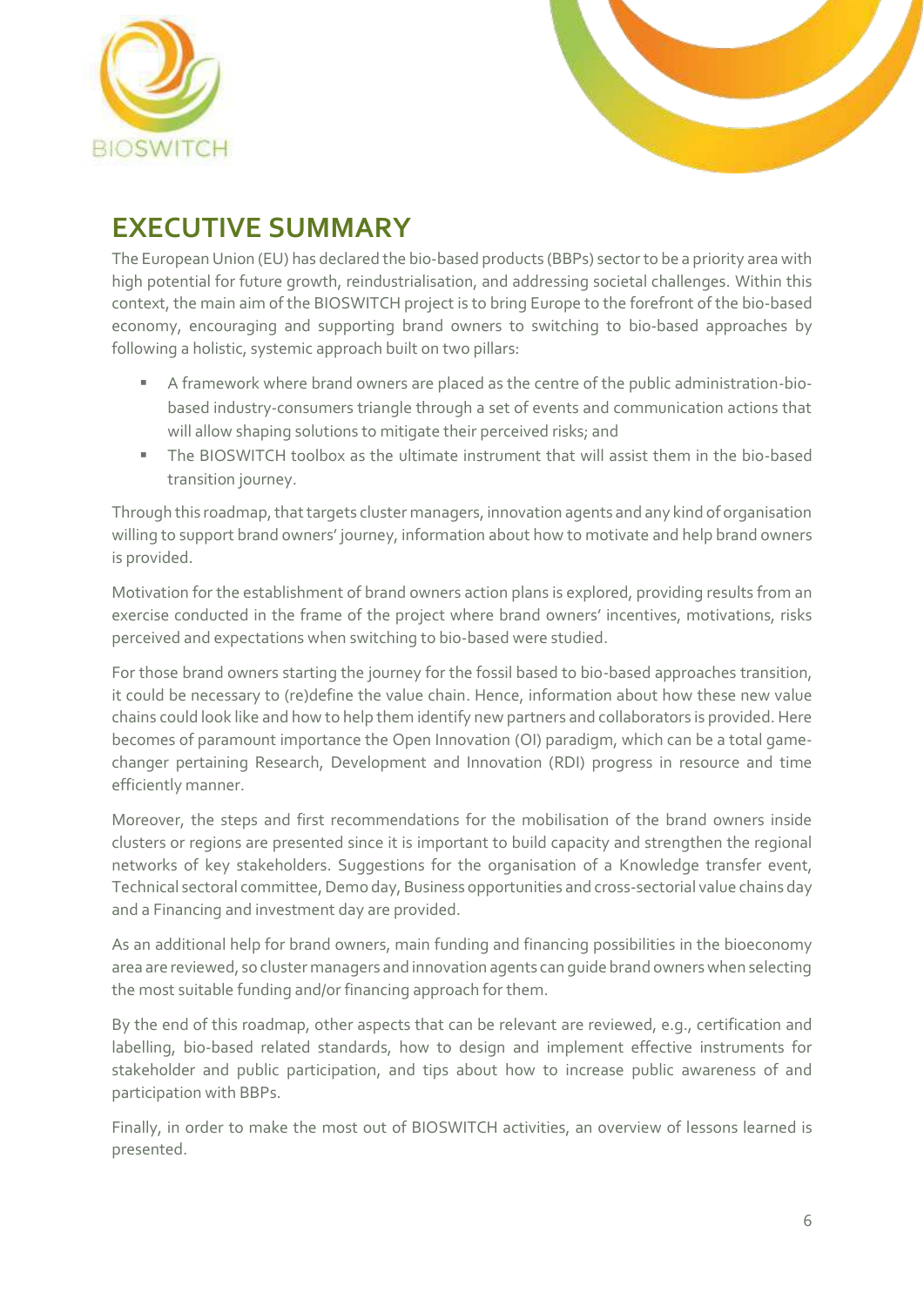



# <span id="page-6-0"></span>**1 INTRODUCTION**

### <span id="page-6-1"></span>**1.1 The BIOSWITCH project**

The main aim of the BIOSWITCH project is to bring Europe to the forefront of the bio-based economy, encouraging and supporting brand owners to switching to bio-based approaches by following a holistic, systemic approach built on two pillars:

- A framework where BOs are placed as the centre of the public administration-bio-based industry-consumers triangle through a set of events and communication actions that will allow shaping solutions to mitigate their perceived risks; and
- The BIOSWITCH toolbox as the ultimate instrument that will assist them in the bio-based transition journey.

Main novelty is a bio-based transition level self-assessment test to be done by brand owners so they can get access only to the tools that match their needs. The framework supports the mapping and analysis exercise, where information about brand owners' needs, motivations and incentives have been gathered. Perceived risks and mitigation actions have been identified and awareness and discussions with consumers have been fostered. Then, the BIOSWITCH toolbox has been developed and validated through four brand owner driven case studies (NOPA Nordic, ALPRO, Fazer and Grupo La Caña) that represent four different bio-based transition strategies from chemistry, forest, food and agro sectors and different levels of bio-based transition level. A replication plan development and toolbox roll-out will be conducted. Both regional and pan-European approaches will be considered all along the project. The main impact to be achieved will be reaching brand owners that are not familiar with bio-based approaches (at least 81 clusters that are not BIC members) and increasing brand owners' interest in bio-based strategies, as well as triggering their level of involvement and commitment to bioeconomy (it is foreseen that at least 180 brand owners from partners networks can be reached). BBPs acceptance will be also increased as at least 550 attendees are expected in all project foreseen events.

### <span id="page-6-2"></span>**1.2 Brand owners and bioeconomy**

With its cross-cutting nature, the bioeconomy can assist Europe in making the transition to a more resource efficient society that relies more strongly on renewable biological resources to satisfy consumers' needs, industry demand and tackle the climate change (European Commission, s.f.). In fact, the EU is committed to becoming climate neutral by 2050. A promising way to meet this target is to replace fossil-based resources with bio-based sources. Switching to BBPs and processes means switching to using biological resources and biological processing methods in a sustainable way. This will help to reduce Europe's dependency on oil, coal and gas and to meet its ambitious environmental, societal, industrial and climate policy targets for 2050.

Bio-based systems is an emerging sector of the bioeconomy that is expected to grow rapidly. It will help in creating new markets and jobs, especially in rural and coastal areas (European Commission, s.f.). The EU has declared the BBPs sector to be a priority area with high potential for future growth, reindustrialisation, and addressing societal challenges (European Commission, s.f.). The lead market BBPs is of high strategic and societal interest because of its potential impacts on sustainability and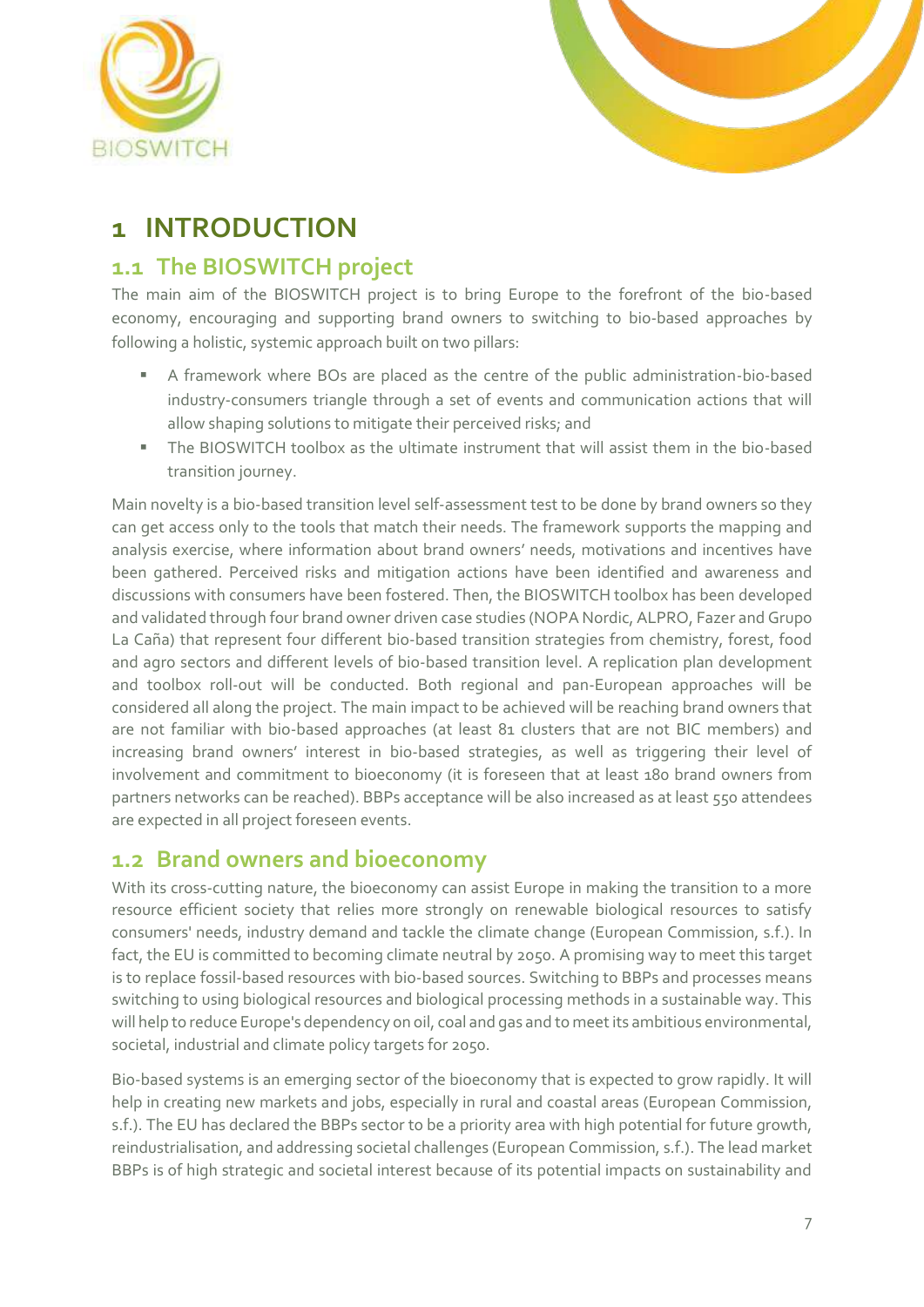



the protection of the environment, human health and in supporting rural development and strengthening of industrial competitiveness (European Commission, 2011).

With 700 billion EUR turnover and 3.6 million people employed (2017), the bio-based industries offer new opportunities for Europe's green growth by reducing dependence on fossil-based resources and offer a new circular bio-based societal model. Reducing Europe's dependency on fossil-based resources, sustaining healthy ecosystems and reaching the climate neutrality goal will require better integration across sectors to create more circular and innovative bio-based solutions (Bio-based Industries Consortium, 2020).

The long-term growth potential for BBPs will depend on their capacity to substitute fossil-based products and to satisfy various end-user requirements at a competitive cost, to create product cycles that are neutral in terms of greenhouse gas (GHG) and to leave a smaller ecological footprint. Europe is well placed in the markets for innovative BBPs (European Commission, s.f.). Brand owners have an overall positive outlook towards BBPs, with 85% of brands who do not currently use bio-based ingredients or products within their branded products and 95% of brands who do not currently use bio-based packaging interested in including these in future. However, brand owners still perceive some concerns surrounding BBPs including their high cost, functional performance, and ease of integration, as well as their reliability of supply (Gaffey, et al., 2021). The introduction of BBPs and solutions in the consolidated business practice of a brand owners is indeed a complex process, which does not simply require innovative technologies from the supply side, but also regulatory and societal transformations based on a multi-actor process in which the involvement of brand owners is crucial (BioBridges, s.f.).

From BIOSWITCH project side, a holistic framework has been produced. This takes into consideration and analyses the needs, risks and motivations of brand owners switching to biobased on a European and regional level (four regions, i.e. Andalusia, Flanders, Denmark and Finland). The framework developed is based on information and data gathered through interviews and a survey. Desktop research has been performed to gain a comprehensive understanding on existing studies into brand owner perspectives on the perceived risks, barriers, and motivations for switching to biobased ingredients, products, or packaging. The literature review of publications, reports, and previous related projects has given understanding of the existing research and data that has been utilised for the interview and survey designs. Six industry-relevant best practice case studies for the BIOSWITCH key cluster sectors (agriculture, food, forestry, and chemical sectors) have been produced as good practices to support the transition to bio-based products. Also, specific studies have been made to gain an understanding of the main incentives for brand owners for switching-to-bio-based and consumer surveys to understand the main incentives for consumers to choose bio-based products.

This roadmap is aimed to build capacity among the EU bio-based clusters and innovation agents to be better adapted and to support brand owners when switching to bio-based.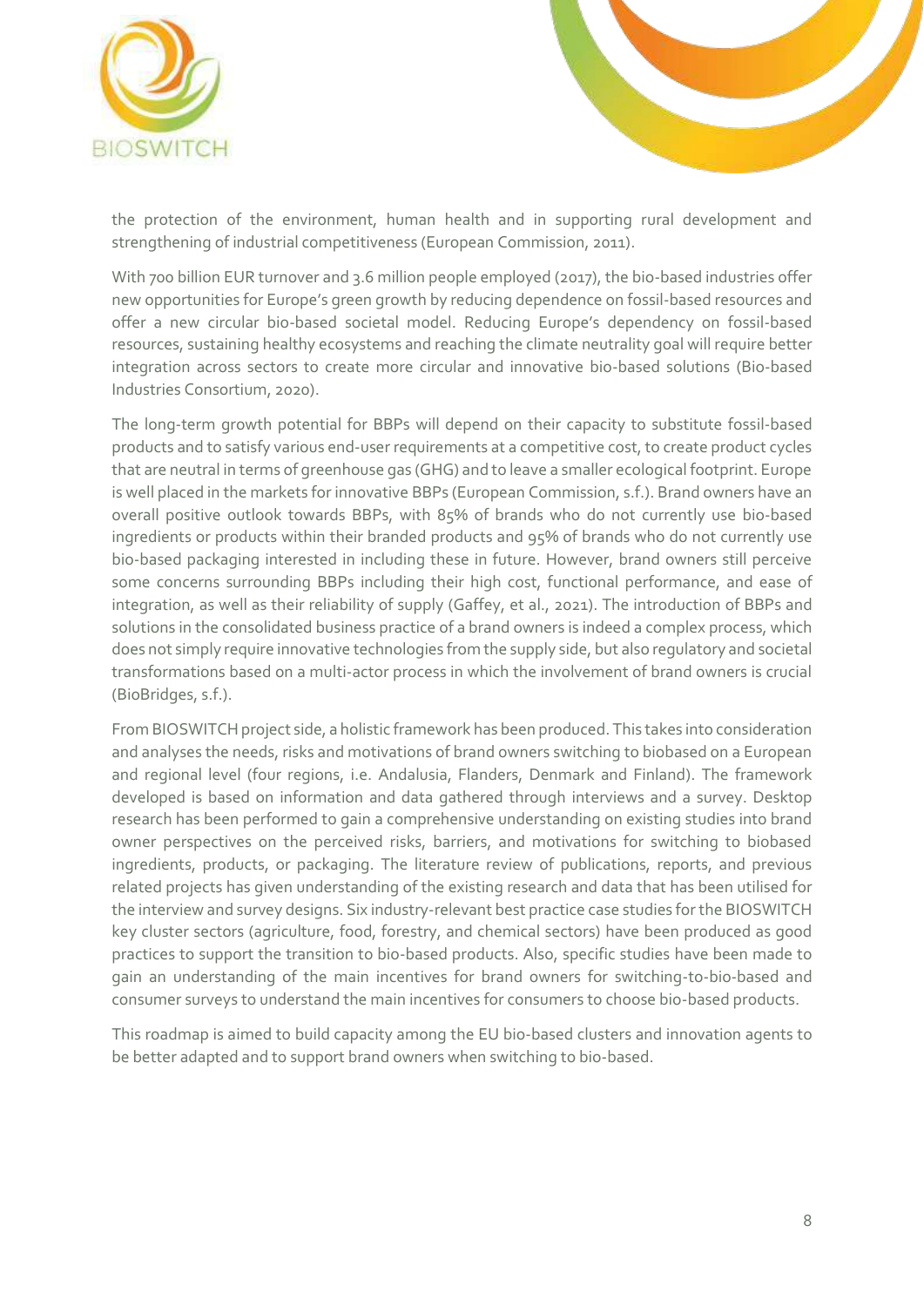



# <span id="page-8-0"></span>**2 MOTIVATION FOR THE ESTABLISHMENT OF BRAND OWNERS ACTION PLANS**

What general and specific drivers and motivations help brand owners and other businesses to consider switching to BBPs differs distinctively across countries and across product groups. Each BBP (group) and application is perceived in its own way. Brand owners can take advantage of the growing trend among, and awareness of, consumers for sustainable products, offering opportunities for biobased innovations (Bioswitch project, 2021).

BIOSWITCH project completed in 2020-2021 a broader study comprising 60 participant brands in the form of structured surveys and regional interviews. Figure 1 Main motivations for brand owners [switching to BBPs. Source: i](#page-8-2)llustrates the feedback obtained from brand owners when asked about the main motivations for brands switching to BBPs. Meeting company sustainability targets (69% of brands) as well as meeting customer demand (63%) were identified as the main drivers motivating brands to switch to BBPs, followed by green marketing opportunities (39%) and improved functionalities obtained from BBPs (27%) with existing and anticipated regulatory changes both at 22%. These survey findings are fully in line with the literature research findings, which identified environmental regulation, customers demanding environmental-friendly products and brands wanting to improve their public image as key drivers (Gaffey, et al., 2021).



### What are the main motivations for brands switching to bio-based products?

Figure 1 Main motivations for brand owners switching to BBPs. Source: (Bioswitch project, 2021)

### <span id="page-8-2"></span><span id="page-8-1"></span>**2.1 Meeting companies' sustainability targets**

BBPs can support brands to reach corporate sustainability goals and targets. Brand owners increasingly consider the importance of alignment with the UN Sustainable Development Goals (SDGs), in particular SDG 12 Sustainable Consumption and Production for promoting the circular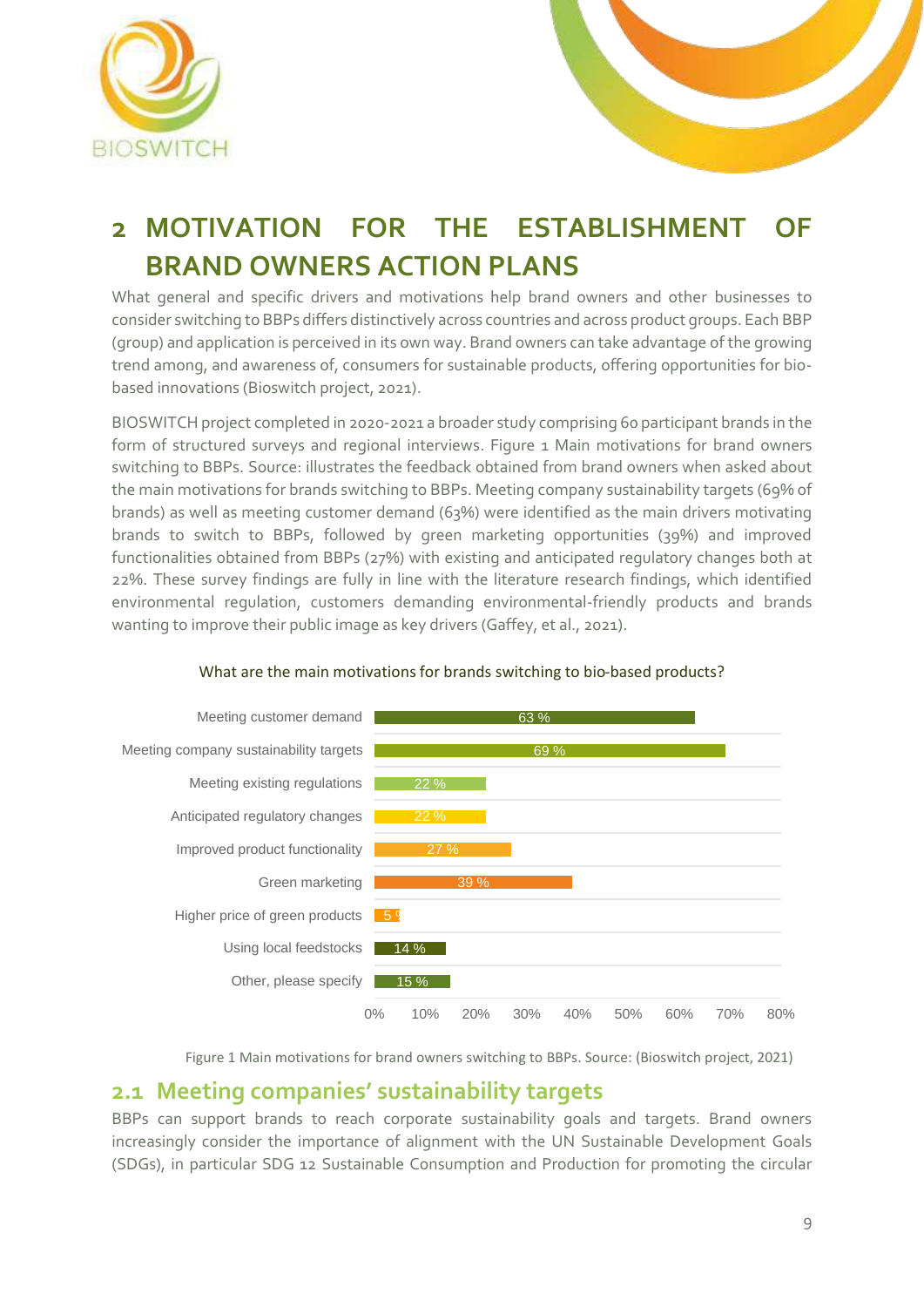



economy and SDG 13 Climate Action to avoid global warming. BBPs can support brands to reach corporate sustainability goals and targets (Gaffey, et al., 2021).

Globally, a thriving bioeconomy can also play a role in meeting many of the 17 Sustainable Development Goals (SDGs) set out by the United Nations. A sustainable and circular bioeconomy can also play a central role in the EU shift towards a circular economy as outlined in the EU Circular Economy Action Plan 2020, contributing to more sustainable management of plastics, packaging and nutrients, creating a more sustainable supply of local protein while also contributing to the EU Renewable Energy Directive (RED) II targets in energy, heat and transport (Gaffey, et al., 2021). Briefly, this could support meeting very ambitious climate and sustainability targets including a 55% reduction in greenhouse gas emissions by 2030.

### <span id="page-9-0"></span>**2.2 Meeting customer demand**

BBPs can play a key role in helping brand owners to become more sustainable and to create a more positive image. Increasingly sustainable products can also help brand owners to meet the demands of their consumers and it can offer a competitive and strategic advantage in the markets. According to the EU Bioeconomy Strategy update (2018), consumers and their behaviour can play a major role in supporting the profound transformation required for the successful transition to a bio‐based economy. Consumers need to be aware of the benefits of BBPs (Gaffey, et al., 2021).

A carbon-neutral bio-based industry will play a central role in combatting climate change whilst moving Europe towards a carbon-neutral society. Informed and engaged European citizens will choose BBPs and services that not only underpin multi-skilled and secure jobs but enhance the wellbeing of society and the environment, whilst ultimately improving their own health (Bio-based Industries Consortium (BIC), 2019).

Most brands expect to see either strong or moderate growth for BBPs among their customer base within the next 5 years, driven mainly by improved customer knowledge and demand for more sustainable products (Gaffey, et al., 2021).

Brand owners can take advantage of the growing trend among, and awareness of, consumers for sustainable products, offering opportunities for bio-based innovations. Improved health can be one of the considerations for brand owners and other businesses to switch to bio-based. This aspect is relevant for various biochemicals, biomaterials and BBPs (Bioswitch project, 2021). Companies invest large amounts of money in the development of their brands. This is attributable to the value that brands create for consumers, which in turn increases the economic brand's value for the company.

From BIOSWITCH side, consumers perspective has been addressed through online discussions with Focus groups and a survey. The work carried out with focus groups aimed to define how participants recognized or recalled bio-based materials, products and brands. All evidence indicated that Finnish consumers were extremely well informed. In the early phase discussion, the participants raised important questions about ethical issues, vegan alternatives, biomass, animal-based biomass, and biological and chemical treatment. Moreover, it was concluded that consumers really preferred to buy food products and liquids packaged in bio-based materials, but also cosmetics, textiles and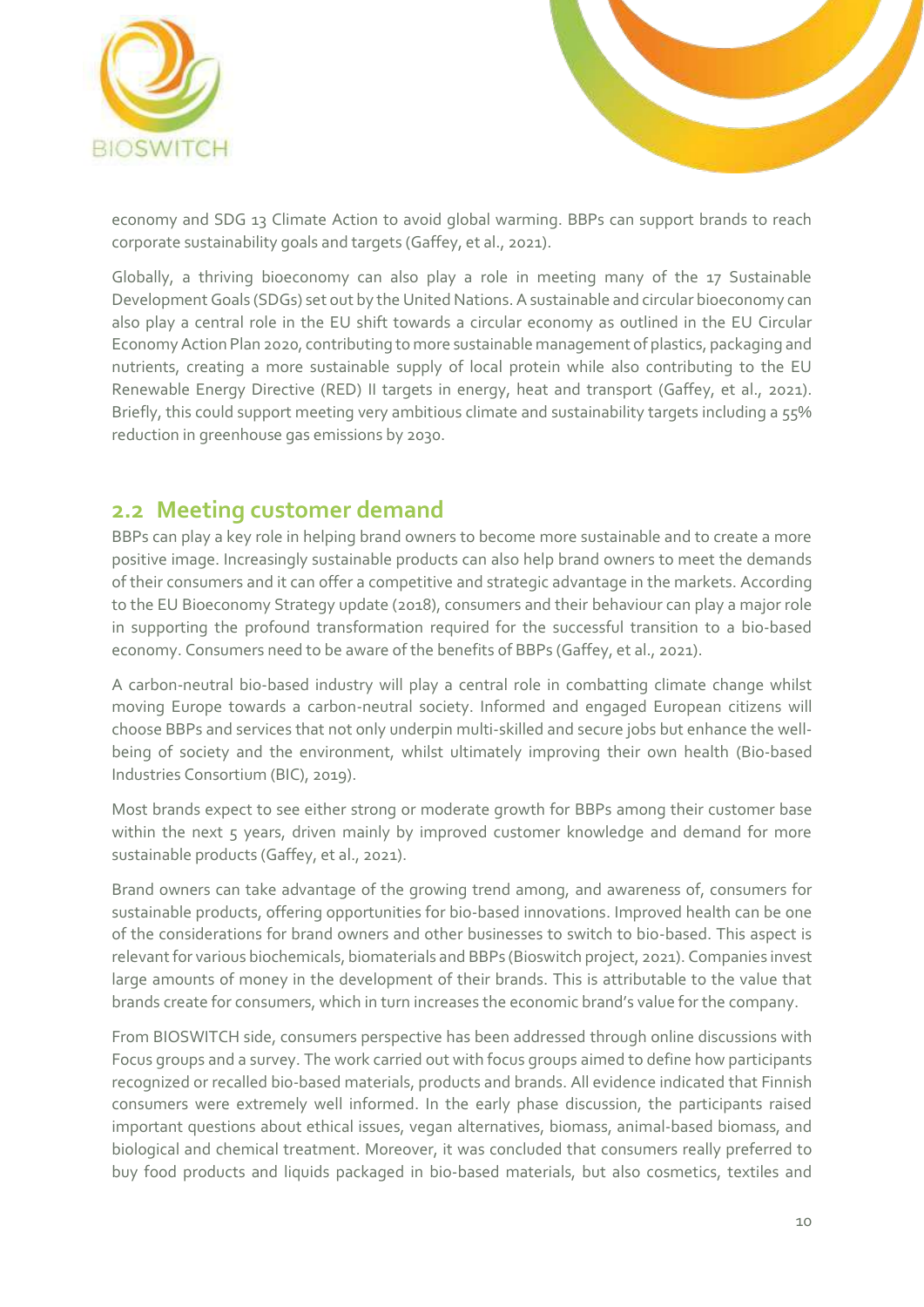

clothes, and toys produced from bio-based materials. In general, they thought that bio-based packaging materials and products were environmentally friendly, less polluting and easy to recycle. However, usually they were not willing to pay more for bio-based options. Finally, results suggest that the brand (including advertising, impression, vision, and mental image) is an important factor for consumers. Information campaigns and example from social media influencers or celebrities, did not improve consumers' motivation to choose bio-based alternatives, which is a rather distressing result from the brand owner perspective. On the other hand, the consumers highlighted the role of brands: that more information and transparency from their part was needed, and that could be presented e.g. by some certification in relation to environmental aspects. About the biggest concerns, risks and negative impact related to bio-based products and materials, the participants raised: harm to the environment, intensive farming, manufacturing (cost of it, consumes more energy than non-bio-based alternatives, information about it: who, where, how is manufacturing the products), higher price and in some case, disinformation.

The survey (done in the Netherlands and Ireland) takes into account the views of different demographic groups within both countries (gender, age etc.). Overall, the results show a slightly more positive response to bio-based products among Irish consumers than among consumers in the Netherlands, evidenced by the greater share of Irish consumers who would prefer buying bio-based products as opposed to fossil-based. Irish consumers also have a slightly more positive impression that their consumer choice can be beneficial for the environment. Overall respondents in both countries are most likely to buy bio-based products in the same top selected categories which include packaging products, disposable products and cleaning, hygiene and sanitary products. But there are variances in other categories lower on the list, with bio-based construction materials more popular among Dutch consumers and bio-based cosmetics and personal care products, as well as bio-based gardening products more popular among Irish consumers. The order of motivational criteria for buying bio-based products was almost the same in both counties, with lower price of product the top option for each country.

### <span id="page-10-0"></span>**2.3 EU policies, legislative frameworks**

There are different ways in which governments can regulate, influence behaviour, and alter incentives for market actors. Across Europe, a lot of incentives that are more or less relevant for the growth of the bioeconomy and the deployment of BBPs have been in place, at all geographical (European, national, regional, and even local) levels (Bioswitch project, 2021).

EU-level common regulation and standardisation for new bioeconomy products and services can speed up bioeconomy development. This requires cooperation between the EU and Member State governments, and between business and government. Europe would benefit from a common biomarket environment, with a certain number of common rules and standardization, which could significantly reduce business risks and boost R&D.

From a demand-side perspective, well-considered and implemented regulation has the potential to be a driver for facilitating the emergence of innovations.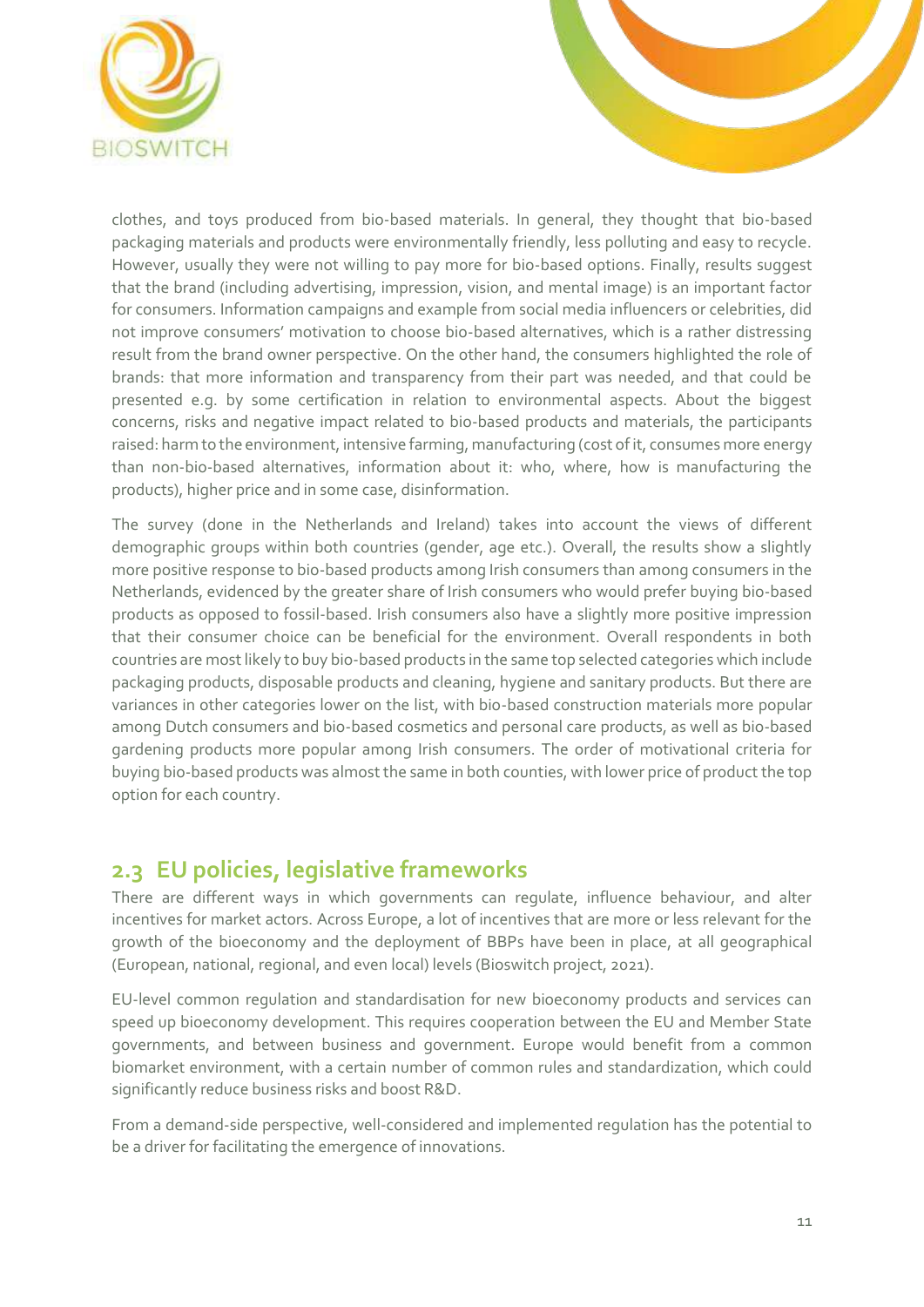



### <span id="page-11-0"></span>2.3.1 Direct regulation instruments

Direct regulation refers to legislation requiring certain behaviour of market actors. Compliance is obligatory, and actors can be punished for non-compliance. Examples of direct regulation instruments in bioeconomy are quotas, mandates, product standards, targets and qualifying criteria for incentives, green procurement rules and permitting and zoning instruments.

European and national quotes/mandates are in place for e.g., the blending of liquid biofuels used in road transportation. When ruling out uses for bioenergy production (which is not within the scope of BIOSWITCH) these seems to be little use of direct regulation of economic actors in the European bioeconomy.

Some limited relevance for the switch-to-bio-based and the general market uptake of BBPs have specific European Directives as well as bio-based procurement.

### European Directives<sup>1</sup>

Among the Directives expected to have impact on the use of bio-based and biodegradable materials are the recently issued or revised (a) Waste Framework Directive 2008/98/EC (European Parliament, 2008), (b) Packaging and Packaging Waste Directive 94/62/EC (European Parliament, 1994) and (c) Single-Use Plastics Directive 2019/904 (European Parliament, 2019).

In April 2018, the European Parliament approved the package to update the EU waste legislation, including a revision of the Waste Framework Directive and the Packaging and Packaging Waste **Directive** 

The revised Waste Framework Directive describes general waste management requirements, such as environmental and human health protection during waste treatment and priority for waste recycling, and also contains specific bio-waste related elements. This Directive allows biodegradable and compostable packaging to be collected together with bio-waste and recycled in industrial composting and anaerobic digestion, which has already successfully been implemented in several Member States. For other Member States, there are still come challenges. For example, when comparing Italy and Germany, Italy has widespread use of compostable plastics, primarily for the purpose of increasing food waste capture, and the plastics are accepted by composters and processed effectively. Compostable plastics in Germany, however, are not widely accepted and there are issues with these being processed effectively… This practice and the relatively short composting time is unlikely to be compatible with the conditions specified in EN 13432 that are required to ensure full biodegradation takes place before the compost is applied to land. This shows why the German composting industry is reluctant to embrace the widespread use of compostable plastics at this time when their processing time is generally incompatible and that the fresh compost output still provides the required agronomic benefits (Hann, et al., 2020).

 $1$  A "Directive" is a legislative act that sets out a goal that all EU countries must achieve. EU countries must adopt measures to incorporate them into national law (transpose) in order to achieve the objectives set by the Directive. Such transposition into national law must generally take place within 2 years.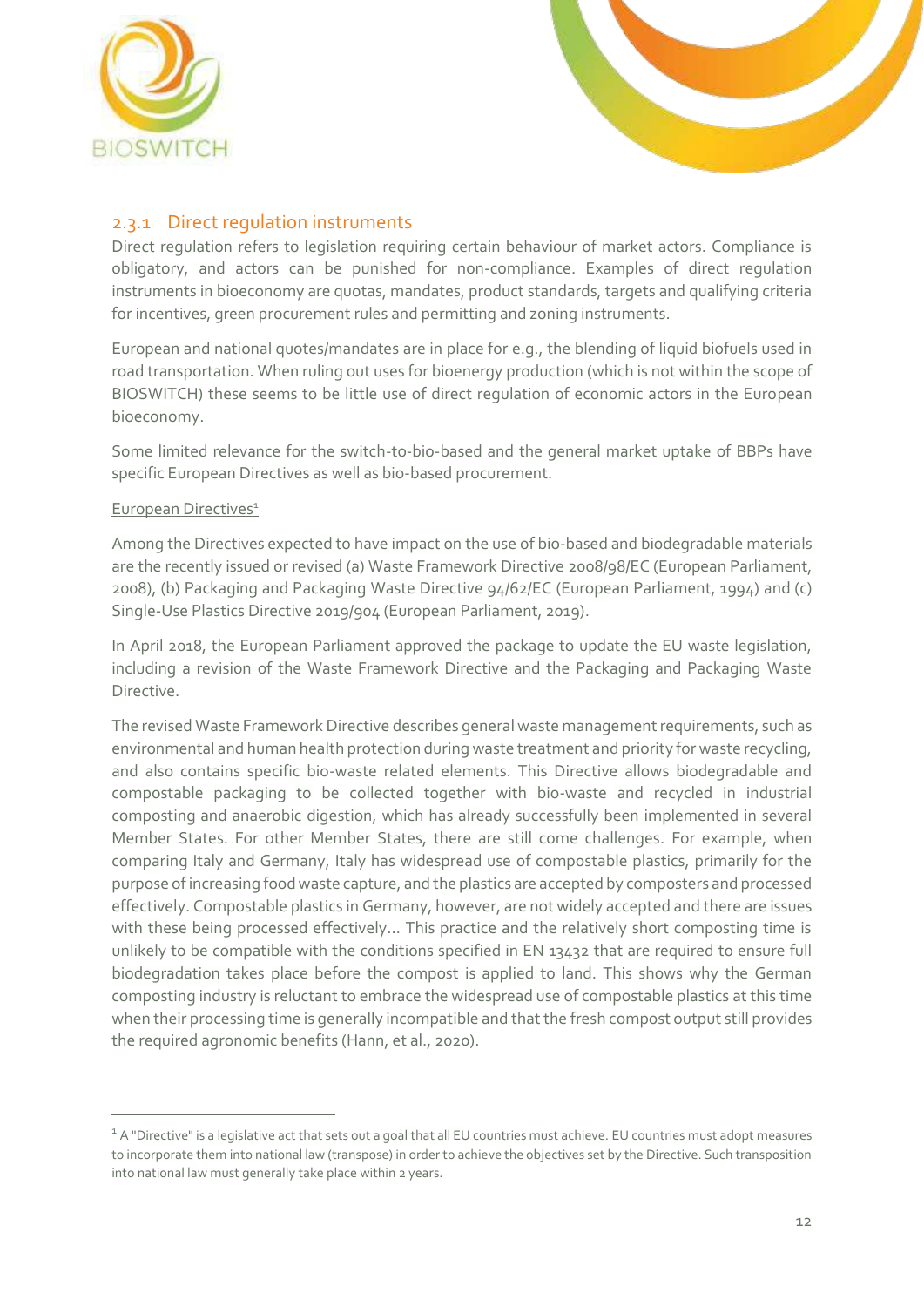



By 2023, separate collection of bio-waste is set to be mandatory throughout Europe. Biodegradable plastics verifiably help to collect more bio-waste and ultimately contribute to reaching the new recycling targets.

The Packaging and Packaging Waste Directive acknowledges that bio-based plastics help to minimise the environmental impacts of plastic packaging and to reduce Europe's dependence on imported raw materials. Bio-based and recycled materials are equally viable solutions to make packaging more sustainable. While Member States are encouraged to promote the use of bio-based recyclable packaging and bio-based compostable packaging, in the opinion of industry trade association European Bioplastics the European legislators missed the chance to introduce concrete legislative measures stimulating their use and improving market conditions for such products.

The 2018 EU Plastics Strategy set outs a cautious approach for the use of biodegradable plastics as it identified a number of concerning challenges associated with their uptake: "*It is important to ensure that consumers are provided with clear and correct information, and to make sure that biodegradable plastics are not put forward as a solution to littering*". An approach that was confirmed in the Directive on single use plastics and fishing gear which makes no distinction between conventional, nonbiodegradable plastics and biodegradable plastics, capturing them all in its ambition to phase out the most polluting single-use plastics. Under the Directive, the EU is banning the use of various singleuse plastics (plastic cutlery, cotton buds, straws, and stirrers etc.). The ban will come into force by 2021 in all EU Member States.

The European ban follows earlier national legislation put in place by the member states with similar goals. Italy (in 2011), France (in 2015), Brussels (in 2017) and Spain (in 201) announced and since implemented decrees to prohibit the marketing and/or reduce the use of disposable plastic bags.

#### Green Public Procurement

Public procurement plays a vital role in Europe's economic performance. EU public spending on purchasing supplies, works and services amounts to nearly 19% of the EU's gross domestic product. This tremendous power from the European public sector can be used as a market pull mechanism to help boost the market of BBPs and their associated services.

Green procurement refers to purchasing products and services that cause minimal adverse environmental impacts. It incorporates human health and environmental concerns into the search for high quality products and services at competitive prices. Green Public Procurement (GPP) is an important tool for governments and public authorities to achieve environmental policy goals relating to climate change, resource use and sustainable consumption and production – especially given the importance of public sector spending on goods and services in Europe. In principle, GPP can be used as an instrument to support the market uptake of BBPs and their associated services.

Finally, in the frame of BIOSWITCH project, a set of incentive measures have been analysed in the deliverable D1.3 (Bioswitch project, 2021), and following the categorisation adopted in the POWER4BIO project, different types of incentive measures were identified: direct regulation, economic instruments, voluntary approaches, information and advice sharing systems, marketbased signalling approaches, and other measures/instruments.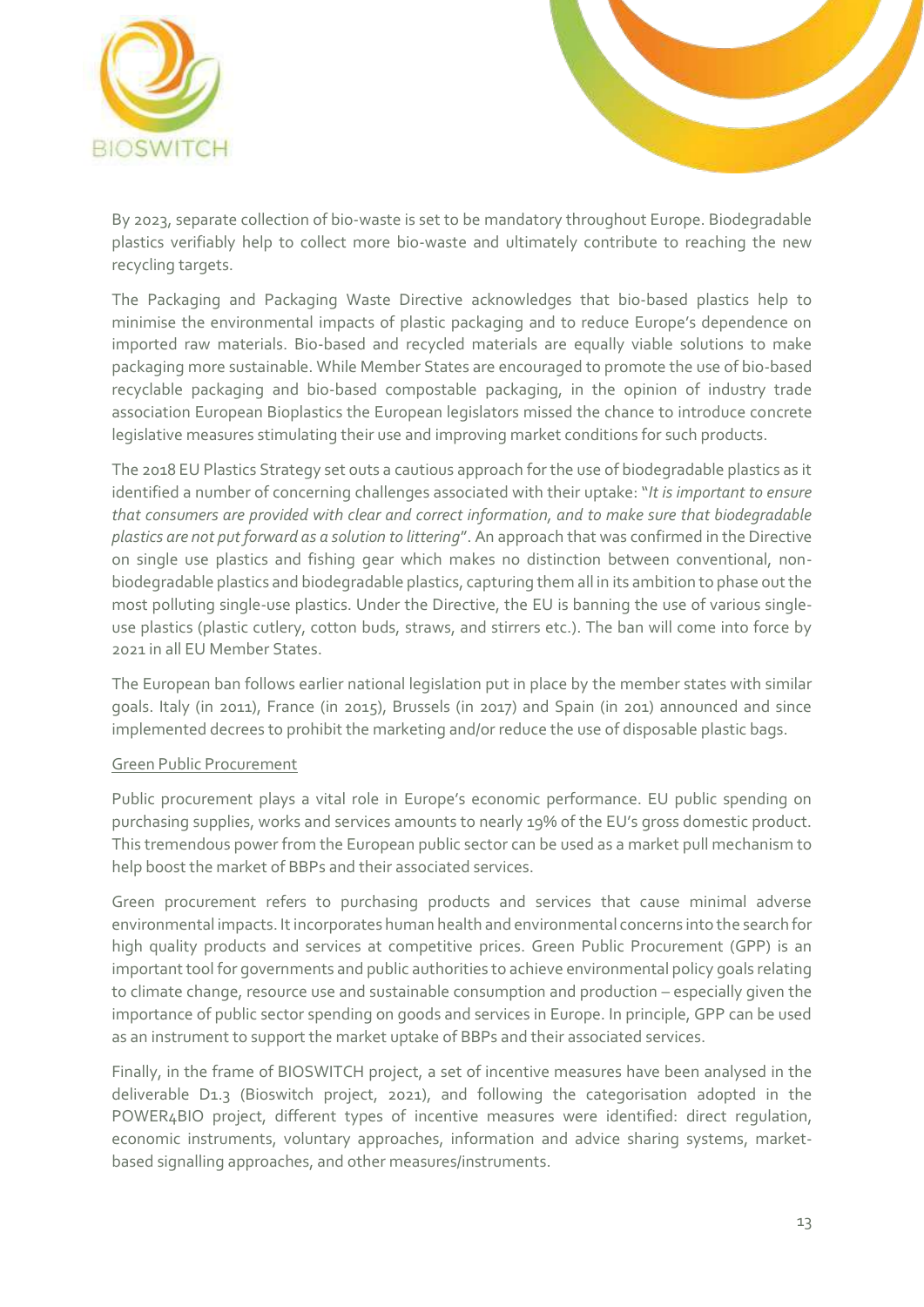



### <span id="page-13-0"></span>**2.4 Differentiate your brand. Green marketing**

Green products are sustainable products designed to minimize their environmental impact throughout their entire life-cycle. The goals of the development of green products are to decrease waste, reduce carbon emissions, and maximize resource efficiency. Moreover, green brands refer to brands that can provide sustainable benefits over other brands (Chen, et al., 2020). BBPs could be considered as a differentiating element in the same way green products do.

Due to the increasing recognition and awareness of environmentalism in the market, the positioning of green branding strategies is to build up a unique sustainable image in the targeted customers, in order to meet their green claims. Since more and more consumers are willing to give priority to greenness, by developing positive emotional responses as the basis for green brand influence, brand differentiation and generating green purchase intentions are crucial to green brand strategies (Chen, et al., 2020).

Many businesses implement green marketing, especially for reasons of opportunity, social and environmental responsibility, pressure from government and competition, and cost reduction. The brand value increases with the implementation of green marketing principles for the following reasons: The company increases the value of its products, gains a competitive advantage, improves the image of the business, gets new markets and is ready to cope with the environmental pressures of stakeholders (Moravcikova, et al., 2017).

Finally, the European Green Deal's target to make only proven/truth-based claims about products needs to be considered a well. Specifically, [it](https://ec.europa.eu/info/strategy/priorities-2019-2024/european-green-deal_en) states "Companies making 'green claims' should substantiate these against a standard methodology to assess their impact on the environment" (European Commission, s.f.).

### <span id="page-13-1"></span>**2.5 Improved functionalities obtained from bio-based products**

The ability of bio-based polymers to achieve improved functionalities, surpassing those of fossilbased ones, or even realising functionalities that are not achievable by fossil-based polymers offers opportunities to expand market applications for biopolymers far beyond the current state-of-play. In particular, these opportunities exist in high value market niches that require advanced functionalities.

Bio-based materials possess several complementary functionalities, e.g., unique chemical structure, bioactivity, non-toxicity, biocompatibility, biodegradability, recyclability, etc. that position them well in the modern world's materials sector.

Shifting to BBPs and packaging is commonly a means to an end, and not a goal by itself. Consumers do not explicitly ask for BBPs, but express their needs and expectations in other terms, wanting products that are of high-quality and long-lasting, produced with minimized negative impact on environment and climate; free of chemicals and contributing to healthy living; ensuring a sense of well-being and comfort or not harmful to (their personal and their children's) health. For many consumers considerations regarding health and well-being may be even more important topic than the environment (Bioswitch project, 2021).Many efforts have been directed toward commercializing novel biopolymers with improved properties and new functionalities for packaging films and coatings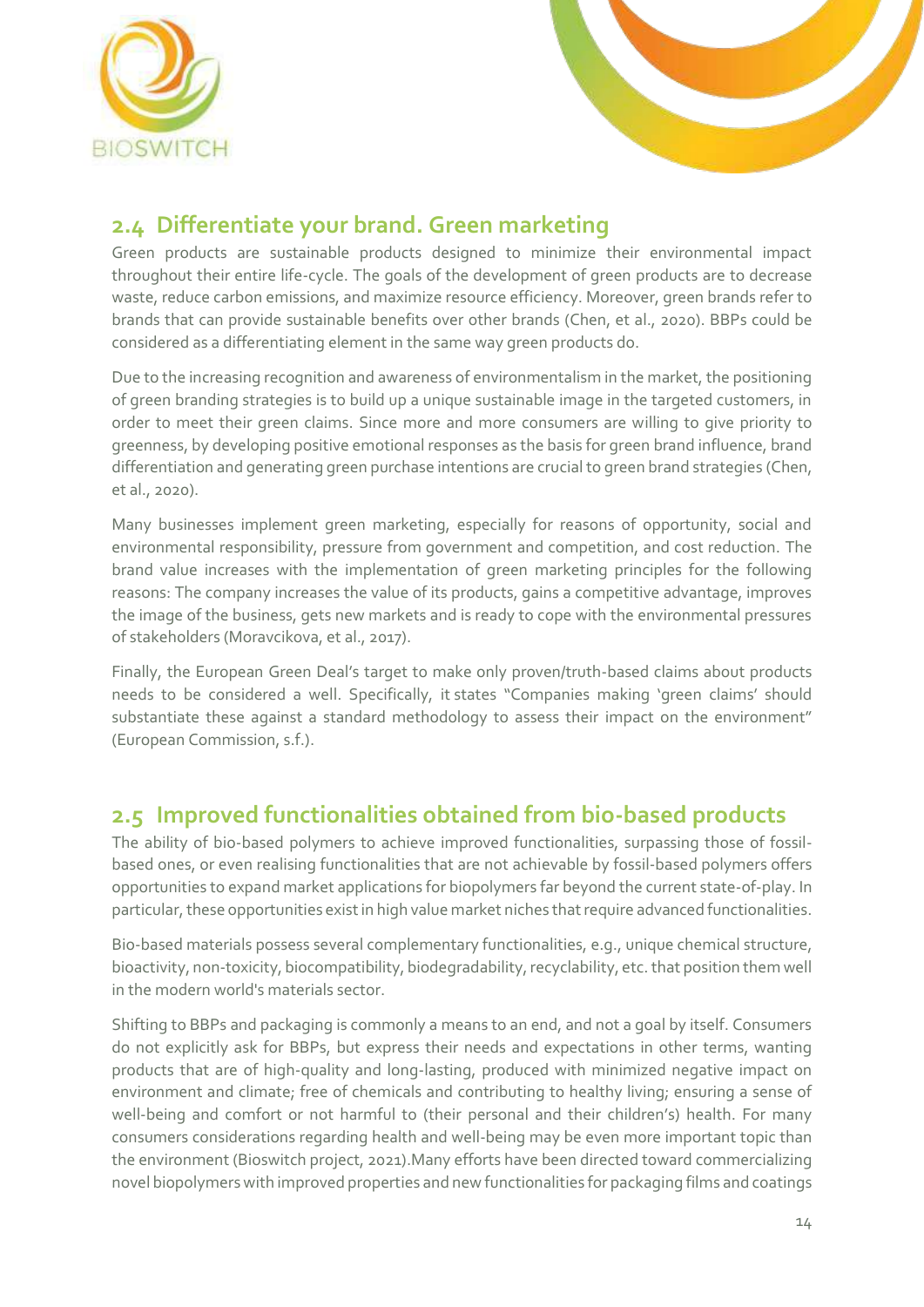



as well as textile applications. In food industry, a growing concern is the use of suitable packaging material (i.e., biodegradable coatings and films) with enhanced thermal, mechanical and barrier characteristics to prevent from contamination and loss of foodstuff.

In the textile industry, the utilization of low environmental impact technologies that are based on sustainable raw materials presents a novel possible way for the development of functional textiles on a large scale. The combination of performance and sustainability converge to elevate the standards of the apparel market and help lead the transformation of the textile industry.

# <span id="page-14-0"></span>**3 (RE)DEFINING THE VALUE CHAIN IN THE CONTEXT OF BIO-BASED TRANSITION**

The development of innovative BBPs and processes is often hampered by a lack of cooperation among relevant actors. Organisation of the industry network around new products and value chains, including the identification of new business partners, is a key challenge for brand owners. New biobased value chains will be required to meet challenging targets, and these will require new collaborations between multiple stakeholders across the chain.

### <span id="page-14-1"></span>**3.1 Innovative value chain structure**

A value chain is defined as a set of interlinked activities that deliver products/services by adding value to bulk material (feedstock). In a bio-based value chain, the feedstocks tend to be biomass drawn from an existing primary production route (e.g., agriculture, forestry, and livestock), or of a novel (e.g., microalgae) or secondary origin (e.g., sludge, industrial wastewater, and household organic waste). An example of a common bio-based value chain can be found in Figure 2 (Lokesh, et al., 2018).

The first stage of a complex bio-based value chain is biomass availability. This biomass is then turned into different valuable products, ranging from high-value chemicals to secondary-use by-products and renewable energy. The set of processes that are capable of transforming waste/secondary feedstock into an array of high value products is called integrated biorefineries. Integrated biorefineries could contain a 'pre-treatment plant' that prepares the feedstock for future transformation and refining technologies within the supply chains before packaging and distribution.

From a value chain and bioproduct perspective, most current bioeconomy strategies are dedicated to bioenergy and biofuel-based value chains, followed by food and beverage chains. The growth of biomass-cascading biorefineries is also supplemented by the keenness of European bio-based industries to valorise organic-rich biowaste (mainly agricultural residue and sludge). In addition, seizing an opportunity to synthesize value-added products from low-cost feedstock, an unhindered supply of starting material (one of the key barriers to bioproduct synthesis), is a promising start for a bio-based business model.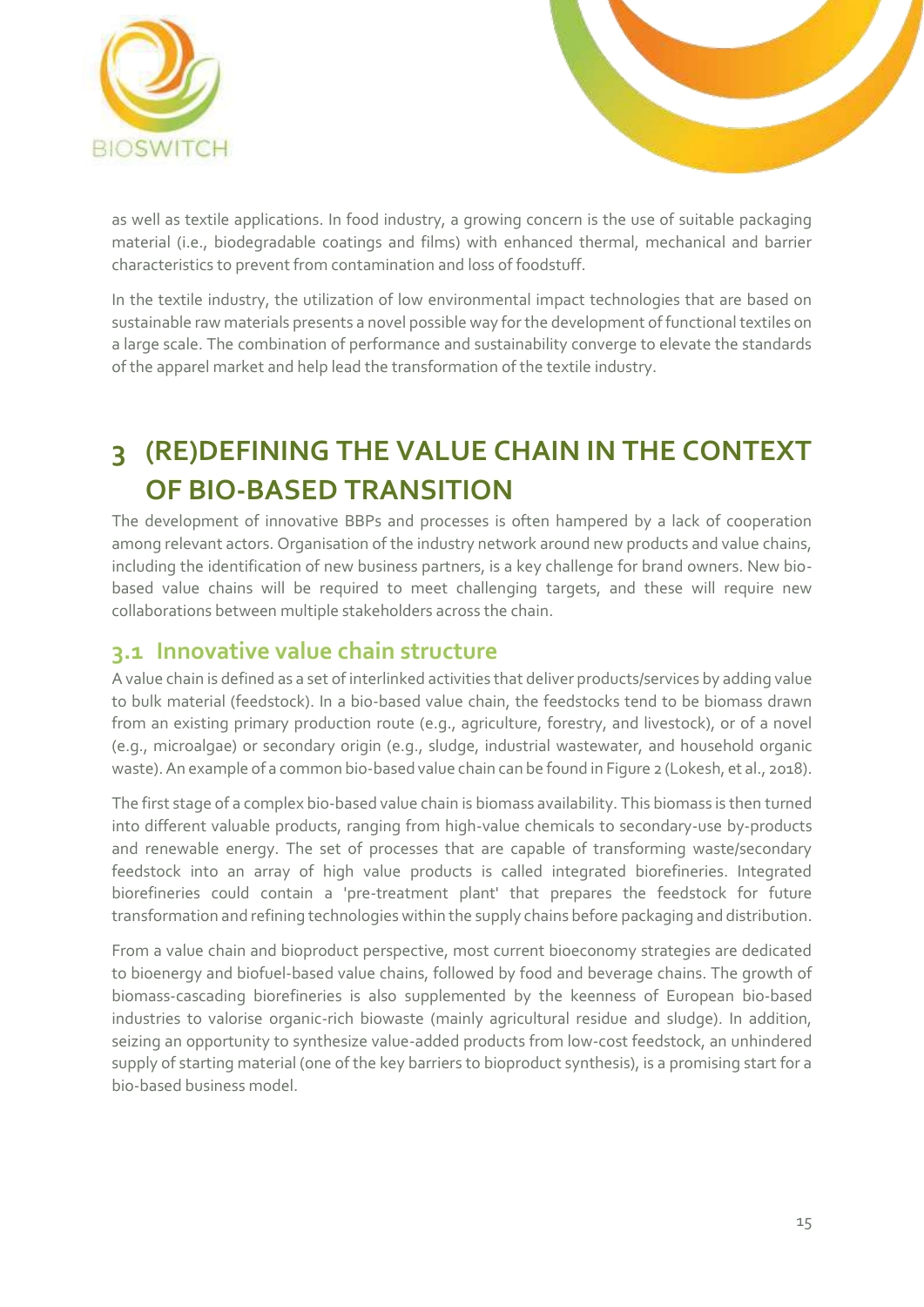





Figure 2. A generalised map of a bio-based value chain (Lokesh, et al., 2018).

### <span id="page-15-1"></span><span id="page-15-0"></span>**3.2 Key stakeholders to be considered**

Changing the economic processes requires the support and active contribution of many different actors along the value chains and their socio-political context. The innovative value chains that the bio-based transition demands include actors as strategic partners from primary sector to market, i.e., from farmers to retailers, as has been pointed out in the Bio-society vision for 2050. Some key ideas about this approach are provided below.

- These new value chains would support the creation of added value for consumer products and services that perform better than fossil-based alternatives based on life cycle sustainability assessments and performance testing results for functionalities.
- Participating primary sector actors are co-designers of value chains and their outputs, sharing the benefits thereof in rural, coastal, and urban areas.
- Stimulating additional plant-based production of food, feed, and materials would require stronger cooperation between technology providers and primary producers.
- Better connections with the rest of the actors in the innovative value chain would enable brand owners to lead the conversion to bio-based applications by informing citizens and increasing their awareness of sustainable bio-based alternatives.

Brand owners are key stakeholders for implementing and accelerating the bio-based economy and can play a key role in enabling BBPs to penetrate mass markets and to influence consumer choices in relation to BBPs. During the bio-based transition, the required new processes use materials that were not used before and produce waste that was not produced before. Therefore, companies that adopt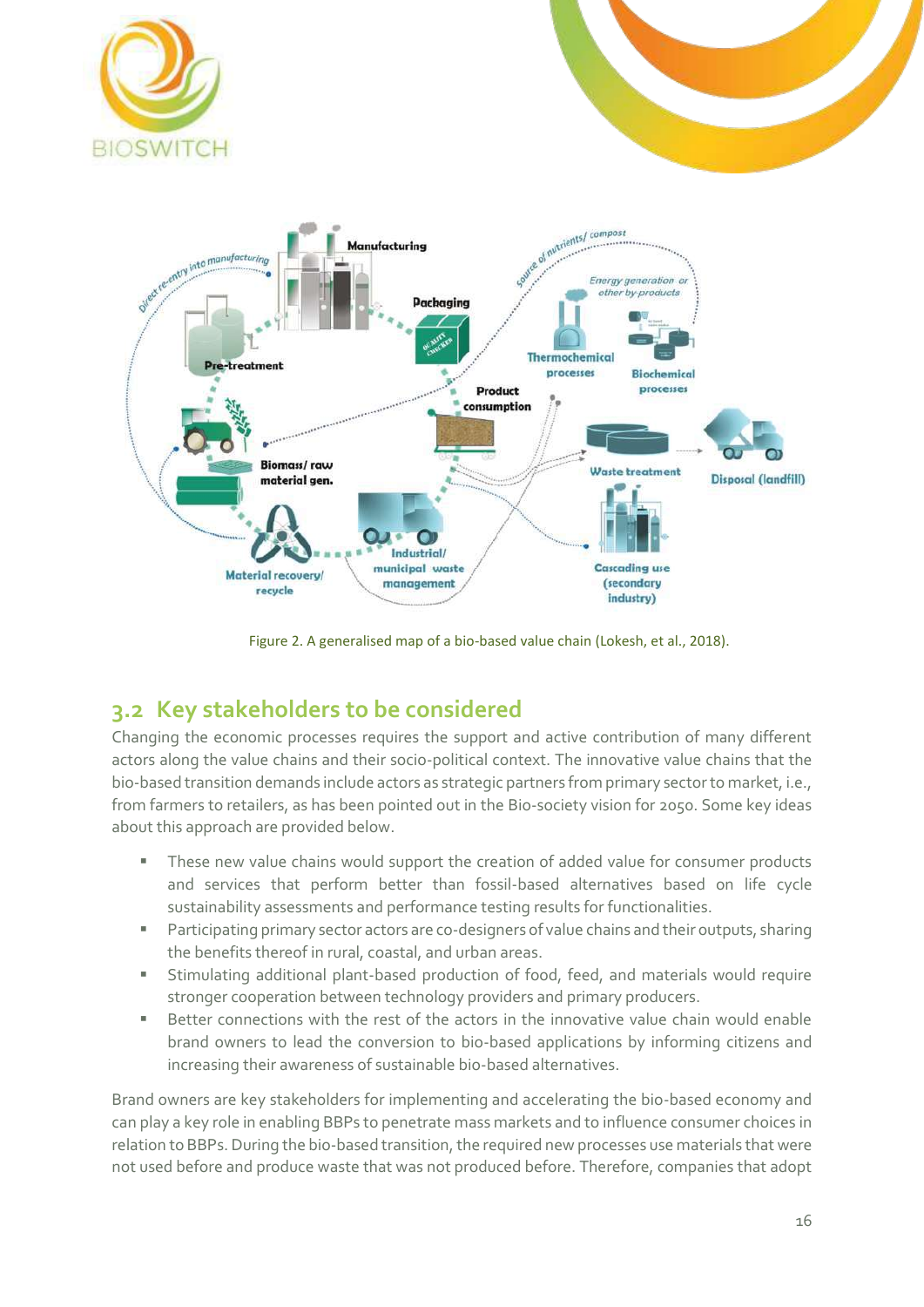



bioeconomic processes need to build new capabilities and find new partners. Due to the degree of specialisation needed in bioeconomic value chains, partners from old networks may be less useful, and hence new partnerships need to be sought. The stakeholders to be considered are listed below.

- **EXEDENCE 8 20 Science and academia:** Rebuilding existing and developing new value chains is dependent on the development of innovative products and processes, further LCA and social-LCA, new materials, etc. . Research institutions can generate the required expertise and provide their acquired knowledge.
- **Investors**: Even if the partners have been identified, financial support for new bio-based operations might be difficult to obtain. Banks as financiers are generally risk averse and may shy away from investing in such operations, especially since many banks might not have the in-house expertise to understand the new process and its opportunities.
- **E** Other private actors: New raw material providers, new retailers that are more familiar with the bio-based market, new marketing advisors, and, in general, new partners from the private sector will be required.
- Consumers: New products and materials can meet resistance from consumers who are trying to avoid perceived risks or perceived performance limitations of these products and materials. Therefore, providing credible and robust information to consumers is therefore another important precondition of a successful transition to a bio-based and circular economy, so it is recommended that brand owners can interact with consumers or consumer associations to test acceptance of the new products and gather information about their main concerns and questions so that they can be properly addressed by brand owner marketing and communication campaigns.
- **Regulators and Policy Makers:** Public policy and regulation can significantly influence the development of new BBPs, both fostering and hindering it. Regulations very often focus on existing structures and processes and therefore may require alignment with the needs in new economic value chains. Brand owners need to interact and comply with different or new regulations and regulators more frequently than before.
- **Civil society organizations and the general public**: In addition to consumers, there are many other relevant societal stakeholders, such as environmental organisations and other civil society groups, or people living in the vicinity of new production facilities. Providing information and ensuring that they understand the benefits and risks of new processes and products is crucial here.

### <span id="page-16-0"></span>**3.3 'Build me the value chain' event as a support for brand owners**

Cluster managers and innovation agents can support brand owners in their search for new partners by jointly organizing a 'Build me the value chain' event. Although the organisation of this event is provided by BIOSWITCH project partners as a service [\(https://bioswitch.eu/build-value-chain/\)](https://bioswitch.eu/build-value-chain/), some key ideas are provided next so other organisations can prepare this type of activity. A strong cooperation with the brand owner will be needed in order to capture its interests, needs, and motivations so as to shape an event that could be valuable and could help developing or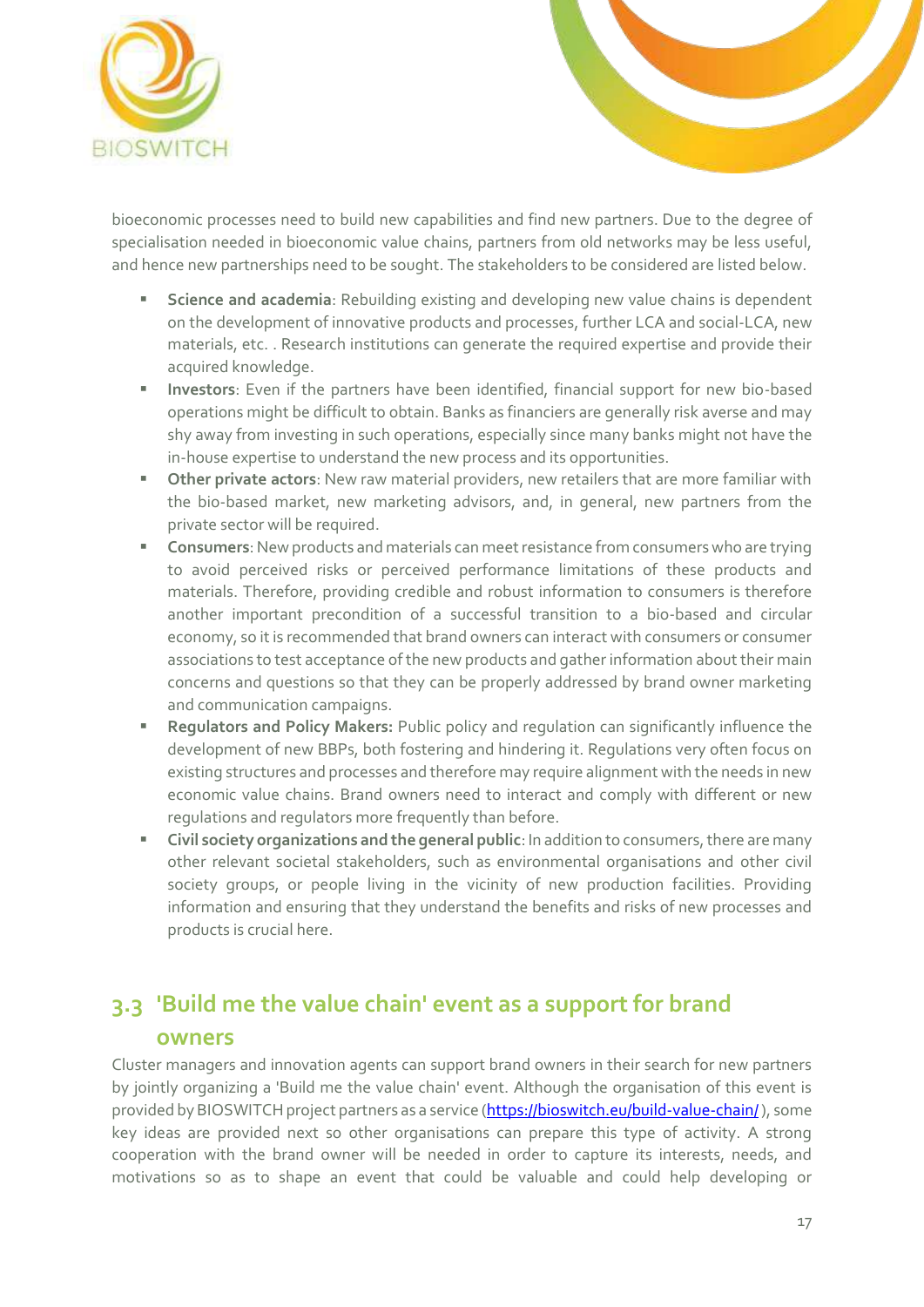



strengthening bio-based value chains. The key issues to be defined included event title, objectives, date and venue, agenda, required equipment / materials / logistics, attendees' profile, key messages, etc. A general approach for these aspects is provided below, so it can be customised at a later stage.

It is important to note some key points:

- Flexibility in the format of the event according to the need and will of the brand owner.
- The cluster or innovation agent would be responsible of formatting the agenda, scouting of collaborative companies, and also taking care of the registration process and satisfaction survey feedback gathering.
- The selection of B2B meeting partners will be flexible, and different approaches can be used according to the wishes of the brand owner.
- **There are still some uncertainties related to COVID-19 that could affect the event** organisations. Therefore, in some cases, several alternatives are presented in the following sections.

The main recommendations to be considered for the further shaping and definition of the event are provided below.

### <span id="page-17-0"></span>3.3.1 Objective

This workshop involves the bio-based industry so that new connections and business opportunities can be spotted to build the new value chain that the transition to bio-based approaches might demand. Therefore, the following objectives can be identified:

- 1. To help the brand owner in the development of the new supply/value chains that the biobased transition demands.
- 2. Identify possible projects between the brand owner and other stakeholders (only privateprivate or private-public) in the field of innovation.
- 3. To disseminate and communicate the strategy and the innovation aspects of the brand owner with the purpose of gaining notoriety and positioning at local/regional/EU level and generating influence in new projects related to innovation and technological avant-garde (public and private), especially when transitioning to bio-based approaches.
- 4. To strengthen brand owner-group cooperation and collaboration.

The aim is to have a private (no recording for public dissemination), 'Petit Committee' style event where the brand owner can feel comfortable presenting its needs and challenges (creating a 'trustworthy' environment). Since brand owners are well-known organisations, having them at the core of the event would attract and boost the participation of attendees.

When organised face-to-face, the meeting usually starts with a welcome coffee or cocktail networking to generate a nice atmosphere before starting the session and so the brand owner speaker/s can get to know the attendees. This also prevents guests arriving late, interrupting the words of welcome and off-centring the attention of attendees.

Since some of the foreseen events could be done online due to COVID-19 the initial networking would be replaced for a small slot at the beginning of the agenda in order to allow all participants to properly join the online session. Depending on the number of attendees, a quick tour-de-table could be considered (if max 15 participants). Otherwise, a trustworthy atmosphere could be created during the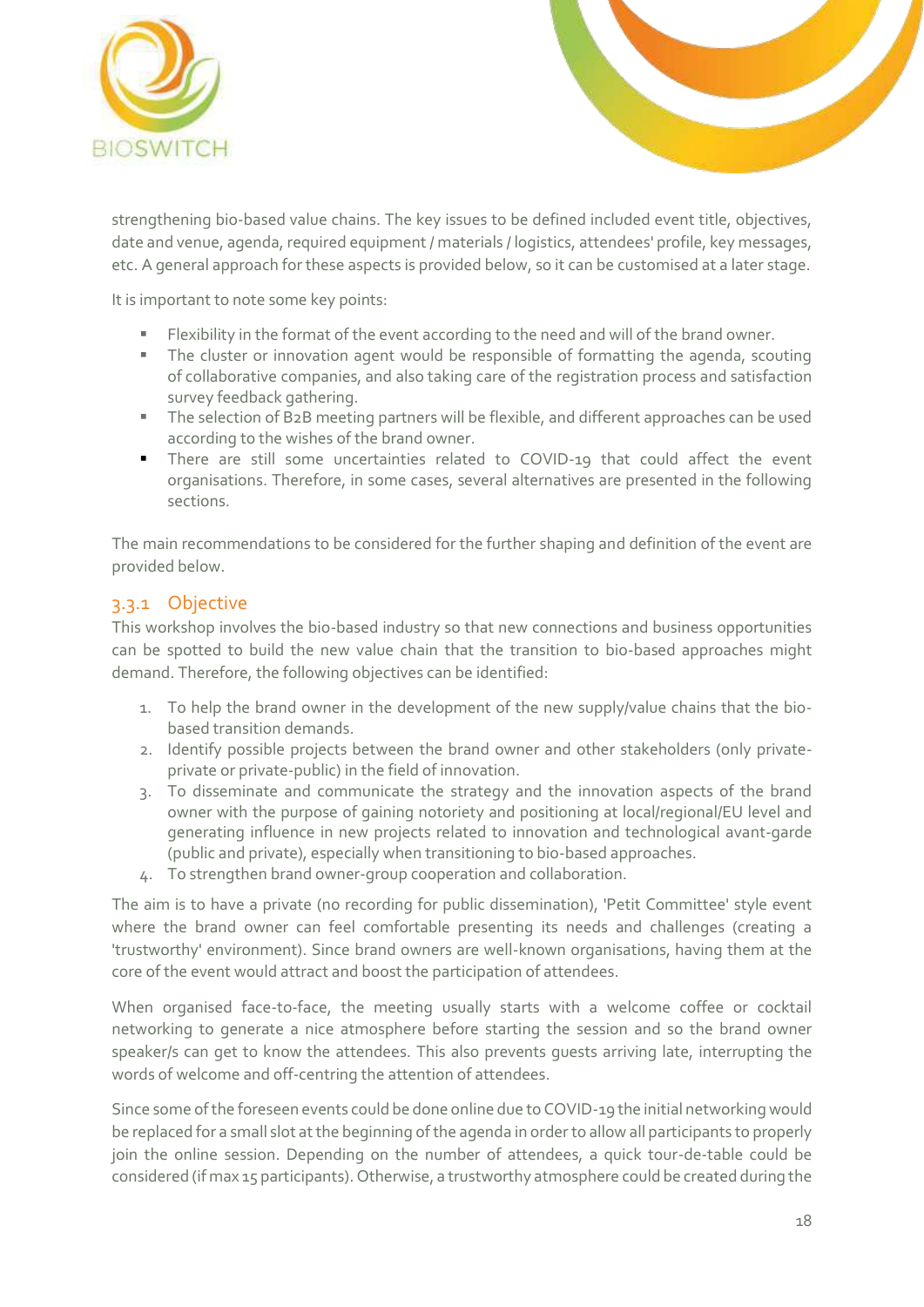



connection of attendees, e.g., by welcoming them by name and discussing with them before starting the official program.

### <span id="page-18-0"></span>3.3.2 Agenda

An example of a tentative agenda is provided below. This can be adapted to the needs of the brand owner and the format of the event (face-to-face or online).

- Coffee or cocktail networking // Attendee connection 10 min
- Welcome and context 10 min, cluster partner
- Innovation or bio-based transition activity of the brand owner 20 min, speaker of the brand owner
- Collaborative innovation challenges and needs of the brand owner 20-30 min, brand owner speaker
- Wrap-up 10 min, cluster partner
- **E** Bilateral meetings between the brand owner and attendees (upon request when registering for attendance). Time for bilateral meetings, ca. 15 min each.

Depending on the brand owner's desire, the timing between the activity description and the identification of challenges can be adjusted. Furthermore, it is desirable that if different departments of the brand owner have individual needs, all technical managers present them, splitting the "Brand owner collaborative innovation challenges and needs" slot from the agenda into two or three sets of presentations. Also, if desired, a brief presentation of the brand owner core activity can be included prior to the description of the bio-based transition activity.

### <span id="page-18-1"></span>3.3.3 Promoting new connections: bilateral meetings

In order to trigger real connections between the brand owner and potential suppliers, partners, etc., a set of bilateral meetings is scheduled at the end of the event. These are bilateral meetings between a representative of the brand owner and the attendee. If the brand owner desires so, the cluster partner can be present as well, but this is not mandatory since the main aim here is that the brand owner and attendee can feel comfortable regarding confidentiality issues.

These bilateral meetings would be requested by the attendees when registering for the event. In order to promote fruitful meetings, information about their motivation, value added for the brand owner, and any other information of interest will be asked. Alternatively, it could be requested for the attendee to send a brief document that includes description of their company, its activity, and the characteristics and capabilities that differentiate it in a specific thematic area.

Since the number of bilateral meetings will be decided by the brand owner according to the time available, having asked the attendees to provide information will facilitate further filtering and screening for the most promising bilateral meetings. This could be done (a) by the cluster partner; (b) as a preliminary exercise by the cluster partner with the brand owner having the final decision, or (c) by the brand owner itself. The selection of the approach and decide the bilateral meetings will depend on the desires of the brand owner and the availability of resources.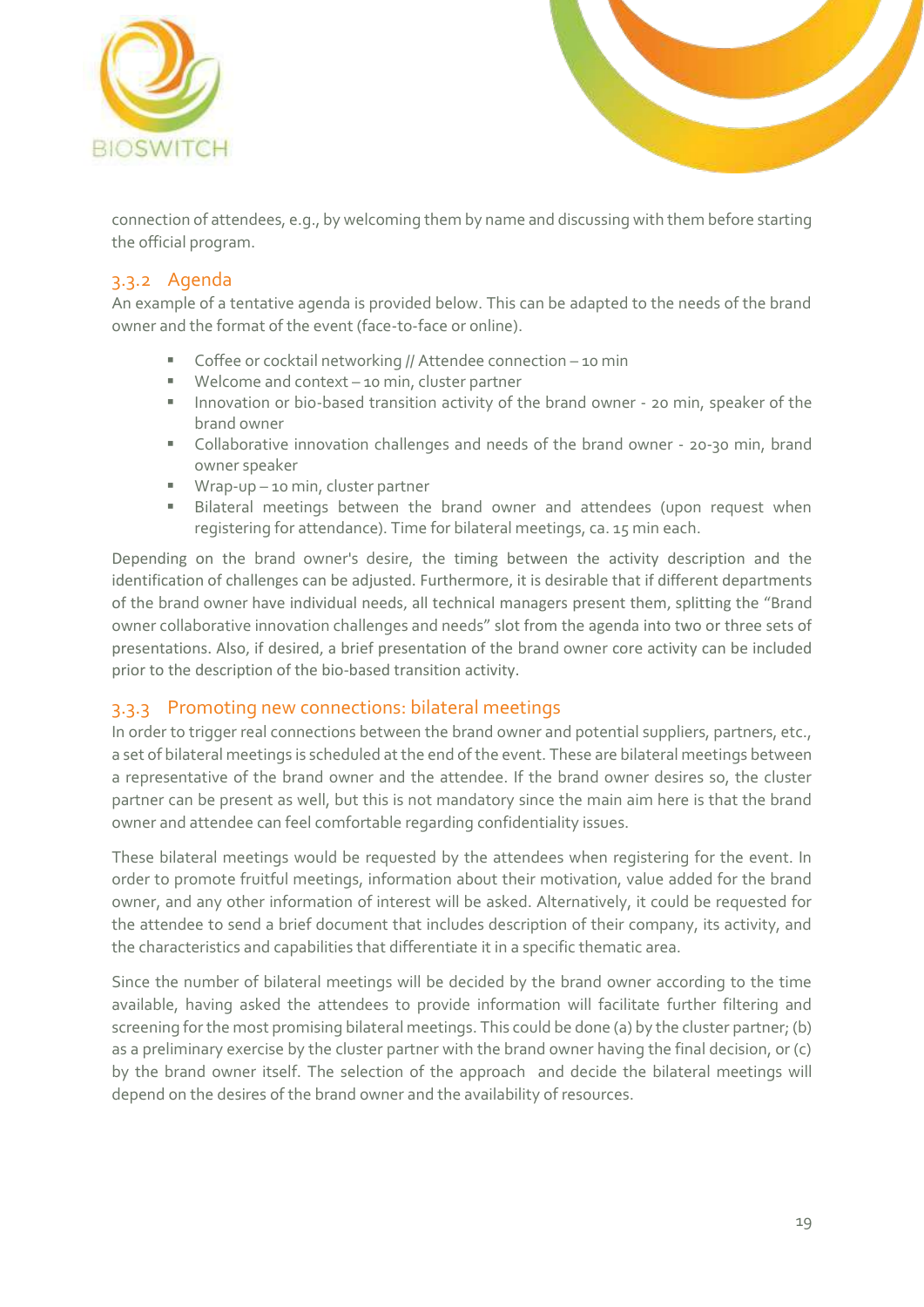



### <span id="page-19-0"></span>3.3.4 Registration

The registration will be done by the cluster partner using their usual platforms and procedures. All data is managed according to FAIR principles and good data management practices, being GDPR compliant. It is recommended to ask the attendees for the following information:

- Name
- e-mail
- Company
- Position
- Do you want to have a bilateral meeting with representatives from [brand owner]? Yes/No
- **E** If so, could you please tell us why and what your value added, project idea, etc.

If done face-to-face, it is always advisable to ask the attendee if he/she will participate in the coffee or cocktail networking and if there are any allergies to consider.

### <span id="page-19-1"></span>3.3.5 Required equipment, material, logistics

After the event, the presentations used are to be sent to attendees by email with prior approval of the brand owner, together with a satisfaction survey.

In case the event is done face-to-face, coffee, or cocktail catering, name tags, communication material (roll-up and brochures) and participant package will be provided. As for the participant package, this will include a copy of all presentations used during the event by the cluster and the brand owner with a prior approval of the brand owner and corporate communication materials from the brand owner and/or the cluster partner as desired. The satisfaction survey is shared among participants at the end of the event as a hard copy and sent by email to those who have not responded.

### <span id="page-19-2"></span>3.3.6 Attendees

Number of attendees: Since the aim of the event is to support building of the supply/value chain of the brand owner, rather than focussing on a large number of attendees, the aim is to bring relevant attendees that could be interesting for the brand owner and to spot new contacts and collaboration opportunities for the brand owner. The final number of attendees will depend on the number of challenges presented by the brand owner (more challenges to be presented, more attendees to be expected) and the desires of the brand owner.

Attendees Selection Criteria: The geographical location of the attendees needs to be discussed with the brand owner since sometimes they prefer to have collaborators/suppliers from their surrounding area or region so they can work in local language and visit easily.

Regarding the attendees' profile, private sector organisations would be desirable. Bioproducts providers, auxiliary equipment, waste management companies, etc. The motivation for these organisations to attend the event is to have the opportunity to create and establish new connections and business opportunities with the relevant brand owner in the bio-based field.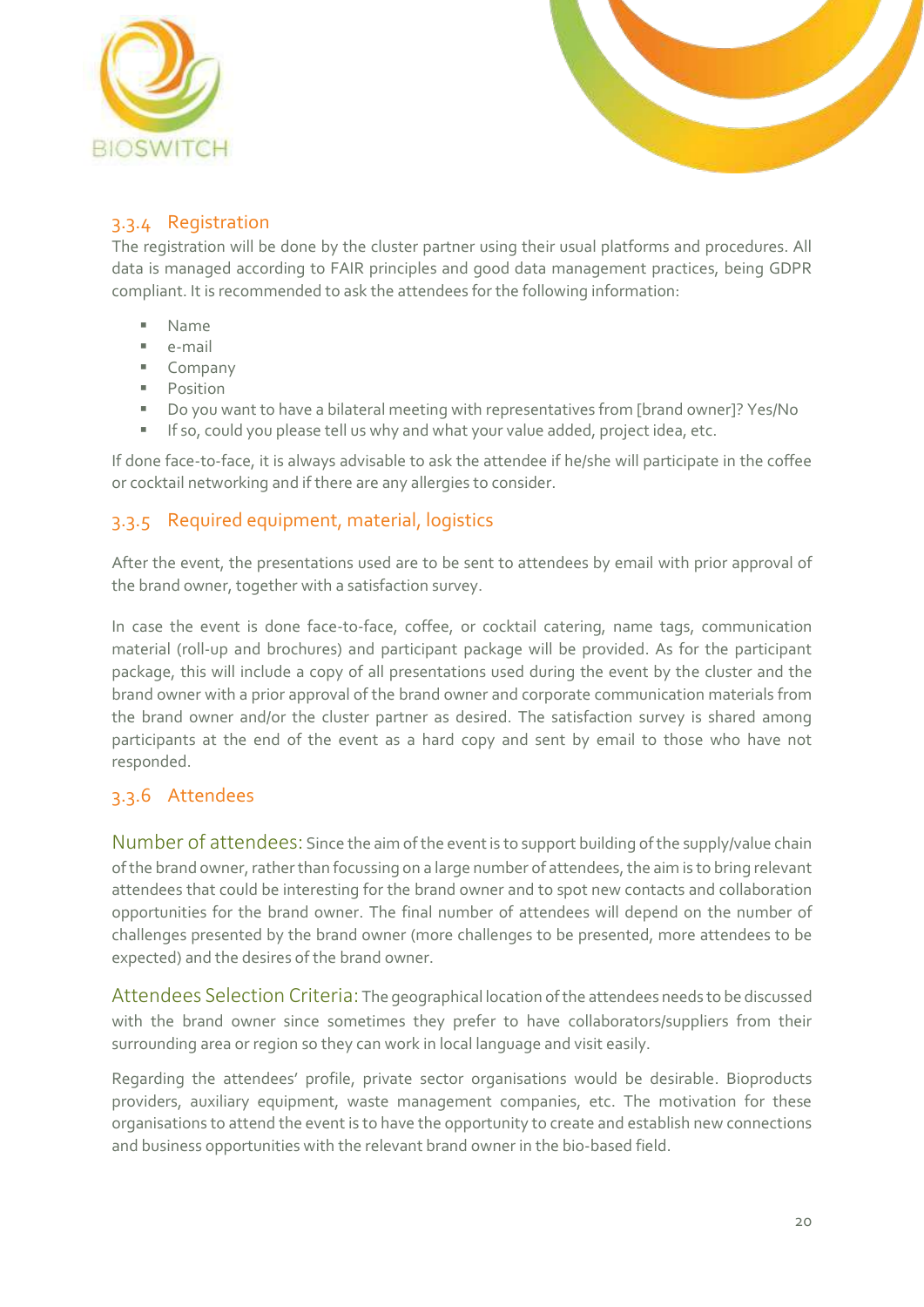



It is up to the clusters to restrict the event only to their members or to widen the scope in order to bring to the event attendees with the expertise needed by the brand owner, this needs to be aligned with the previous comment about geographical scope.

### <span id="page-20-0"></span>**3.4 Open innovation as a tool for the development of new value chains**

### <span id="page-20-1"></span>3.4.1 What is Open Innovation? Why open innovation?

The strategic integration of innovation in organizations is considered a key aspect of success. Innovation contributes to the achievement of competitive advantages in local and global markets, to value generation, to growth, and, in addition, guarantees the necessary strategic flexibility for adapting to the challenges proposed by the dynamics and the changing preferences of the markets.

The traditional processes of innovation in organizations sometimes consume a lot of time, are expensive, inefficient, and, often, have low effectiveness when it comes to improve the competitive position of the companies. This, together with the continuous dynamism of the market, which changes much faster than the capacity of the internal R&D departments to generate innovations, and the increase in competition, means that innovation has become a necessity and not an option at the organizations level.

It is therefore necessary to look for new paradigms of innovation, models that make the innovation process more sustainable in order to obtain the following:

- Higher ratio of output-to-market and disruptive innovation (improvement in effectiveness).
- **E** Greater optimization of available resources invested in innovation (improvement in efficiency)

Chesbrough defines Open Innovation (OI) as 'a paradigm where firms can and should use external ideas as well as internal ideas, and internal and external paths to market, as companies look to advance their technology' (Chesbrough, 2003). OI means that companies make much greater use of external ideas and technologies in their own business, while letting their unused ideas be used by

other companies. This requires each company to open up its business model to let more external ideas and technologies flow in from the outside and let more internal knowledge flow to the outside (Chesbrough & Crowther, 2006).

The OI aims to consolidate alliances with different actors within the innovation ecosystem to favour the acquisition of ideas and resources from the external context. These ideas, when integrated within the organization, result in the development of differentiated processes, products, and services. It is considered an

*Open Innovation allows organizations to acquire, integrate and process external information more efficiently and effectively by interacting and collaborating with external actors (beyond suppliers, customers, universities, etc.)*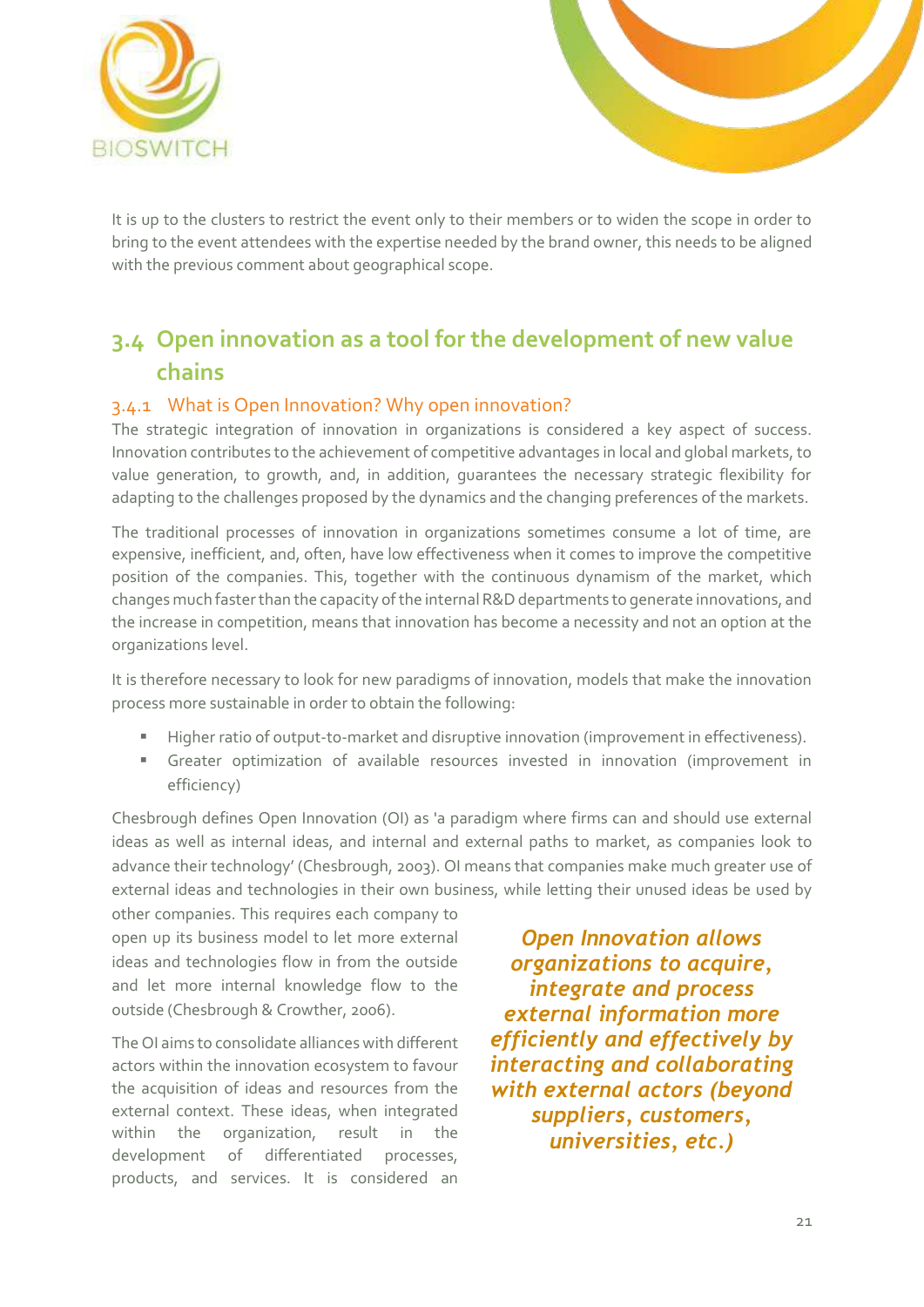



effective and powerful strategy for organizations to grow and compete in the current dynamic context.

Organizations would need to rethink the strategies they have used up to now to create and generate useful benefits from technological innovation and acquire an ability to integrate, build, and reconfigure internal and external competencies as a strategy to overcome the challenges proposed by competitive and rapidly changing environments.

In this way, OI involves the transfer of resources between actors in the innovation ecosystem and the acceleration of organizational capacities for innovation and commercialization. The central idea of OI is to think of innovation as an open system in which both internal and external agents of the organization participate and cooperate together.

The main differences between innovation conducted by internal agents in the entity and OI strategy are shown below.

| <b>Internal Innovation</b>                                                                                                                                                                                                                                                                                                                                 | <b>Open Innovation</b>                                                                                                                                                                                                                                                                                                                                             |
|------------------------------------------------------------------------------------------------------------------------------------------------------------------------------------------------------------------------------------------------------------------------------------------------------------------------------------------------------------|--------------------------------------------------------------------------------------------------------------------------------------------------------------------------------------------------------------------------------------------------------------------------------------------------------------------------------------------------------------------|
| • Very limited by available resources<br>(\$ and people)<br>• Limited by internal know how and<br>technology availability<br>R&D department and the rest of the<br>organization may collide in cultural and<br>organizational aspects<br>In some cases, there is a lack of<br>$\bullet$<br>motivation due to the invisibility of<br><b>R&amp;D results</b> | No limitation because of resources<br>$\bullet$<br>availability<br>Openness to multidisciplinary know<br>$\bullet$<br>how through start-ups<br>Access to disruptive technologies<br>$\bullet$<br>Wider scope, no restrictions due to<br>$\bullet$<br>objectives, culture or internal policies<br>Extra motivation ("we want to change<br>$\bullet$<br>the world!") |

#### <span id="page-21-0"></span>Table 1. Internal innovation vs. Open innovation

In short, OI strategies aim to ensure a better use of research and development efforts in organizations, considering that being open allows them to share information, knowledge, and ideas with other actors and obtain feedback, which enriches their knowledge base and, therefore, favours its capacity for innovation. A concept that attracts attention from the organizational and academic perspective, as its application is relevant in the current competitive and dynamic context of the private sector.

In the context of the bio-based transition, new challenges might be faced by brand owners, and it could happen that their own RDI teams do not have the needed knowledge, nor the time or physical means to carry out the needed RDI activities. It is in this case that OI can become a powerful asset in order to further develop the new BBPs and/or processes. By connecting with the rest of stakeholders in the brand owner innovation ecosystem, products could be delivered to the market faster and in a more resource-efficient manner. As for the OI awareness and implementation level, wide differences regarding the starting point can be found among the brand owners, so it can be interesting for the cluster managers and innovation agents to conduct a preliminary OI audit (a guided interview to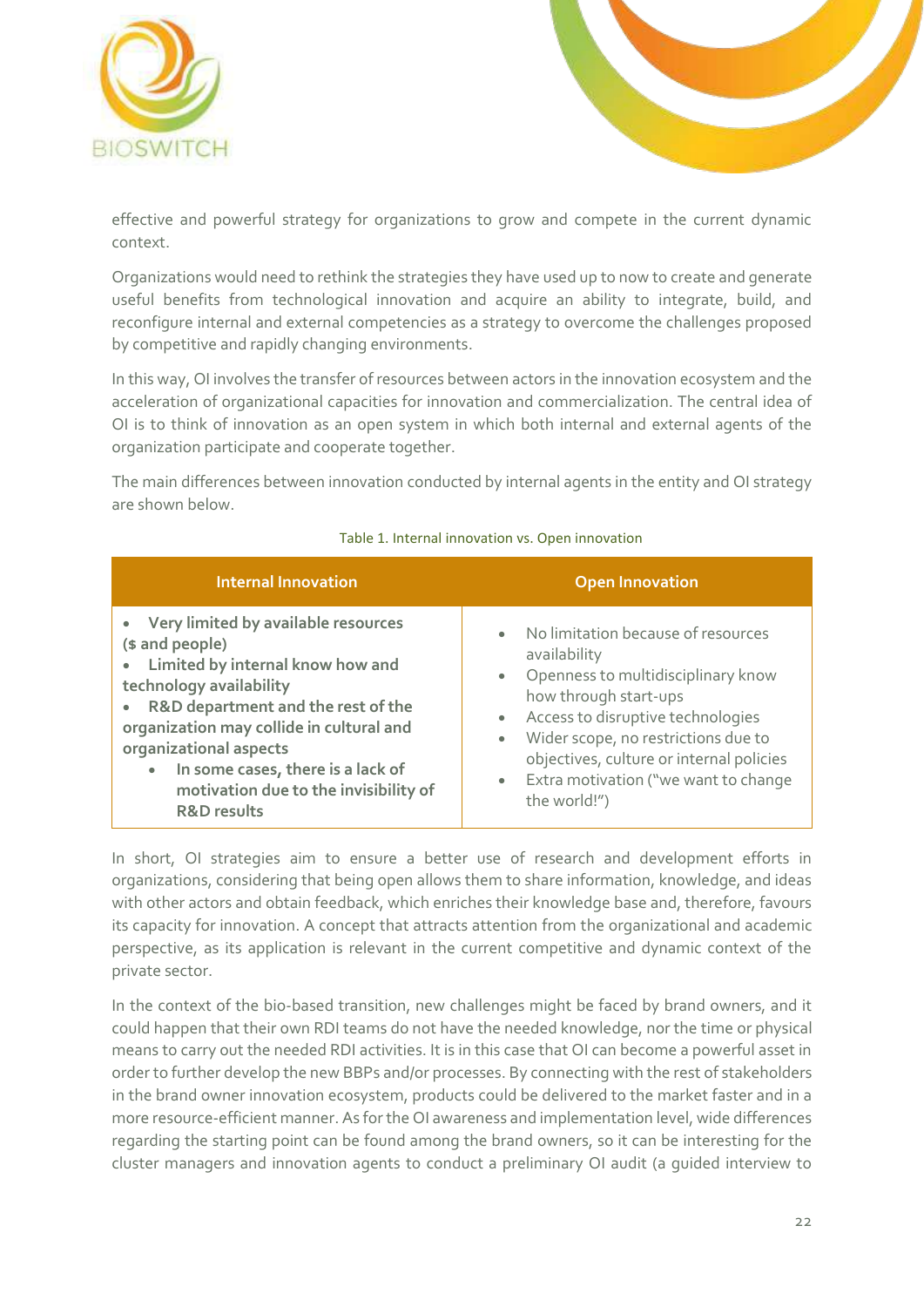

know more about the brand owner actions in the frame of OI) in order to be able to better support the brand owner OI related actions by, e.g. raising awareness about OI if the brand owner is at a very preliminary stage, supporting the development of their own OI strategy (designing the needed actions), or going further with more sophisticated approaches such as intra-entrepreneurship programmes of incubators, accelerators or corporate venture programmes. The BIOSWITCH project has developed a free OI assessment tool [\(https://bioswitch.eu/oi-assessment-2/](https://bioswitch.eu/oi-assessment-2/)) that can be used by brand owners. After answering a small set of questions, they will receive an ad hoc assessment of their OI status including recommendations for some OI actions that could be of their interest together with suggestions on how to implement them.

### <span id="page-22-0"></span>3.4.2 Some examples of Open Innovation players in the bioeconomy field

Many brand owners have been implementing OI strategies and practices for a long time, becoming key players in their area. It is worth noting that, for example, in the biopharma industry, according to a Deloitte analysis, there is a three-fold probability of success when drugs are sourced via OI. Some examples of successful OI actions conducted by brand owners in the bioeconomy area are provided next.

**[Leo Pharma Open Innovation](http://openinnovation.leo-pharma.com/)** is looking for small molecules that could be relevant for business collaboration, science, and disease exploration, or provide a starting point for a collaborative project. There are no limiting business terms attached to the contract, and the external partner always retains IP rights, as well as the decision to continue the collaboration or not. *OI mechanism: Joint partnership + acquisition.*

**Bayer [Grants4Leads.](https://innovate.bayer.com/what-we-offer/grants4leads/)** The Animal Health program offers financial support to evaluate and promote the exploration of new compounds with an initial reward of 5000 EUR.*OI mechanism: Challenge prize.*

**[UNILEVER Foundry](https://foundry.unilever.com/about-us)** collaborates with mature start-ups to solve challenges across product, marketing, digital innovation, ecommerce, customer insight, sustainable growth, and enterprise tech. *OI mechanism: Corporate accelerator.*

**[Plug-and-Play-Fashion for Good](http://fashionforgood.plugandplaytechcenter.com/)**: The program aimed to accelerate sustainable innovations in the textile industry, scouting innovative companies with the potential to disrupt the current apparel and textile value chain, bringing a positive environmental and/or social impact. OI mechanism: Corporate accelerator.

**[Agrostart](http://www.agrostart.basf.com/en/index.shtml)**in collaboration with the **[ACE accelerator](https://acestartups.com.br/eng/)** has been named the best start-up accelerator in Brazil and Latin America. Today, it counts on two acceleration programs; ACE Start, oriented to validation phase start-up, and ACE Growth, to growth companies. OI mechanism: Corporate incubator + accelerator.

**[Food Acelerator](https://www.h-farm.com/en/acceleration/accelerators/food-accelerator)** (IT), H-FARM in partnership with Cisco have created this program dedicated to early-stage start-ups that are developing innovative solutions for disrupting the food and agriculture industry. OI mechanism: Corporate accelerator.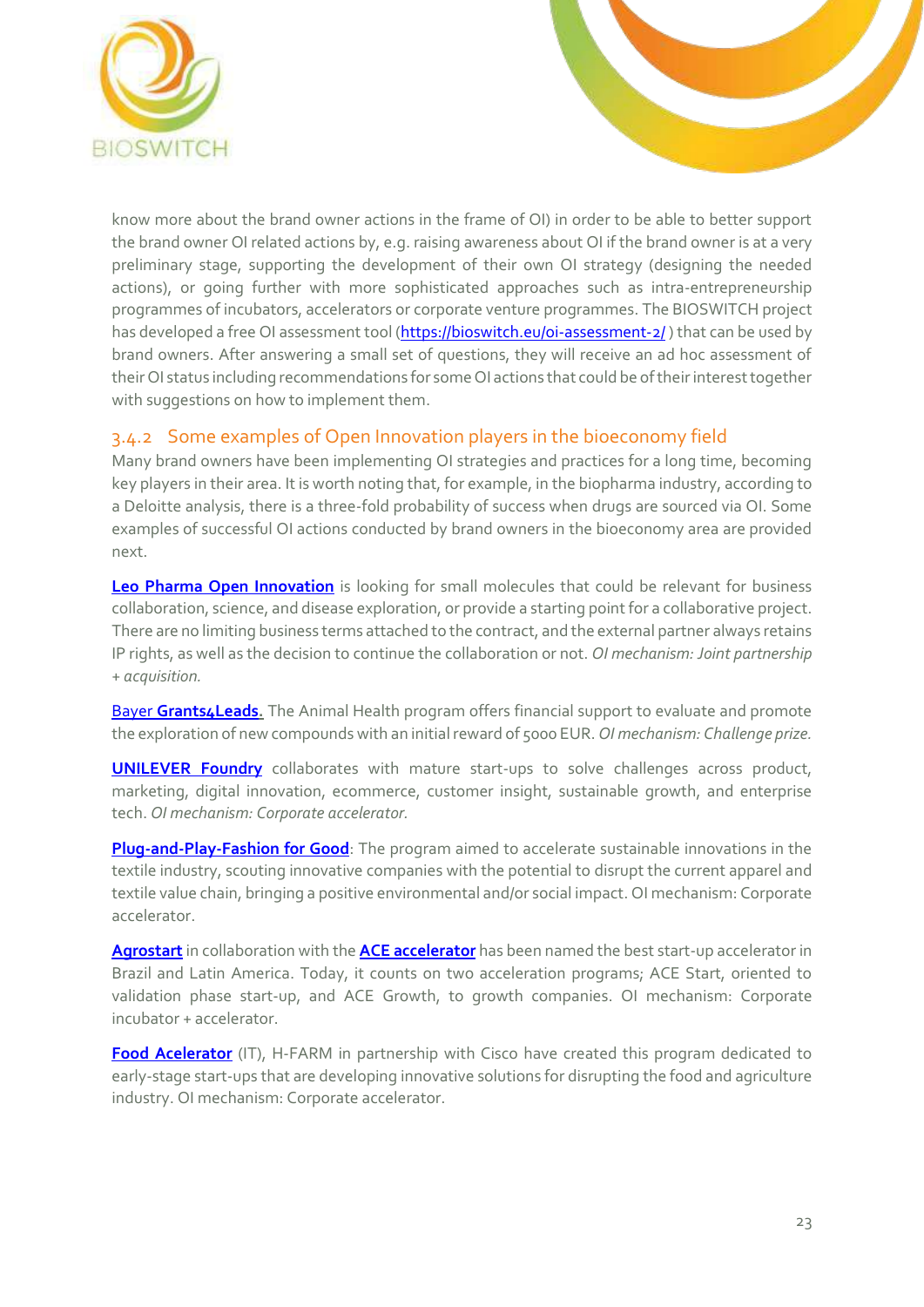



### <span id="page-23-0"></span>3.4.3 Implementing Open Innovation



When it comes to implementing OI actions, the best practice is to follow a PLAN-DO-CHECK-ACT approach. This approach allows organisations to adopt and implement new processes, it being possible to apply principles from continuing improvement. In a PLAN-DO-CHECK-ACT approach, the first step is to PLAN properly the actions to be done by defining the scope of the different activities, the resources that might be needed, inputs required, and expected outcomes. After the planning stage comes the DO step, where the shaped plan would be implemented. The CHECK steps call for monitoring and evaluation to be done after a certain period of time in order to assess if the organisation is progressing in the adoption of the foreseen plan. Once the critical spots, notprogressing actions, bottlenecks, and deviations have been identified, in the ACT step, the corresponding mitigation actions

are developed and implemented, amending the initial Plan if needed.

# <span id="page-23-1"></span>**4 STEPS AND FIRST RECOMMENDATIONS FOR THE MOBILISATION OF THE BRAND OWNERS INSIDE CLUSTERS OR REGIONS**

Different events could be carried out as a way to mobilise the brand owners and engage stakeholders to motivate and support them so they can conduct the bio-based transition. These events are presented next as a suggestion of potential activities that would aim to provide information, boost networking, create awareness and trigger companies' activities in the bioeconomy field.

### <span id="page-23-2"></span>**4.1 Knowledge transfer event**

#### *Objective*

Main aim is to facilitate networking, B2B, knowledge transfer and innovation between researchers, primary producers, bio-based industries, other areas specialists and auxiliary industry, etc.

The Knowledge Transfer (KT) event can:

- Facilitate knowledge transfer among stakeholders (e.g., industry, researchers, primary producers, and tech providers).
- **EXPLO** Provide an introduction to the role of technology solutions for bio-based product development.
- Foster networking so as to promote new business opportunities.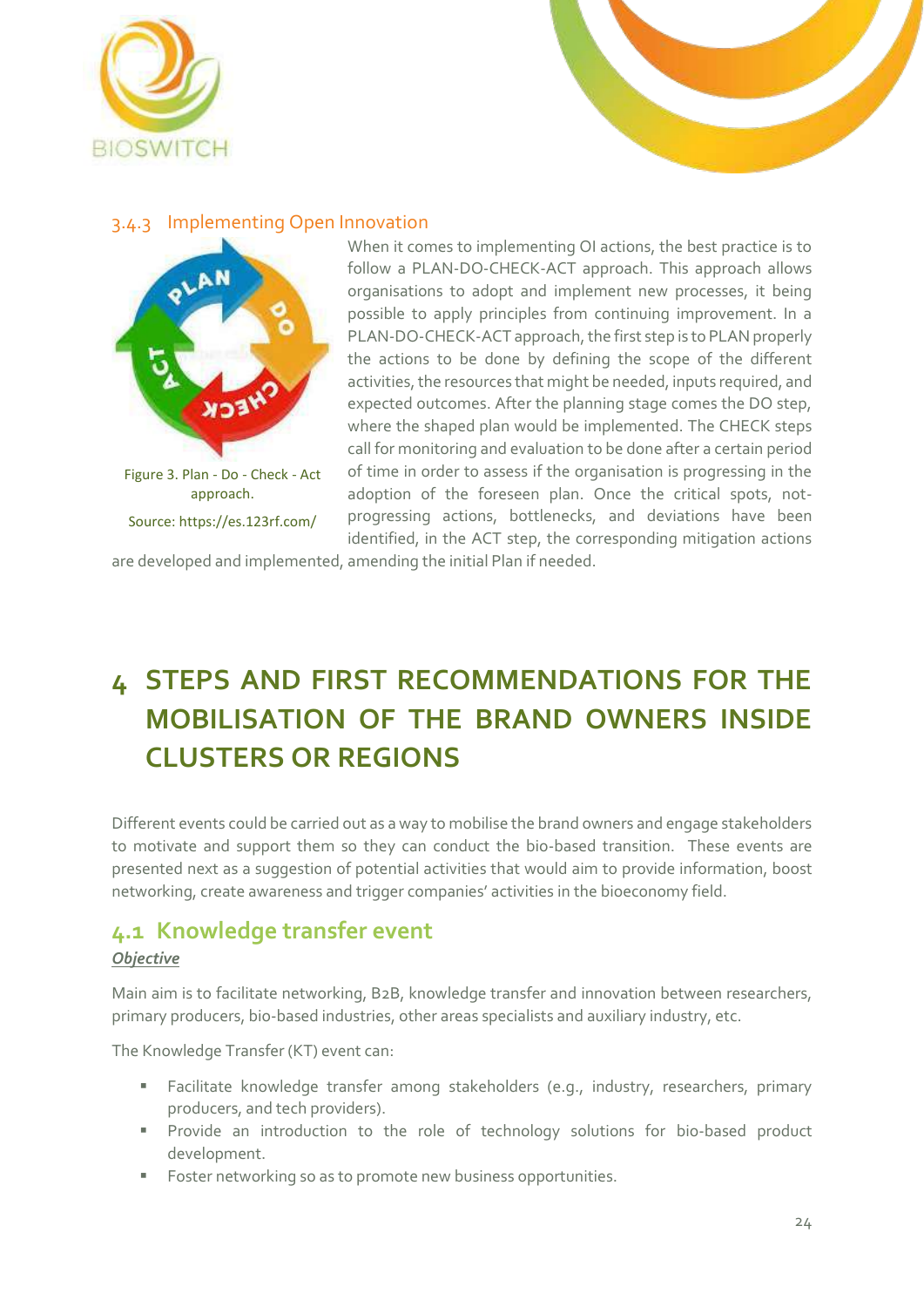



**E** Present success cases of brand owners that have completed their switch to bio-based journey so they can back-up the information/technologies/trends shared.

### *Barriers and mitigation actions*

The following barriers (and corresponding mitigation actions) would need to be considered when shaping the event: accessing information on existing technologies/best practices, lack of regional focus and meeting the needs of industry/stakeholders. Moreover, the following barriers would need to be considered during the actual organisations of the event (implementing the corresponding mitigation actions when needed): low stakeholder involvement and low coordination between value chain stakeholders.

### *Required equipment, material, logistics*

The event can be done face-to-face or online. For the face-to-face event, tea/coffee, lunch, name tags, communication material (e.g., roll-up and brochures) and participant package (including a feedback form) are recommended. If needed, it is recommended to organise lunch in a standing cocktail style as this encourages networking and discussions among participants.

### *Estimated attendees*

Invitees will be stakeholder across sectors including primary production, tech industry, bio-based industry, auxiliary equipment, academia, and policy.

### <span id="page-24-0"></span>**4.2 Technical sectoral committee**

This event differs from the knowledge transfer event in the scope and number of attendees. While the knowledge transfer event is designed as a wider audience, wider scope event where the main aim is to create awareness and present state-of-the-art and some innovative solutions, the technical sectoral committee (TSC) has a more specific approach.

The TSC will provide a small group of brand owners (8-15) and private companies from the cluster network relevant insight on key trends and hot topics that are relevant for the bio-based transition. This could be done by the cluster staff (if they have technical knowledge) and by relevant guests that will be invited. Then, attendees could ask questions and present their problems to the experts.

#### *Objective*

Main aim is to bring specific knowledge about technological trends to brand owners and private companies to support their RDI activities and to help them move forward in the right direction. Cutting-edge technologies, new materials and innovative service models can be presented.

#### *Barriers and mitigation actions*

The following barriers would need to be considered during the actual organisations of the event (implementing the corresponding mitigation actions when needed): low stakeholder involvement and low coordination between value chain stakeholders.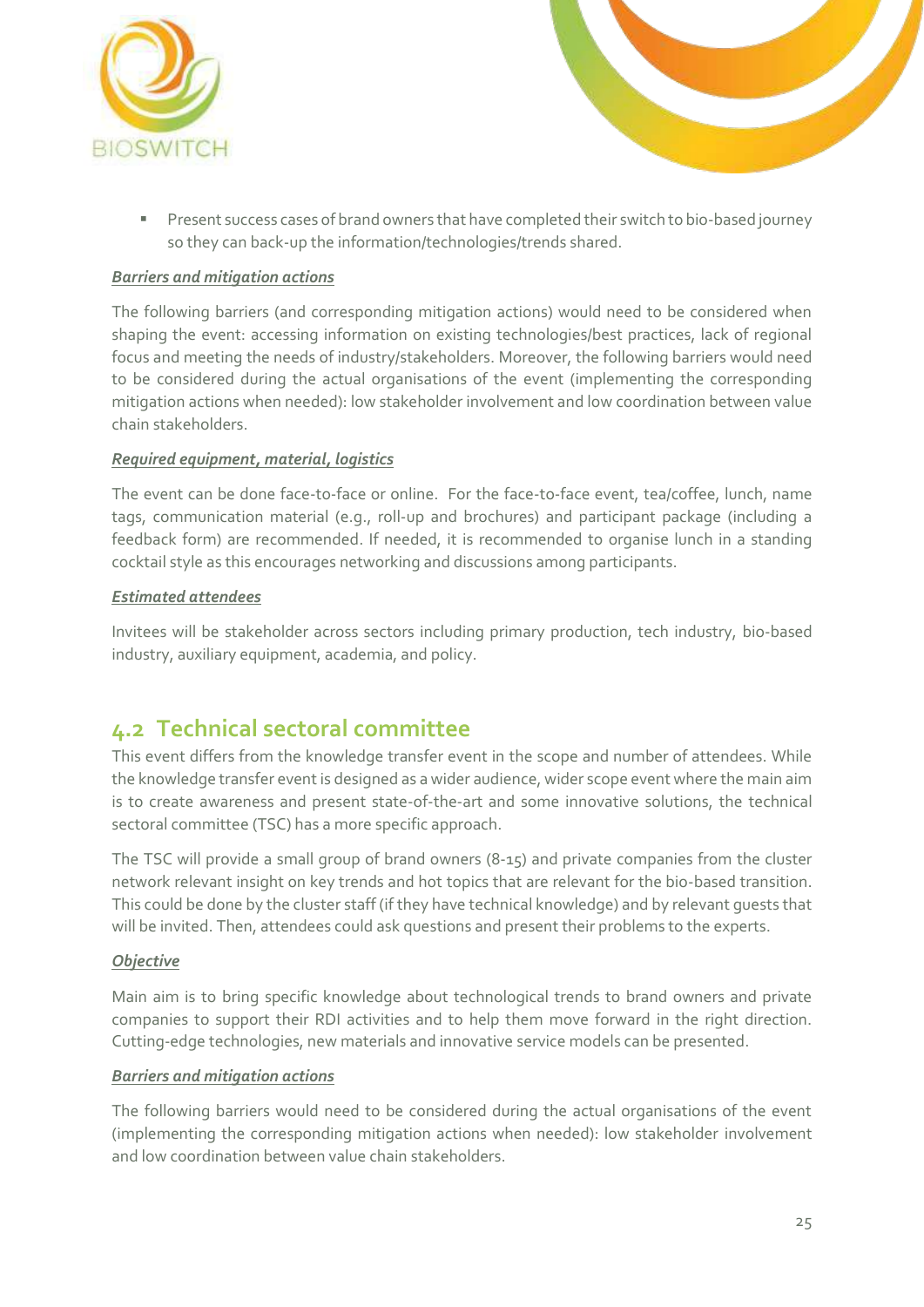



### *Required equipment, material, logistics*

This is expected to be a short session lasting 2-3 hours if done face to face or 1-2 hours if done online. For the face-to-face event, tea/coffee, lunch, name tags, communication material (e.g., roll-up and brochures) and participant package (including a feedback form) are recommended.

### *Estimated attendees*

Brand owners and private companies. Guest speakers with specific technical knowledge might be invited.

### <span id="page-25-0"></span>**4.3 Demo day**

A demo day exhibition where there are several company site visits with demonstrations of state-ofthe-art technologies currently being used in the bio-based or on-site exhibitions with BBPs can be effective means to explain the abstract concept of the bio-based transition to the general public. At the same time, they can also be used to initiate a dialogue with the visitors, e.g., by means of a survey that explores the visitors' views on the benefits and challenges related to the development of BBPs.

Alternatively, this event can de targeted to other private companies so they can conduct some peer learning as it has been proven that private companies are more motivated and inspired by other private companies and that the information is much better received from them that from other stakeholder types.

#### *Objective*

The aim is to spread awareness of BBPs and to promote their integration among consumers. Alternatively, the aim (when the attendees are other private companies) can be to foster the biobased transition by providing real evidence of private company actions carried out in that direction.

#### *Barriers and mitigation actions*

The following barriers would need to be considered during the preparation of the event (implementing the corresponding mitigation actions): low stakeholder involvement and low coordination between value chain stakeholders.

#### *Required equipment, material, logistics*

Tea/coffee, lunch, name tags, communication material (e.g., roll-up and brochures), participant package. This would include the event agenda, site visit information (technology and company profile), host organisation leaflet and feedback form.

### *Estimated attendees*

Invitees could cover consumers or other private organisations depending on the final aim of the event.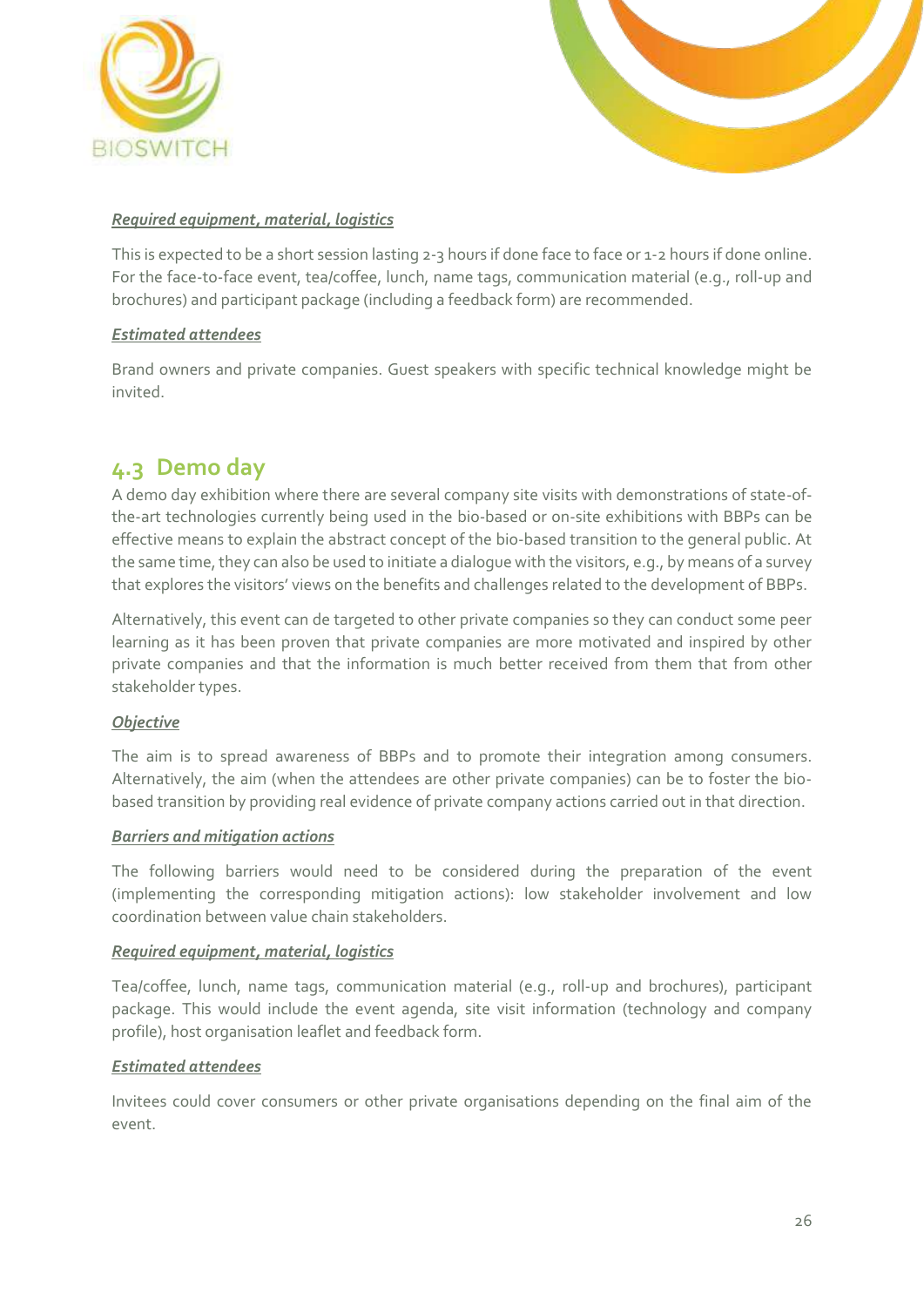

### <span id="page-26-0"></span>**4.4 Business opportunities and cross-sectorial value chains day**

Involving suppliers, end users and bio-based product development, the event can be shaped along specific value chains. With support of the cluster staff, innovation agent, etc., newly established business opportunities will receive technical and business support and mentoring to consolidate regional innovations, understand technical implementation, identify barriers, and develop business models following the concept of CANVAS (considering biomass resource and market, supply chain relationships, revenue streams, key activities, key partnerships, cost structure). The creation of new business opportunities on a cross-sectorial domain so as to trigger the development of new value chains will be pursued.

To allow these innovations to progress to the next level this event can be followed by a financing and investment day as explained below.

### *Objective*

This event will boost the development of new products, solutions and/or services, aiming for a crosssectoral approach and strengthen the cooperation among regional stakeholders. The event is to be shaped as a working session for ideas and business development.

### *Barriers and mitigation actions*

The following barriers would need to be considered during the preparation of the event (implementing the corresponding mitigation actions): low stakeholder involvement and low coordination between value chain stakeholders and lack of regional focus.

### *Required equipment, material, logistics*

The event can be done face-to-face or online. For the face-to face event, tea/coffee, lunch, name tags, communication material (e.g., roll-up and brochures), participant package (business model development and assessment methodology templates, feedback form) are recommended. If needed, it is recommended to organise lunch in a standing cocktail style. This encourages networking and discussions among participants.

#### *Estimated attendees*

Private companies, entrepreneurs, spin-offs, and researchers with ideas ready to be delivered to the market. In case the cluster staff lacks business or technical knowledge, external experts can be invited as well.

### <span id="page-26-1"></span>**4.5 Financing and investment day**

From a cluster, regional point of view, it can be interesting to support the bio-based transition in the area by supporting emerging business companies, entrepreneurs, spin-offs, etc. This would help building and strengthening a regional network of different actors. A way to do this is through the organisation of an Investment day. At the event, public and private funds can be presented and then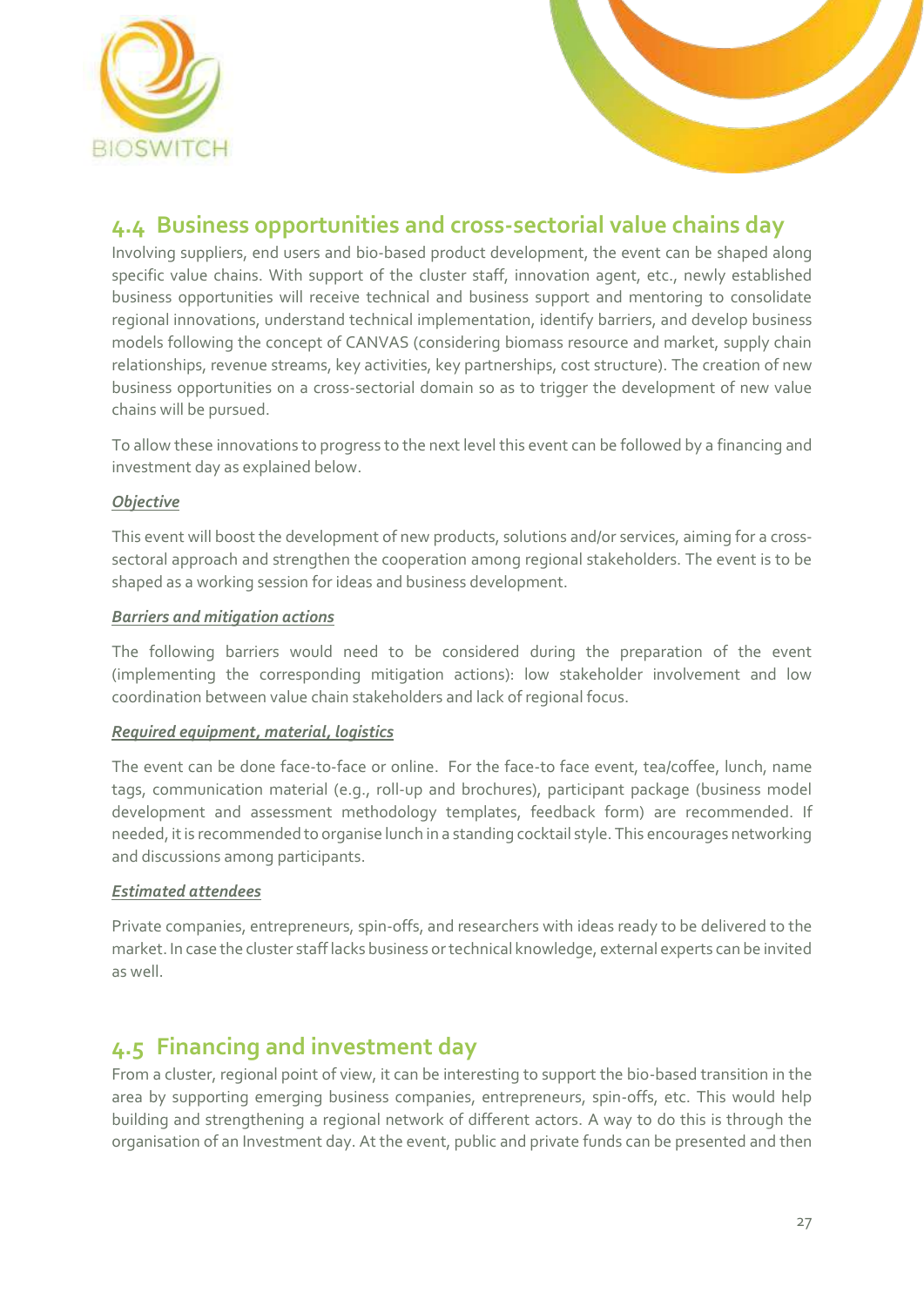



a pitch contest can be organised. If a prize is considered in the contest, it could encourage start-ups and entrepreneur's participation.

This event can be scheduled as a follow-up event for the business opportunities and value chains development in order to continue supporting emerging ideas and promising collaborations.

#### *Objective*

Main aim is to move forward from business opportunity spotting and development to real implementation, making easier going into market.

#### *Barriers and mitigation actions*

The following barriers would need to be considered during the preparation of the event (implementing the corresponding mitigation actions): low stakeholder involvement and meeting the needs of industry/stakeholders.

### *Required equipment, material, logistics*

The event can be done face-to-face or online. For the face-to face event tea/coffee, lunch, name tags, communication material (e.g., roll-up and brochures), participant package (funding programme fiches and feedback form) are recommended. If needed, it is recommended to organise lunch in a standing cocktail style. This encourages networking and discussions among participants.

#### *Estimated attendees*

Mostly private sector stakeholders that could benefit from funding in order to implement new business opportunities in the bio-based industry. Private investors might need to be invited so they can present their investment programmes. Some representative from the public side might be invited as speaker so public funding can be presented as well. As for the pitch contest, a jury must be designated. This can be composed by the public and private sector speakers plus additional technical experts.

## <span id="page-27-0"></span>**5 FUNDING AND FINANCING POSSIBILITIES**

Brand owners and private companies in their supply and value chains might need additional funds to carry out the needed RDI projects in order to go ahead with the bio-based transition. An analysis of European public and private opportunities has been carried out. External financing sources do not include an analysis about bank financing as this is linked to the regional context and needs to be analysed on a case-by-case basis.

### <span id="page-27-1"></span>**5.1 Public funding**

Aside from Horizon Europe (more inf[o here\)](https://ec.europa.eu/info/research-and-innovation/funding/funding-opportunities/funding-programmes-and-open-calls/horizon-europe_en) and Circular Bio-based Europe (more informatio[n here\)](https://www.bbi.europa.eu/about/circular-bio-based-europe-joint-undertaking-cbe-ju), there are other initiatives that might be interesting for private organisations.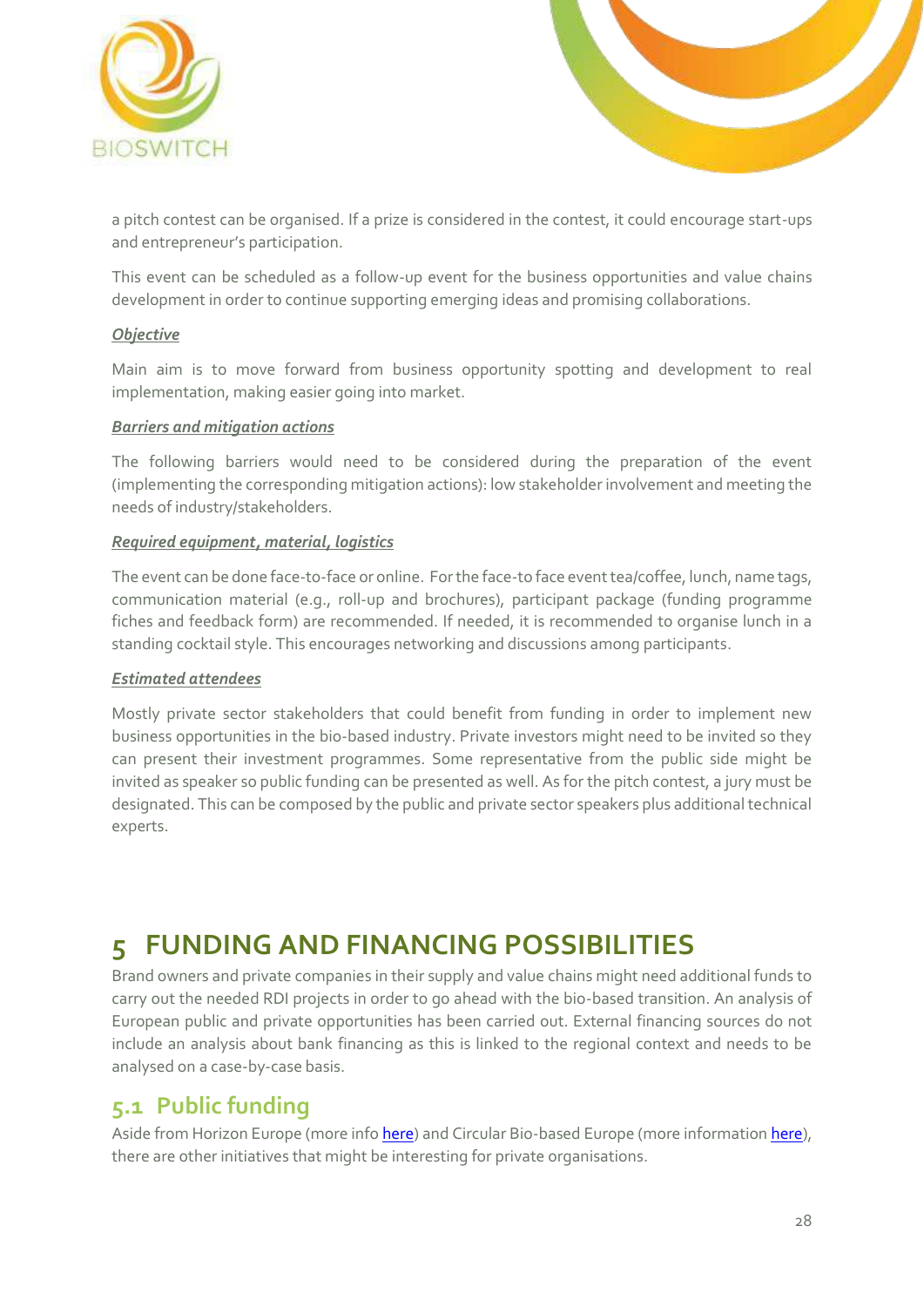



### <span id="page-28-0"></span>5.1.1 EIC Accelerator

**Funding entity:** EASME - Executive Agency for SMEs

**Description:** The EIC Accelerator supports high-risk, high-potential small and medium-sized enterprises and innovators to help them develop and bring onto the market new innovative products, services and business models that could drive economic growth.

**Project Budget:** € 0.5 and € 2.5 million. investments (direct equity investments) of up to €15 million managed by the EIC Fund for scale up and other relevant costs.

**Beneficiaries:** Small and medium-sized enterprises (SMES)

**Length of the Project:** From 12 to 24 months

**Funding Approach:** Grants

**Call:** Open

**Website[: https://eic.ec.europa.eu/eic-funding-opportunities/eic-accelerator\\_en](https://eic.ec.europa.eu/eic-funding-opportunities/eic-accelerator_en)**

### <span id="page-28-1"></span>5.1.2 DIGI-B-CUBE : Digital Enterprise Innovations for Bioimaging, Biosensing and Biobanking Industries

**Funding entity:** EU under grant agreement No 824920

**Description:** Travel Voucher covers travel and accommodation costs for participants of official DIGI-B-CUBE events (including travel and accommodation costs & conference fees to attend satellite events i.e., organised/co-organised by DIGI-B-CUBE consortium).

**Project Budget:** The maximum amount of reimbursement for each travel voucher is €2000.

**Beneficiaries:** Small and medium-sized enterprises (SMES)

**Length of the Project:** 1-5 days expected duration of participation

**Funding Approach:** Grants

**Call:** Open

**Website[: https://digibcube.eu/open-calls/](https://digibcube.eu/open-calls/)**

### <span id="page-28-2"></span>5.1.3 SmartAgriHubs – SERVICE, the SmartAgriHubs Community Network **Funding entity:** EU under grant agreement No 818182

**Description:** Open call for projects coordinated by Digital Innovation Hubs (DIHs) that aim at services for the support of digital transformation in the agri-food domain. For this call, projects shall develop, innovate, provide, validate and/or improve services provided by Digital Innovation Hubs. Tangible innovation services shall be provided by DIHs. They shall aim at supporting the set-up and realisation of digital innovation activities realised by stakeholders of agri-food communities and related networks.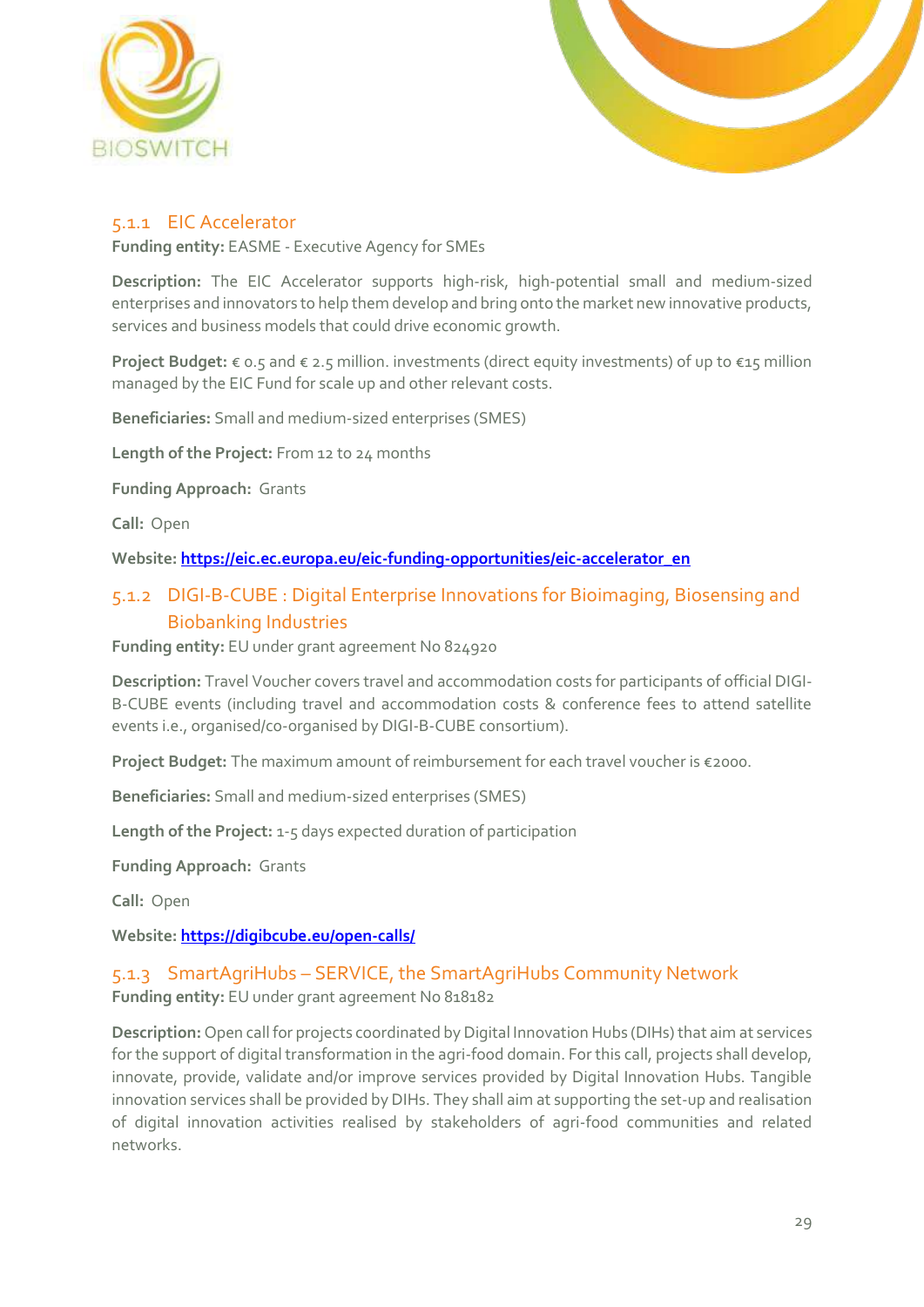



**Project Budget:** SmartAgriHubs considers that proposals requesting a contribution from SmartAgriHubs between €50 000 and €200 000 would allow to support proposed projects appropriately. The budget per legal entity shall be limited to a maximum of €100 000 in total within one or several sub-grants.

**Beneficiaries:** Small and medium-sized enterprises (SMEs) as service beneficiaries. Funding needs to be requested by the corresponding DIH.

**Length of the Project:** 3-12 months

**Funding Approach:** Grants

**Call:** Open

**Website:** <https://www.smartagrihubs.eu/portal/open-call>

### <span id="page-29-0"></span>5.1.4 METABUILDING: METAclustering for cross-sectoral and cross-border innovation ecosystem. BUILDING for the European Construction, Additive Manufacturing and Nature-Based Solutions industrial sectors' SMEs

**Funding entity:** EU under grant agreement No 873964

**Description:** The METABUILDING innovation ecosystem brings together stakeholders from construction and 4 emerging industrial sectors; recycling & circularity, additive manufacturing, nature-based solutions, and digital industry. The METABUILDING Platform aims to facilitate collaboration between new partners and experienced experts to further innovation.

**Project Budget:** Maximum €60 000 lump sum per project

**Beneficiaries:** Small and medium-sized enterprises (SMES)

**Length of the Project:** Collaborative projects of at least 2 SMEs with a duration of 6 months

**Funding Approach:** Grants

**Call:** Open

**Website:** <https://www.metabuilding.com/>

#### <span id="page-29-1"></span>5.1.5 Eurostars

**Funding entity:** National Eureka partner

**Description:** Eurostars is a funding instrument that supports innovative SMEs and project partners (large companies, universities, research organisations and other types of organisations) by funding international collaborative R&D and innovation projects. By participating, organisations from 37 countries can access public funding for international collaborative R&D projects in all fields.

**Project Budget:** If the applicants are from a Eurostars country, funding conditions available can be found in the country-specific webpages. Also, the corresponding national or regional funding body can be contacted. Organisations from non-Eurostars countries can participate by self-funding their project costs.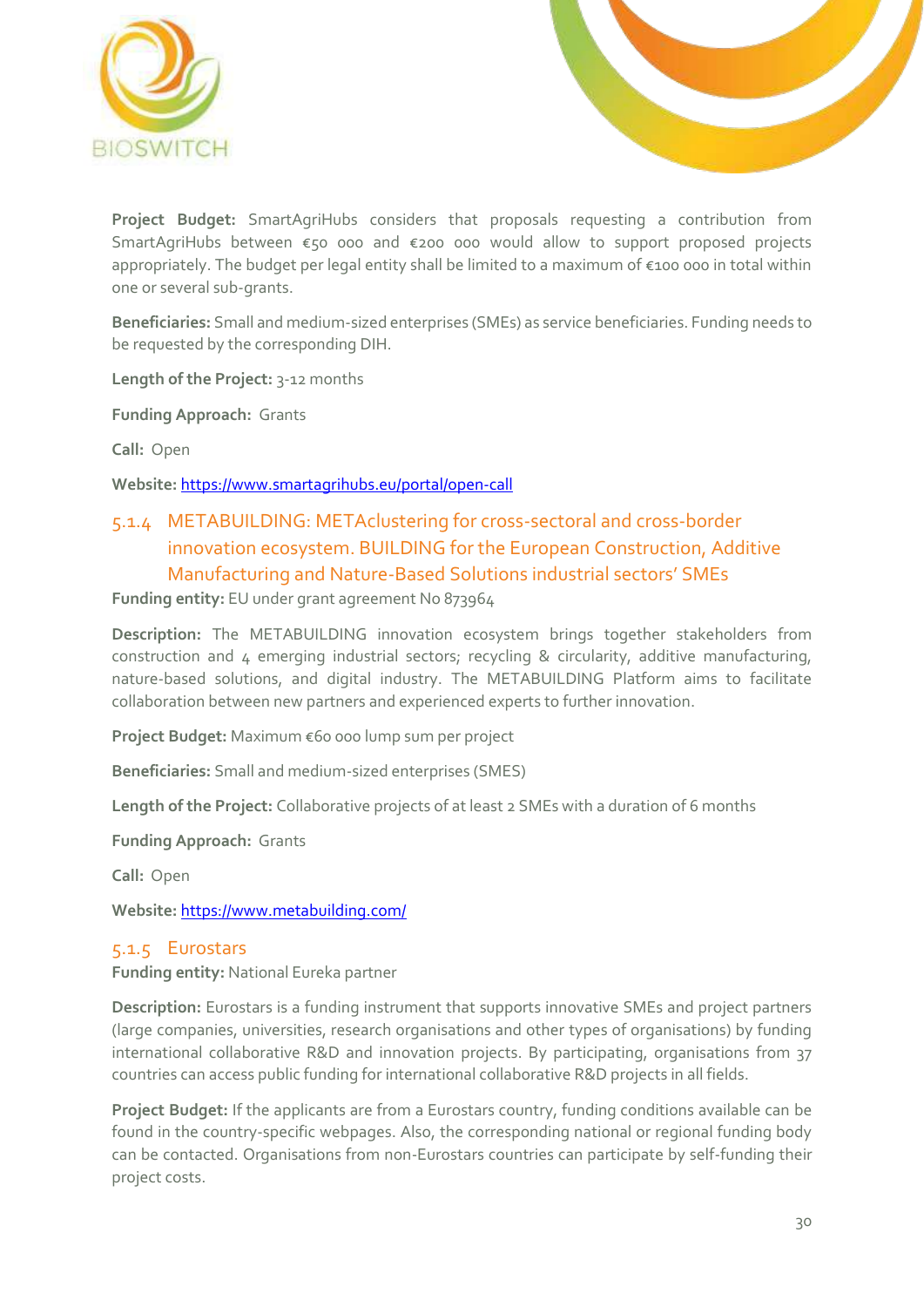



**Beneficiaries**: Small and medium-sized enterprises (SMES)

**Length of the Project**: The length of these projects may be from 12 to 36 months.

**Funding Approach:** The amount of Eurostars funding that might be received is managed by the corresponding national funding body. Funding rules vary from country to country and national funding bodies decide:

- which organisations can receive funding,
- which project activities can be funded and
- funding rates and thresholds.

**Call:** Open from 21 January 2022 to 24 March 2022 (14:00 CET). Further calls will open in the future

**Website:** <https://www.eurekanetwork.org/open-calls/eurostars-funding-programme-2022-call-1>

### <span id="page-30-0"></span>**5.2 Private financing**

This section presents funding opportunities that involve remuneration of capital in the form of shares in the ownership of the company. Young companies with high growth potential turn to venture capitalists for funding because they cannot issue debt or raise capital in public markets.

**Name:** Canaan Research and Investment **Sector:** Bio and Health **Type:** Venture capital **Company stage:** Premoney **Website:** <http://canaanrd.com/> **Name:** Columbus Life Science Fund II **Sector:** Bio and Health

**Type:** Venture capital

**Company stage:** Seed

**Ticket:** 3-10M€

**Website:** <http://www.columbusvp.com/>

**Name:** EUROEQUITY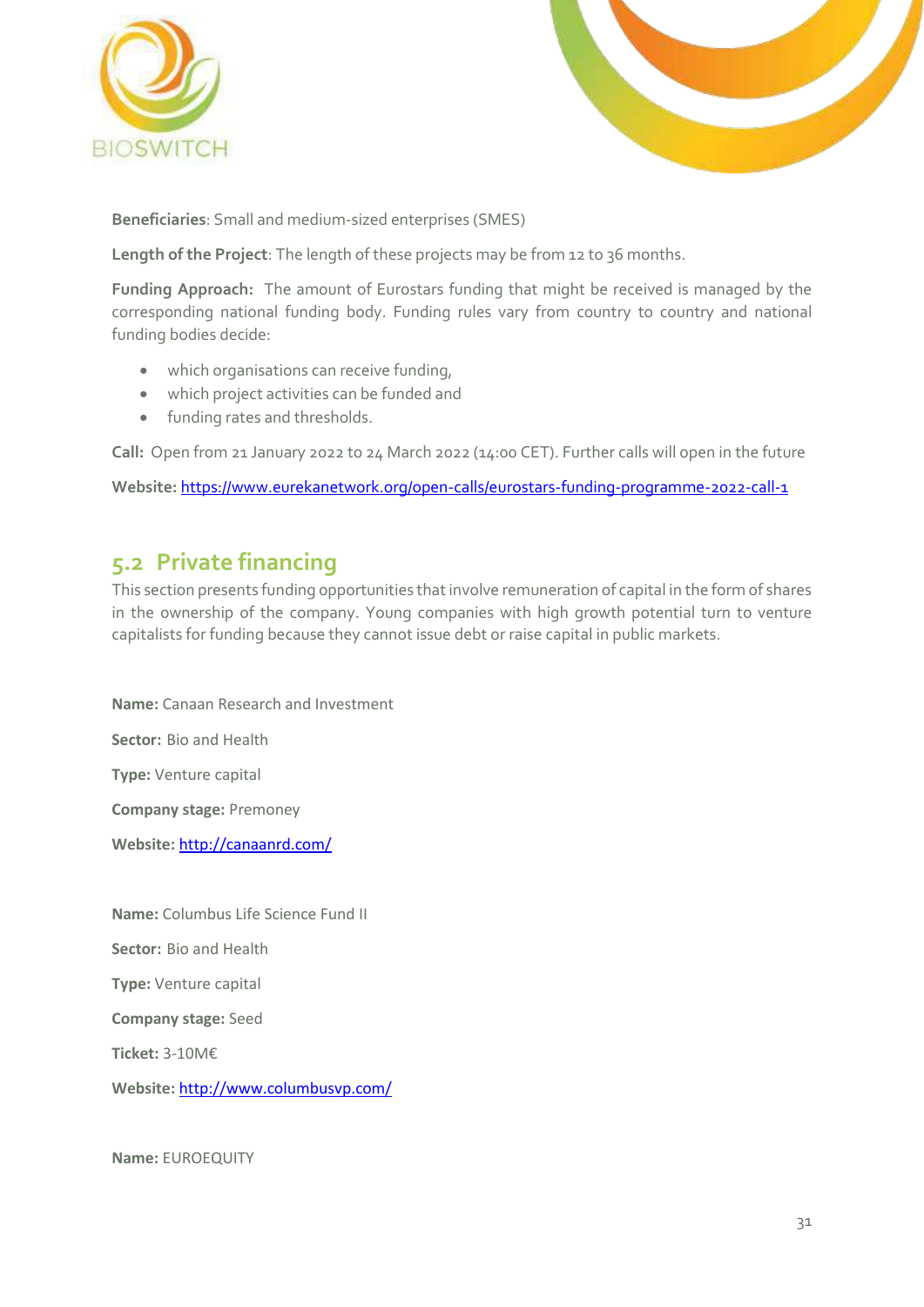



**Sector:** Generalist **Type:** Redes **Company stage:** Seed **Website:** <https://www.euroquity.com/en/home>

**Name:** Foro capital PYMES **Sector:** Generalist **Type:** Networks **Company stage:** Proven track record of sales **Ticket:** 0,5- 5M€ **Website:** <https://forocapitalpymes.com/mision-vision-valores/>

**Name:** Inveready Venture Debt **Sector:** Biotech **Type:** Venture capital **Company stage:** Proven track record of sales **Ticket:** €300.000 -€2M **Website:** <https://inveready.com/investment-vehicles/#investment-1>

**Name:** Kurma Partners **Sector:** Bio and Health **Type:** Venture capital **Company stage:** Pressed **Ticket:** 1-5M€ **Website:** <http://www.kurmapartners.com/about-kurma-partners/>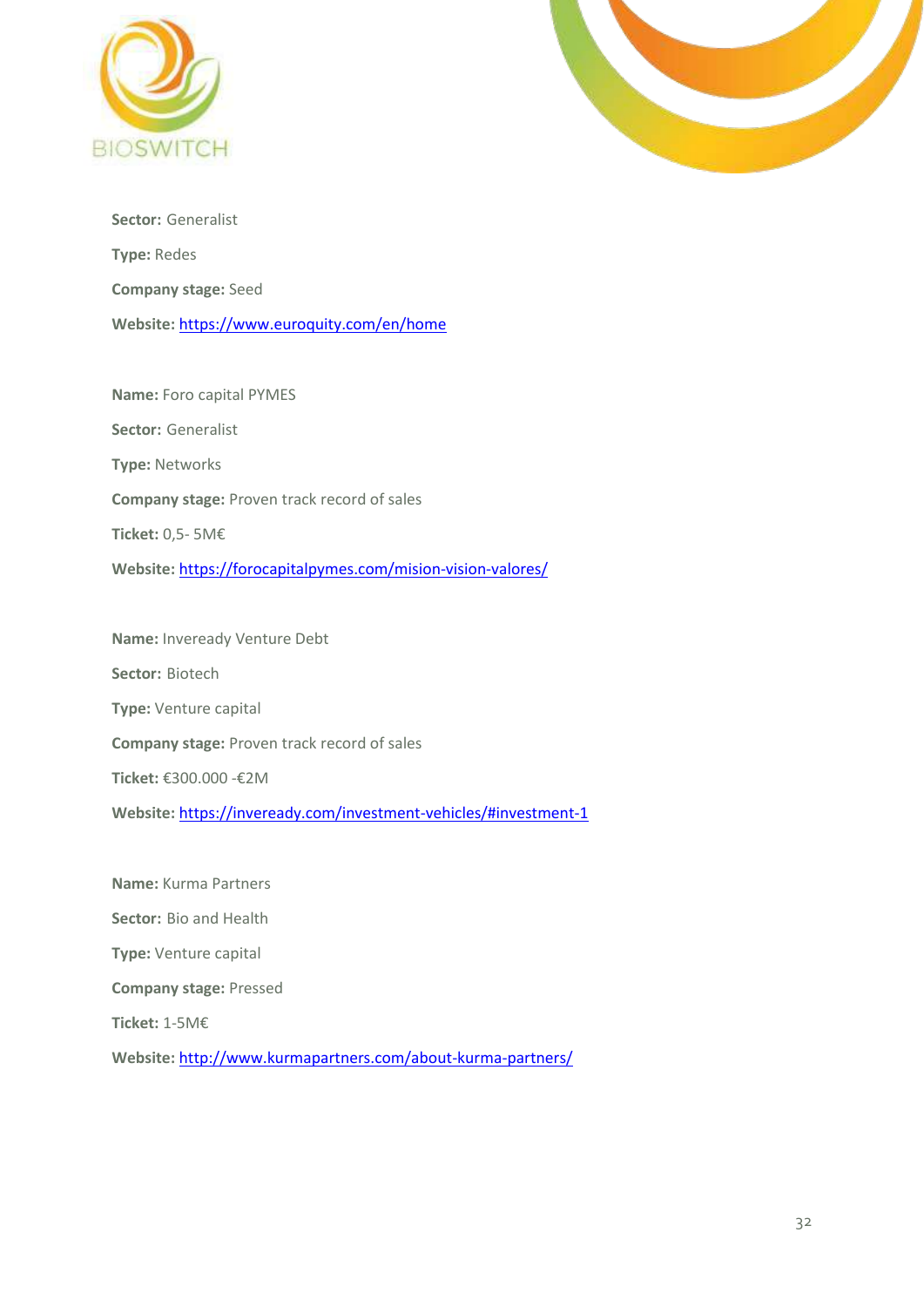



# <span id="page-32-0"></span>**6 OTHER ASPECTS THAT CAN BE RELEVANT DURING THE BIO-BASED TRANSITION**

### <span id="page-32-1"></span>**6.1 Certification and labelling of bio-based products**

Application of certification schemes and labels has positive long-term effects on the overall development of the European bio-based product market. It's therefore important that brand owners can become familiar with the different certification and labelling schemes, being possible then to assess internally which approach would suit better the company strategy, target markets, etc. It is recommended that innovation agents, cluster managers, etc. become familiar with these schemes as well, and that they connect with the relevant bodies and organisations in charge of certification/labelling so as to support properly the brand owners in their network during the biobased transition journey.

The certification and regulation schemes that could be of interest during the bio-based transition journey, related to different sectors and markets, are presented next. These cover schemes from the biomass generation, bio-based materials and products manufacturing and the production of goods that use bio-based compounds or ingredients (i.e., cover different stages of the value chain of a biobased product, from biomass to biomaterials and final bioproducts entering the market) as identified and analysed by Bracco et al (Bracco, et al., 2019).

### <span id="page-32-2"></span>6.1.1 Biomass-related



### Better Biomass NTA8080

For a) bioenergy not included in the Renewable Energy Directive 2009/28/EC (RED) and BBPs or b) RED biomass products (biofuels or bioliquids). It targets the EU and includes references to European (EN) standards. Concerns the complete supply chain from production, processing, transport to end use. More informatio[n here.](https://www.betterbiomass.com/)



### Green Gold Label (GGL)

For biomass in the energy and bio-based sectors (woody agri-residues, waste wood biomass, and bioliquids): in particular the standards for the chain of custody (GGLS1), agricultural source criteria (GGLS2) and forest management criteria (GGLS5). Global in scope. More informatio[n here.](https://greengoldlabel.com/)

### <span id="page-32-3"></span>6.1.2 Relevant labels for biobased plastics

### *6.1.2.1 Determination of the biobased content*



DIN-Geprüft Biobased (products based on renewable raw materials)

Applies to products that are fully or partly manufactured from bio-based raw materials, and in conjunction with the basic testing standards in alignment with their properties.

It contains all of the requirements for awarding the "DIN-[Geprüft biobased"](https://www.dincertco.de/din-certco/en/main-navigation/products-and-services/certification-of-products/packaging/biobased-products/) certification mark.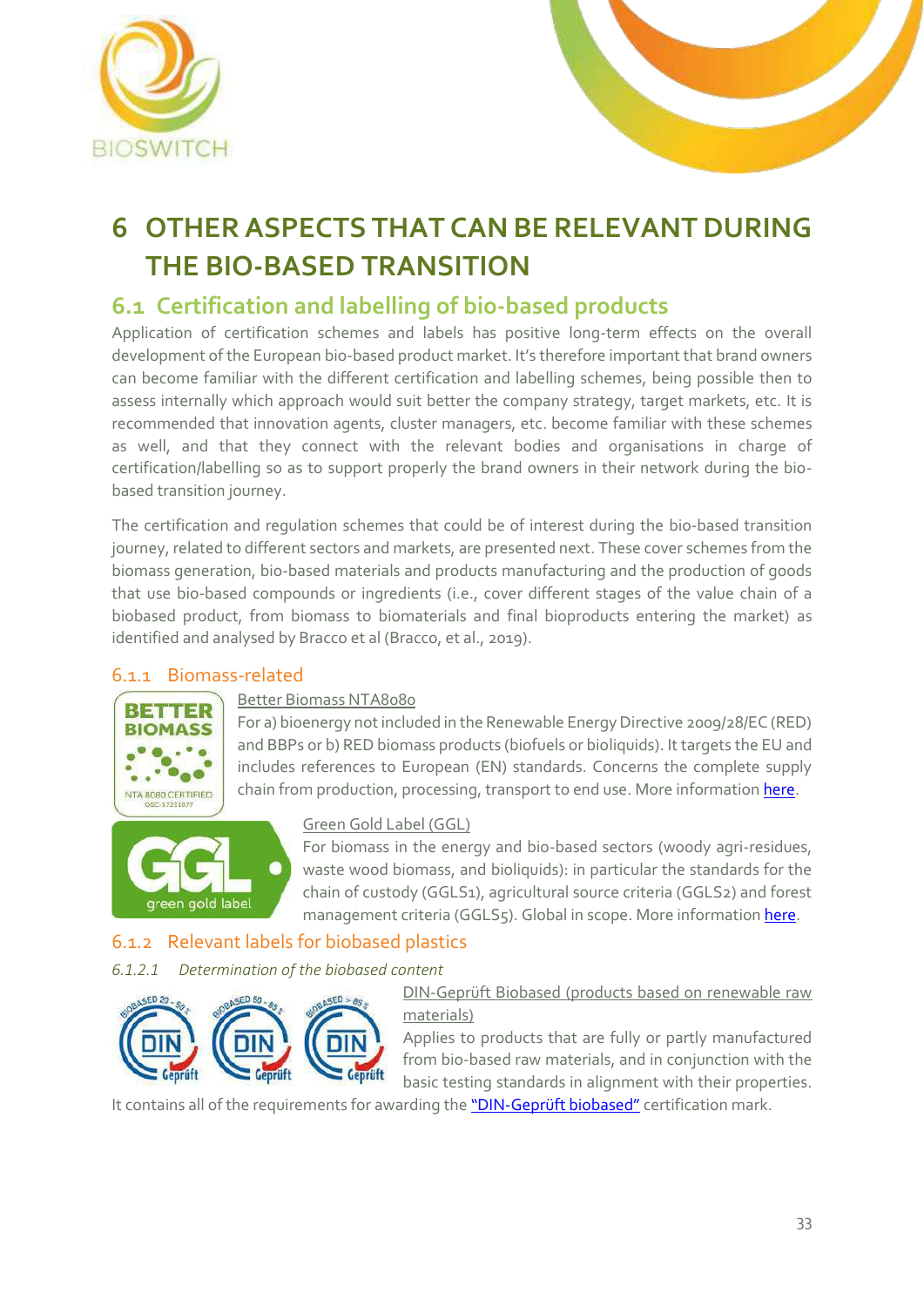



### Dutch Standards Institute (NEN) bio-based content Based on the European standard EN 16785-1 that enables

independent assessment of claims on the bio-based content of products (basic materials, intermediate and finished products). More informatio[n here.](https://www.tuv-at.be/es/green-marks/certificaciones/nen-bio-based-content/)

### *6.1.2.2 Sustainability and Life Cycle Assessment (LCA)*

### REDcert-EU and REDcert system



It has been revised and is valid in all European Member States and selected third countries (Ukraine and Belarus). It targets biomass (agricultural raw materials) and refers to the International Sustainability and Carbon Certification (ISCC-EU) and Biomass Biofuels Sustainability voluntary scheme (2BSvs) certification schemes. More information [here.](https://www.redcert.org/en/)

# ustain-'ed GH

International Sustainability and Carbon Certification (ISCC)

As a global certification system, covers the entire supply chain and all types of bio-based feedstocks and renewables. The BBPs certification scheme specifically targets the entire supply chain of the products derived from biomass. Here the authors cover the ISCC certification for biofuels in the context of our study. The [ISCC](https://www.iscc-system.org/) BBPs related sections have been analysed separately for BBPs. With regards

to biofuels' certification, the ISCC Document 202 "Sustainability Requirements" comprises of six sustainability principles, which have been determined in a multi-stakeholder process.



### Roundtable on Sustainable Biomaterials (RSB)

The [RSB Principles & Criteria](https://rsb.org/) for the Sustainable Production of Biomass, Biofuels and Biomaterials (RSBSTD-01-001) describes best practices in the production and processing of biomass, and in the production of biofuels and biomaterials. The standard described herein

specifies requirements for the certification of sustainable operations along the entire supply chain.

### <span id="page-33-0"></span>6.1.3 Other relevant labels



### The Biomass Biofuels Sustainability voluntary scheme (2BSvs)

Founded in 2010 by a consortium of French biomass and biofuels associations (the "2BS Consortium"). The scheme was primarily set up to cover the mandatory sustainability requirements of Directive 2009/28/EC for all feedstocks and biofuel. More information [here.](https://www.2bsvs.org/lg_en.html)



### IBI Biochar Certification Program

Voluntary, self-certifying biochar certification programme administered by the International [Biochar Initiative \(IBI\).](https://biochar-international.org/certification-program/) The purpose of the programme is to provide biochar manufacturers the opportunity to certify their biochar(s) by the minimum criteria established in the most recent version of the 'IBI Standardized Product

Definition and Product Testing Guidelines for Biochar That Is Used in Soil', which serves as the foundation of the IBI Biochar Certification Program. Currently, the IBI Biochar Certification Program focuses only on implementation in the United States and Canada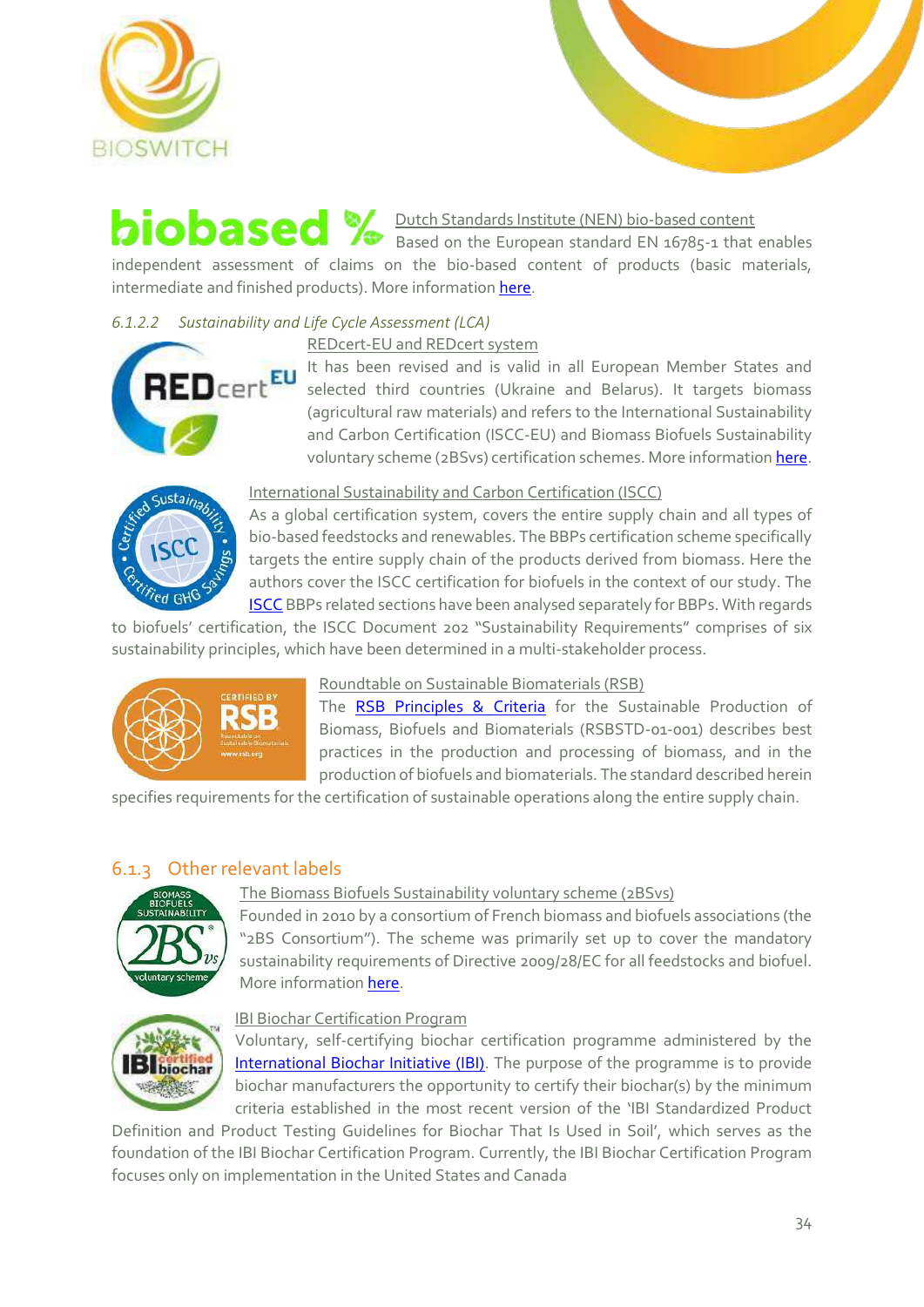





### Cradle to Cradle Certified™ (C2C)

Products Program guides designers and manufacturers through a continual improvement process (e.g., stepwise improvement or improvement in segments) that looks at a product through five quality categories – material health, material reutilization, renewable energy and carbon management, water stewardship, and social fairness. More information [here.](https://www.c2ccertified.org/get-certified/product-certification)



### EU Eco-Label

Covers a wide range of product groups, from major areas of manufacturing to tourist accommodation services to assess whether they are environmentally friendly, as claimed. The specifications depend on the product type and are mostly based on the best available techniques. The [EU Eco-Label](http://ec.europa.eu/environment/ecolabel/products-groups-and-criteria.html) is a voluntary scheme, which means that producers, importers and retailers can choose to apply for the label for their

products. In the context of this study, the product labelling schemes of the sectors, which could be relevant to bioeconomy (i.e., pulp and paper, chemicals, textiles, and construction materials and furniture) are analysed.



#### Blue Angel

Guarantees that a product or service meets high standards in terms of environmental, health and performance characteristics. In the process, these products and services are evaluated across their entire life cycle. Criteria are developed for each product group that must be fulfilled by those products and services awarded with the **Blue Angel**. In order to reflect technological advances,

the Federal Environmental Agency of Germany reviews these criteria every three to four years. In the context of this study, the product labelling schemes of the sectors, which could be relevant to bioeconomy (i.e., pulp and paper, chemicals, textiles, and construction materials and furniture) are analysed.



#### USDA Biobased Product Certification

Managed by the U.S. Department of Agriculture (USDA) under the USDA Voluntary Labelling Initiative, to help consumers in identify BBPs and packages in the general marketplace. Around 2,700 of the 14,200 products of the USDA BioPreferred Programme display an [USDA Certified Bio-based Product label.](https://www.biopreferred.gov/)

It applies to all BBPs and certifies on the basis of percent bio-based carbon, and percent biomass content of the final product. The certification also includes the reporting of the grain and oilseed inputs used in bio-based product manufacturing

### <span id="page-34-0"></span>6.1.4 Natural cosmetics

Several private organizations have developed certifications to back up the claims and assign a seal that the manufacturer can put on its label to let the consumer know that there is a third-party certification. The best known in Europe are [ECOCERT,](https://www.ecocert.com/en/certification-detail/natural-and-organic-cosmetics-cosmos) [BDIH,](http://eurobiolab.com/our-certificates-and-standards) [ICEA](https://icea.bio/en/certifications/non-food/) and the [SOIL association.](https://www.soilassociation.org/take-action/organic-living/beauty-wellbeing/) They can apply a common standard called COSMOS. NATURE is another European certifier that applies its own standard. They offer two labels: organic cosmetics or natural cosmetics, depending on the content of ingredients of organic origin (EurobioLab-Organic certificates, s.f.).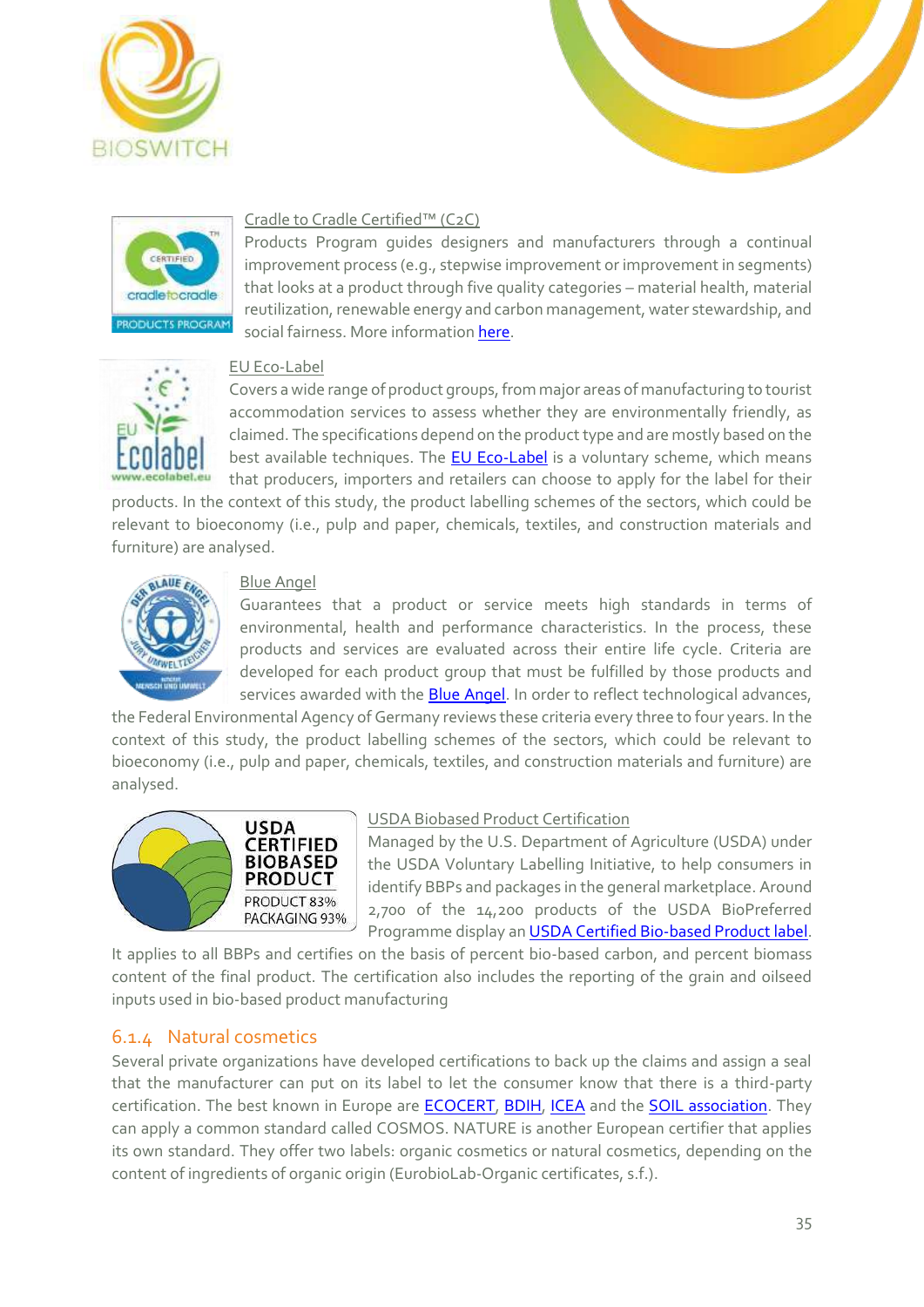



Figure 4. Natural cosmetics certifications

Specific certifications for chemicals

<span id="page-35-1"></span>The [A.I.S.E.](https://www.aise.eu/our-activities/sustainable-cleaning-78.aspx) Charter for Sustainable Cleaning is a voluntary initiative of the European detergents and maintenance products industry. The aim is to encourage the whole industry to undertake continual improvement in terms of sustainability and also to encourage consumers to adopt more sustainable ways of doing their washing, cleaning, and household maintenance.



### <span id="page-35-0"></span>6.1.5 Environmental certification



EMAS certification

The EU Eco-Management and Audit Scheme (**EMAS**) is a premium management instrument developed by the European Commission for companies and other organisations to evaluate, report, and improve their environmental performance. EMAS is open to every type of organisation eager to improve its environmental performance. It spans all economic and service sectors and is applicable worldwide.

The environmental management model in this Regulation is based on ISO Standard 14001 and proposes an efficient system for helping organisations to manage and constantly improve their environmental performance. However, EMAS contains its own requirements, which turn it into a model of excellence for environmental management.

#### ISO 14001 certification

The implementation of an Environmental Management System in accordance with the standar[d ISO](https://www.iso.org/iso-14001-environmental-management.html)  [14001](https://www.iso.org/iso-14001-environmental-management.html) allows for easy standardisation of the environmental factors arising from each activity that takes place in organisation. It also promotes environmental protection and prevents pollution while maintaining a balance with socio-economic factors.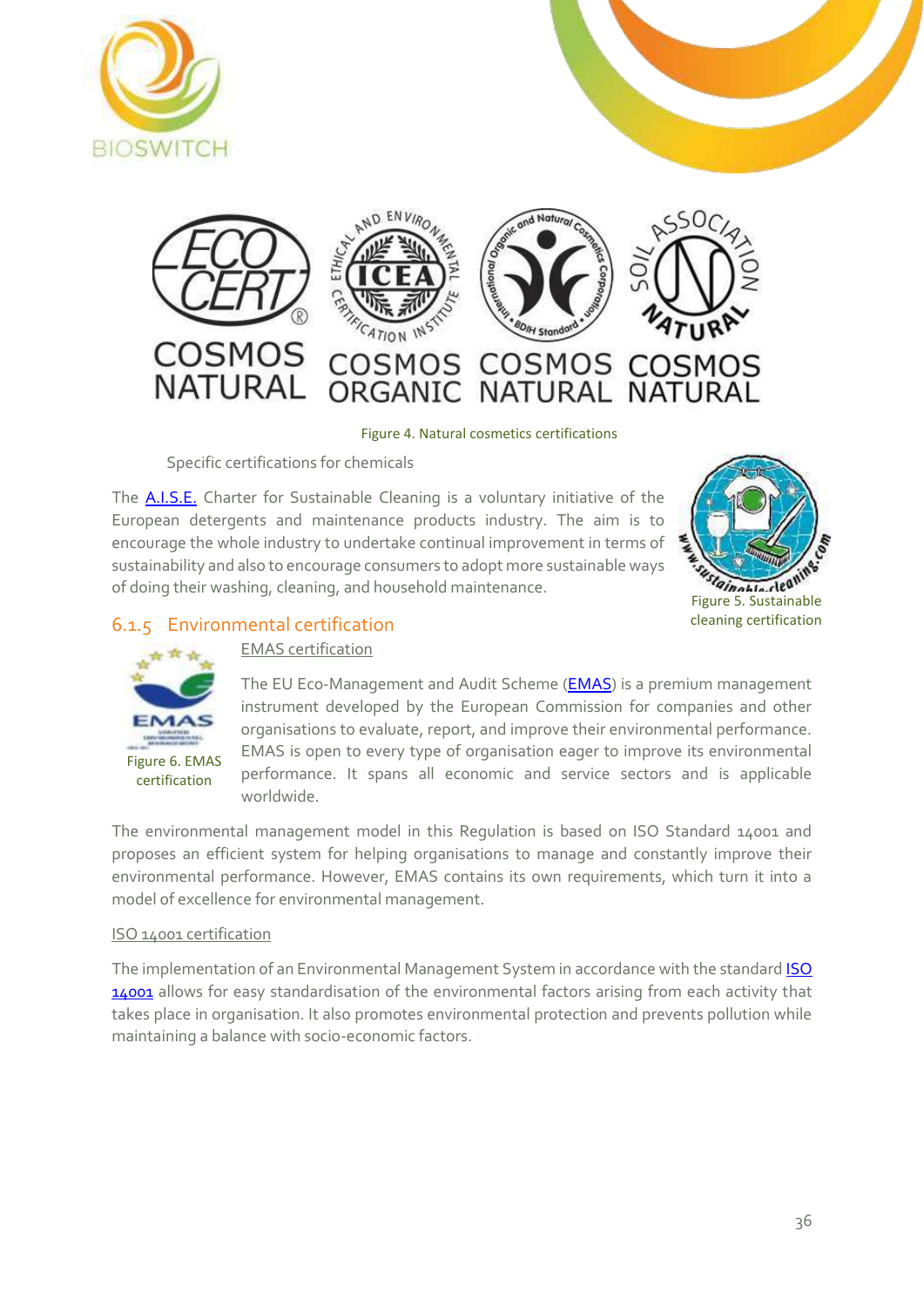



### <span id="page-36-0"></span>**6.2 Bio-based related standards**

Following the same approach for certification and labelling schemes, it is recommended that brand owners become familiar with current standards during their bio-based transition. Products and services used in everyday lives have to meet certain standards of safety and quality. In Europe, these standards are developed and agreed by the three officially recognized European Standardization Organizations: the European Committee for Standardization (CEN), the European Committee for Electrotechnical Standardization (CENELEC) and the European Telecommunications Standards Institute (ETSI). Together, CEN and CENELEC provide a platform for the development of European Standards and other technical specifications across a wide range of sectors.

Concerning the bio-based transition, it is interesting to explore standards available for the bioeconomy area. Also, depending on the brand owner sector and products market area, it would be interesting to assess the respective standards group. Results from a European standards screening exercise are provided next.

### <span id="page-36-1"></span>6.2.1 Bio-based product related standards

There is only one related Committee, the CEN/TC 411 - [Bio-based products.](https://standards.cen.eu/dyn/www/f?p=204:7:0::::FSP_ORG_ID:874780&cs=112703B035FC937E906D8EFA5DA87FAB8) Its scope is (i) Development of standards for BBPs covering horizontal aspects. This includes consistent terminology, sampling, certification tools, bio-based content, application of and correlation towards life cycle analysis, sustainability criteria for biomass used and for final products, and aspects where further harmonization is needed on horizontal level; (ii) Development of standards for bio-solvents, covering product functionality, biodegradability and, if necessary, product specific aspects not covered under i.

There are four subcommittees and working groups:  $CEN/TC$   $411/WG$   $1 -$  Terminology,  $CEN/TC$ [411/WG 3](https://standards.cen.eu/dyn/www/f?p=CENWEB:7:0::::FSP_ORG_ID:904047&cs=1056E67484120CF58BEDB2400D49C01D0) - Bio-based content, [CEN/TC 411/WG 4](https://standards.cen.eu/dyn/www/f?p=CENWEB:7:0::::FSP_ORG_ID:904048&cs=1287DD74F9A2ACF0D0473C4B34EA944FE) - Sustainability criteria, life cycle analysis and related issues and CEN/TC  $411/WG$   $5$  - Certification and declaration tools. There is an infographic created by Dutch Standards Institute (NEN) that summarises the Standards for BBPs (NEN, s.f.) and depicted in Annex I.

So far, there are 15 standards related to this committee. The infographic from ANNEXI gathers the most relevant info such as why standards for bio-based products are needed, which standards are available for bio-based content determination, for sustainability, for terminology, communication and bio-based solvents. More detailed information can be found in Table 2 [Committee CEN/TC 411](#page-37-1) -[Bio-based product standards](#page-37-1) provides information.

| <b>Reference, Title</b>                                                                                                                                                | <b>Status</b> |
|------------------------------------------------------------------------------------------------------------------------------------------------------------------------|---------------|
| CEN/TR 16721:2014 Bio-based products - Overview of methods to determine the bio-<br>based content                                                                      | Published     |
| EN 16785-1:2015 Bio-based products - Bio-based content - Part 1: Determination of the<br>bio-based content using the radiocarbon analysis and elemental analysis       |               |
| EN 16640:2017 & EN 16640:2017/AC:2017 Bio-based products - Bio-based carbon<br>content - Determination of the bio-based carbon content using the radiocarbon<br>method | Published     |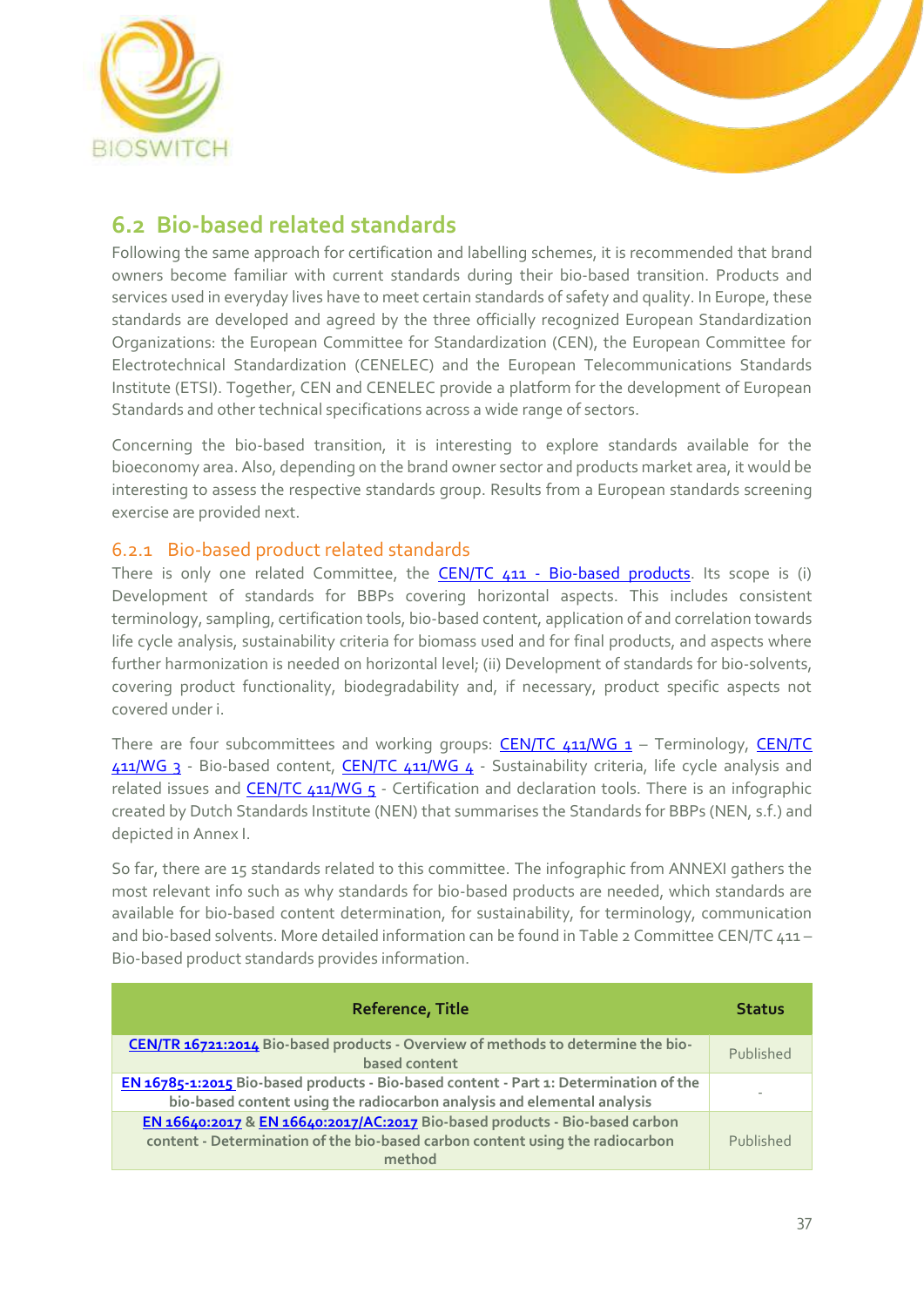



| EN 16785-2:2018 Bio-based products - Bio-based content - Part 2: Determination of the<br>bio-based content using the material balance method                                                                                                                               | Published         |
|----------------------------------------------------------------------------------------------------------------------------------------------------------------------------------------------------------------------------------------------------------------------------|-------------------|
| EN 16935:2017 Bio-based products - Requirements for Business-to-Consumer<br>communication and claims                                                                                                                                                                       | Published         |
| EN 17351:2020 Bio-based products - Determination of the oxygen content using an<br>elemental analyser                                                                                                                                                                      | Published         |
| FprCEN/TR 17674 Bio-based products- Use of stable isotope ratios of Carbon,<br>Hydrogen, Oxygen and Nitrogen as tools for verification of the origin of bio-based<br>feedstock and characteristics of production processes - overview of relevant existing<br>applications | Under<br>Approval |
| CEN/TR 16957:2016 Bio-based products - Guidelines for Life Cycle Inventory (LCI) for<br>the End-of-life phase                                                                                                                                                              | Published         |
| CEN/TR 17341:2019 Bio-based products - Examples of reporting on sustainability<br>criteria                                                                                                                                                                                 | Published         |
| EN 16751:2016 Bio-based products - Sustainability criteria                                                                                                                                                                                                                 | Published         |
| EN 16760:2015 Bio-based products - Life Cycle Assessment                                                                                                                                                                                                                   |                   |
| EN 16575:2014 Bio-based products - Vocabulary                                                                                                                                                                                                                              | Published         |
| EN 16766:2017 Bio-based solvents - Requirements and test methods                                                                                                                                                                                                           | Published         |
| EN 16848:2016 Bio-based products - Requirements for Business-to-Business<br>communication of characteristics using a Data Sheet                                                                                                                                            | Published         |
| Table 2 Committee CEN/TC 411 - Bio-based product standards                                                                                                                                                                                                                 |                   |

### <span id="page-37-1"></span><span id="page-37-0"></span>6.2.2 Other standards that could be relevant

Finally, there are other standards related to the bio-based transition and daily RDI operation. [Table 3](#page-38-1) [Other standards that can be relevant during the bio-based transition](#page-38-1) gathers information about the different committees and identified standards.

| <b>Reference, Title</b>                                                                                                                                                                                                                                                                                                                                                                                         | Link to bio-based transition                                                                                                                                 |
|-----------------------------------------------------------------------------------------------------------------------------------------------------------------------------------------------------------------------------------------------------------------------------------------------------------------------------------------------------------------------------------------------------------------|--------------------------------------------------------------------------------------------------------------------------------------------------------------|
| CEN/WS 093 - Industrial Symbiosis, including one standard CWA<br>17354:2018 Industrial Symbiosis: Core Elements and<br><b>Implementation Approaches</b>                                                                                                                                                                                                                                                         | Relevant to assess the<br>relationship between biofuels<br>production, cosmetics, food<br>supplements and specialty<br>chemicals manufacturing<br>industries |
| <b>CEN/SS S26</b> - Environmental management, especially those<br>standards related to Life Cycle Assessment and the ISO 14040:2006<br>EN ISO 14040:2006, EN ISO 14040:2006/A1:2020, EN ISO<br>14044:2006, EN ISO 14044:2006/A1:2018, EN ISO<br>14044:2006/A2:2020                                                                                                                                              | Relevant for LCA calculations                                                                                                                                |
| <b>CEN/SS F20</b> - Quality assurance. From this committee, the relevant<br>standards are <b>EN ISO 9000:2015</b> Quality management systems -<br>Fundamentals and vocabulary (ISO 9000:2015), EN ISO<br>9001:2015 Quality management systems - Requirements (ISO<br>9001:2015), EN ISO 9004:2018 Quality management - Quality of an<br>organization - Guidance to achieve sustained success (ISO<br>9004:2018) | Relevant for smooth bio-based<br>transition implementation                                                                                                   |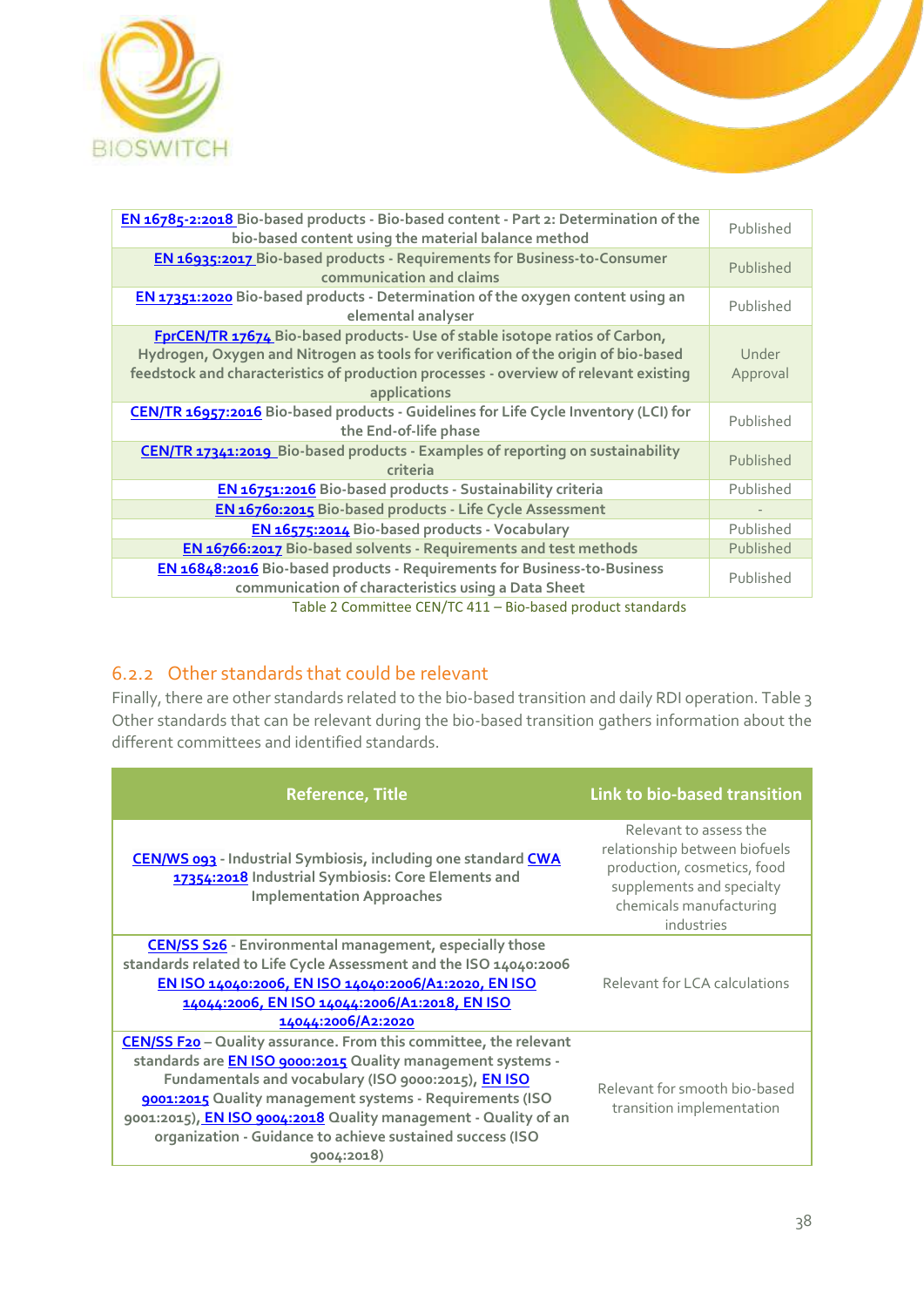



| CEN/TC 389 - Innovation Management, with the following<br>standards: <b>CEN ISO/TR 56004:2020</b> Innovation Management<br>Assessment - Guidance (ISO/TR 56004:2019), CEN/TS 16555-<br>2:2014 Innovation management - Part 2: Strategic intelligence<br>management, CEN/TS 16555-3:2014 Innovation management - Part<br>3: Innovation thinking, CEN/TS 16555-4:2014 Innovation<br>management - Part 4: Intellectual property management, CEN/TS<br>16555-6:2014 Innovation management - Part 6: Creativity<br>management, <b>EN ISO 56000:2021</b> Innovation management -<br>Fundamentals and vocabulary (ISO 56000:2020), EN ISO<br>56002:2021 Innovation management - Innovation management<br>system - Guidance (ISO 56002:2019), EN ISO 56003:2021 Innovation<br>management - Tools and methods for innovation partnership -<br>Guidance (ISO 56003:2019)                                                                                                                                                                                                                                                                  | Standardization of tools that<br>allow companies and<br>organizations to improve their<br>innovation management,<br>including all kinds of innovation<br>and all the related aspects, as<br>well as the relations with R&D<br>activities |
|---------------------------------------------------------------------------------------------------------------------------------------------------------------------------------------------------------------------------------------------------------------------------------------------------------------------------------------------------------------------------------------------------------------------------------------------------------------------------------------------------------------------------------------------------------------------------------------------------------------------------------------------------------------------------------------------------------------------------------------------------------------------------------------------------------------------------------------------------------------------------------------------------------------------------------------------------------------------------------------------------------------------------------------------------------------------------------------------------------------------------------|------------------------------------------------------------------------------------------------------------------------------------------------------------------------------------------------------------------------------------------|
| CEN/TC 383 - Sustainably produced biomass for energy<br>applications. Specifically, EN 16214-1:2012+A1:2019 Sustainability<br>criteria for the production of biofuels and bioliquids for energy<br>applications - Principles, criteria, indicators and verifiers - Part 1:<br>Terminology, CEN/TS 16214-2:2020 Sustainability criteria for the<br>production of biofuels and bioliquids for energy applications -<br>Principles, criteria, indicators and verifiers - Part 2: Conformity<br>assessment including chain of custody and mass balance, EN<br>16214-3:2012+A1:2017 Sustainability criteria for the production of<br>biofuels and bioliquids for energy applications - Principles, criteria,<br>indicators and verifiers - Part 3: Biodiversity and environmental<br>aspects related to nature protection purposes, EN 16214-<br>4:2013+A1:2019 Sustainability criteria for the production of biofuels<br>and bioliquids for energy applications - Principles, criteria,<br>indicators and verifiers - Part 4: Calculation methods of the<br>greenhouse gas emission balance using a life cycle analysis<br>approach | Relevant for bioenergy sector                                                                                                                                                                                                            |

Table 3 Other standards that can be relevant during the bio-based transition

<span id="page-38-1"></span>It's worth mentioning some information sources that cover both the information presented in section 6.1 for certifications and labelling and also in 6.2 concerning standards. The projects **Star4BBI** and [STAR-ProBio](http://www.star-probio.eu/) have produced relevant information (reviews, analysis, policy suggestions) that could be useful in case the cluster managers, innovation agents, etc. want to delve into these topics. Among all the results produced, the following deliverables are the most relevant ones:

- STAR-ProBioD8.1 Recommendations concerning current sustainability standards associated with BBPs and amendments to current standards of BBPs[, here](http://www.star-probio.eu/wp-content/uploads/2017/04/D8.1_Recommendations-concerning-current-sustainability-standards-associated-with-bio-based-products-and-amendments-to-current-standards-of-bio-based-products.pdf)
- STAR-ProBio D9.2 Recommendations for Standards and criteria for eco-labels for BBPs[, here](http://www.star-probio.eu/wp-content/uploads/2017/04/STAR-ProBio_D9.2_final.pdf)

### <span id="page-38-0"></span>**6.3 Design and implement effective instruments for stakeholder and public participation**

Motivations and objectives for switching to BBPs vary as previously depicted. Engagement with civil society can aim to increase people's awareness of BBPs, gain public acceptance for a transition to a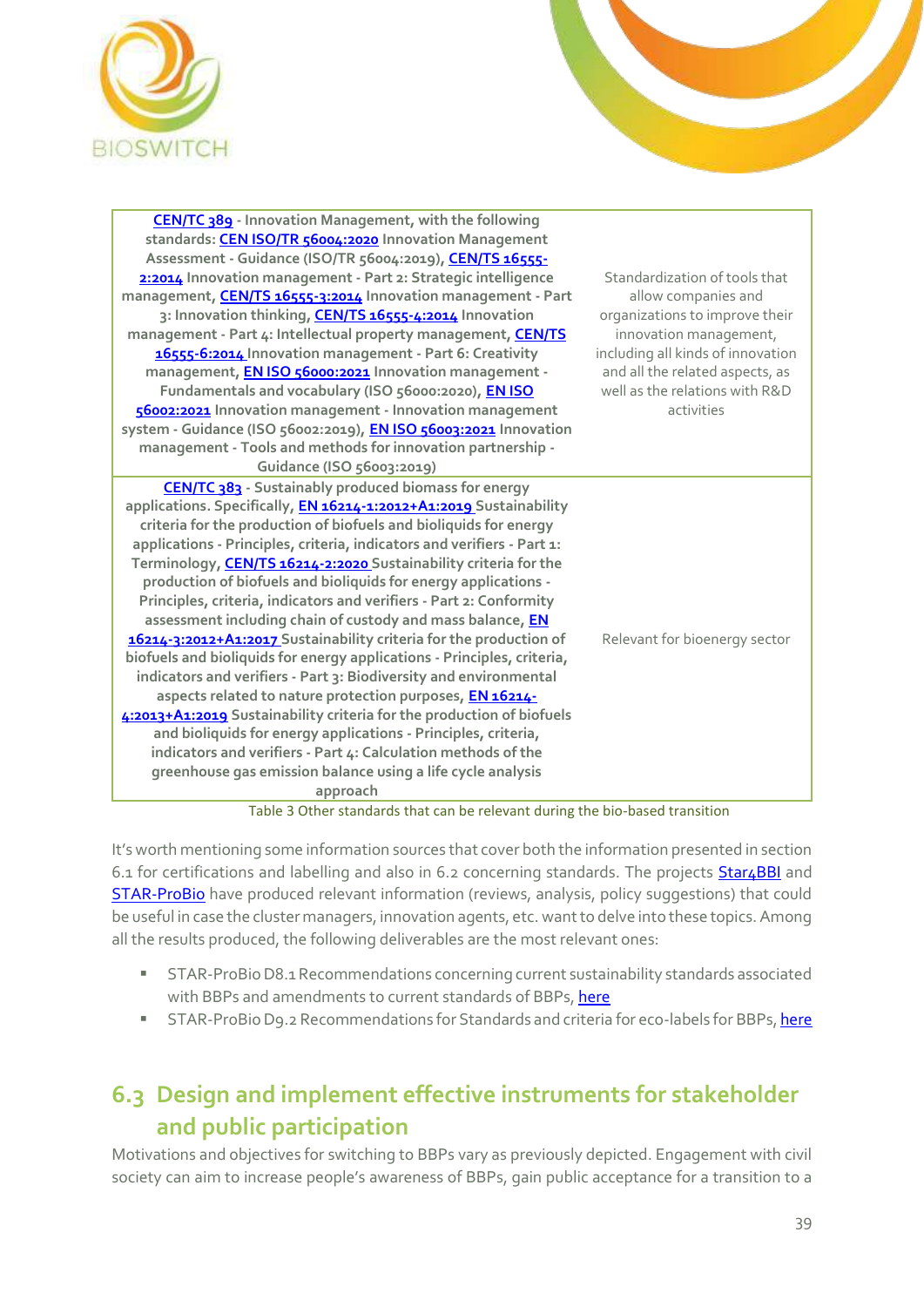



bio-based economy, or gather the views and concerns of different groups to inform the decisionmaking of brand owners.

Since sometimes engaging with stakeholders (consumers, policy makers, academia, etc.) can be time-consuming and/or fall out of their daily agenda of brand owners, cluster managers and innovation agents can support them by acting as liaison with the rest of the stakeholders and promoting the bio-based transition and products in their region by cooperating with policy makers.

It could be interesting for cluster managers and innovation agents to try to connect with the rest of the quadruple helix stakeholders. The figure of 'living labs' can become very interesting since this could be very relevant for brand owners to support open innovation actions that could facilitate the efficient time and resource development of new bio-based approaches. These 'living labs' provide an opportunity for interactive communication between entrepreneurs, scientists, policy makers, and citizens to find concerted solutions to common needs in terms of the development of BBPs. In the same way, a 'design thinking' approach could serve as a tool for the direct participation of relevant actors, including citizens, in the process of the development of BBPs.

### <span id="page-39-0"></span>**6.4 Increase public awareness of and participation with biobased products**

An important obstacle in the development of new economic processes and networks is that there are sometimes very different assumptions and perceptions about the risk and benefits of the new processes.

Increasing consumer awareness of bio-based industrial products could lead to widespread acceptance of BBPs. In addition, trustworthiness is an important precondition for acceptance of the bio-based product. In order to address this issue, brand owners can provide information about their new bio-based product through their own communication channels, targeting consumers and showing the benefits of the new products. Cluster managers and innovation agents can support brand owners in this task by providing information, materials, and sharing strategies such as those produced in the frame of several BBI JU funded projects such as the BIOWAYS project, <https://www.bioways.eu/>. Additionally, cluster managers and innovation agents can connect brand owners with regional consumer associations in order to develop a common understanding of benefits (and how to share them) and risks (and how to mitigate them) of BBPs.

Another action that could be carried out by regional innovation agents and/or cluster managers is to organise bio-based transition achievement awards to brand owners that contribute to the development of technological innovations related to the bio-based transition or that manage to successfully complete a bio-based transition process. This could promote new products and enhance the public image of brand owners that commit to bio-based approaches.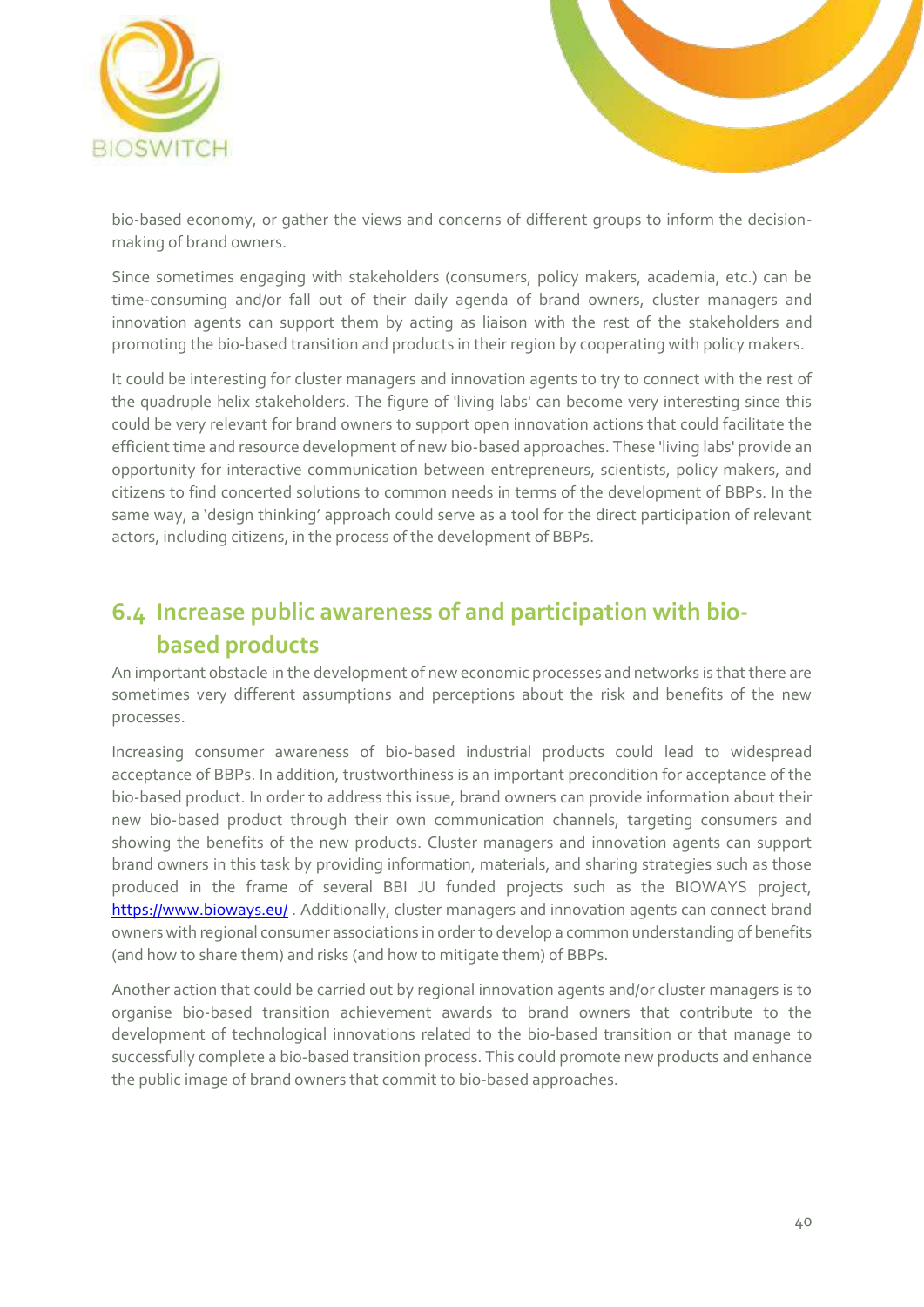



# <span id="page-40-0"></span>**7 LESSONS LEARNED**

During the whole process of motivating and supporting brand owners in their transition to bio-based approaches several lessons have been learned.

It is very important to customize stakeholder messages in order to properly catch their attention. Since nowadays there are a lot of initiatives, events, workshops, associations, etc. it is a key aspect to highlight the added value of switching to bio-based approaches. Relevant insights about brand owners' drivers, motivations, perceived risks, and expectations have been gathered and are presented in section 2. The tools "Why switching to bio-based?" and "understanding the main barriers", the latter devoted to busting myths could be useful here.

Moreover, thanks to the Bio-based readiness level assessment test provided in the frame of the project, brand owner profile categorization will ease the tailoring and further communication actions. Thanks to this cluster managers and innovation agents could become aware of the starting point of the brand owner, enabling to better customise the actions, messages, and tools to be provided.

Another key aspect that triggers reaction from the private companies is to learn from other private companies. In this case, the "Switching to bio-based hall of fame" could be interesting as it presents success cases from several brand owners, presenting how their bio-based transition journey has been.

Once brand owners are aware of why transitioning to bio-based could be relevant for them, sometimes they could feel a little bit lost when it comes to who could support them and how to find new partners for RDI developments and also value chains shaping. In this case, the tools "How do I switch to bio-based?", "Who can help me?", the "Build me the value chain" service and the "Open Innovation enabler" can be useful.

For those brand owners that have carried out their first steps, it could be interesting to measure, assess and compare the different scenarios (fossil-based vs. bio-based). In this case, the Sustainability assessment tool can be of help. In addition, brand owners might need to get their own staff committed and on-board so they can face all the internal changes that switching to bio-based requires. In this case, the tool "we are all bio-based" could be used in order to create awareness among brand owners' staff.

Finally, a key aspect in brand owners' business strategies is the way they interact and reach consumers. Switching to bio-based does not only have an impact in environmental and sustainability terms for the society, but it also has an impact in the way that the consumers perceive the new products. Therefore, brand owners could use the tools "Consumers and bio-based products, a love story" to know better about the consumers' point of view. Also, in order to better communicate about the new bio-based approach adopted by the brand owner, the tool "#I am biobased" can be used as some hints on how to best communicate this novelty to society are provided.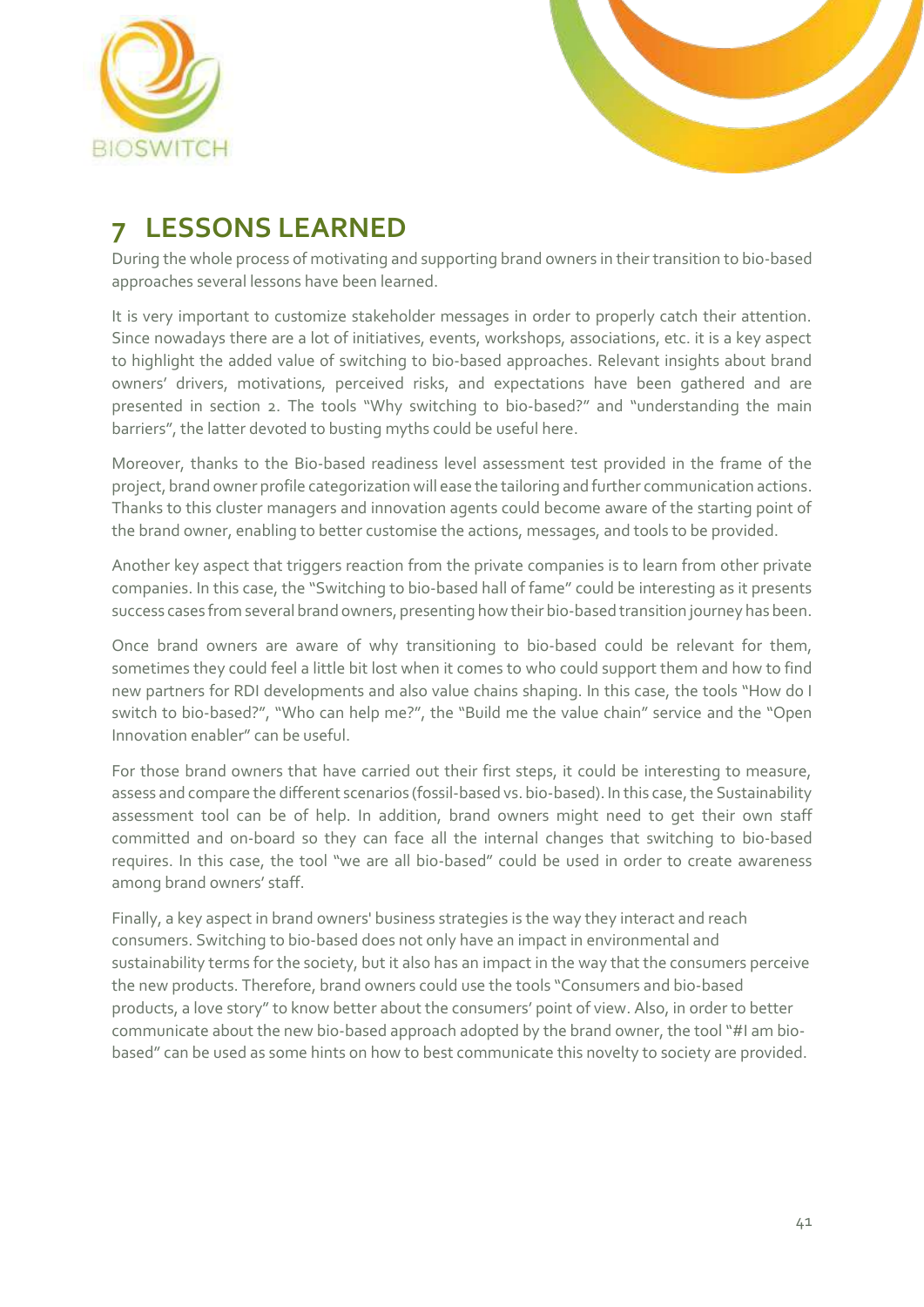



# <span id="page-41-0"></span>**BIBLIOGRAPHY**

Bio-based Industries Consortium (BIC), 2019. *The circular.* [Online] Available at: https://biconsortium.eu/sites/biconsortium.eu/files/documents/Vision%20for%20a%20circular%20 bio-society%202050.pdf

Bio-based Industries Consortium, 2020. *The bio-based industries - key to the EU's green recovery.*  [Online]

Available at: https://biconsortium.eu/news/green-recovery

BioBridges, n.d. *Bridge2brands - an innovative format to connect brands and bio-based solution providers.* [Online]

Available at: https://www.biobridges-project.eu/news-events/news/bridge2brands-an-innovativeformat-to-connect-brands-and-bio-based-solution-providers/

Bioswitch project, 2021. *D1.3 – REPORT ON BRAND OWNERS' INCENTIVES AND CONSUMER DRIVERS AND MOTIVATIONS.* [Online] Available at:

https://ec.europa.eu/research/participants/documents/downloadPublic?documentIds=080166e5d9f c7069&appId=PPGMS

Bracco, S. et al., 2019. Analysis of Standards, Certifications and Labels for Bio-based Products in the Context of Sustainable Bioeconomy. *International Journal of Standardization Research,* 17(1), pp. 1- 22.

Chen, Y., Chang, T., Li, H. & Chen, Y., 2020. The Influence of Green Brand Affect on Green Purchase Intentions: The Mediation Effects of Green Brand Associations and Green Brand Attitude. *International Journal of Environmental Research and Public Health,* 17(11), p. 4089.

Chesbrough, H. & Crowther, A. K., 2006. *Beyond high tech: early adopters of open innovation in other industries.* s.l.:s.n.

Chesbrough, H. W., 2003. *Open Innovation: The New Imperative for Creating and Profiting from technology.* s.l.:s.n.

EurobioLab-Organic certificates, n.d. [Online] Available at: http://www.eurobiolab.com/our-certificates-and-standards

European Commission, 2011. *Final evaluation of the lead market initiative : final report.* [Online] Available at: https://data.europa.eu/doi/10.2769/29882

European Commission, n.d. *A lead market initiative for Europe.* [Online] Available at: https://eur-lex.europa.eu/LexUriServ/LexUriServ.do?uri=COM:2007:0860:FIN:en:PDF

European Commission, n.d. *Bio-based products.* [Online] Available at: https://ec.europa.eu/growth/sectors/biotechnology/bio-based-products\_es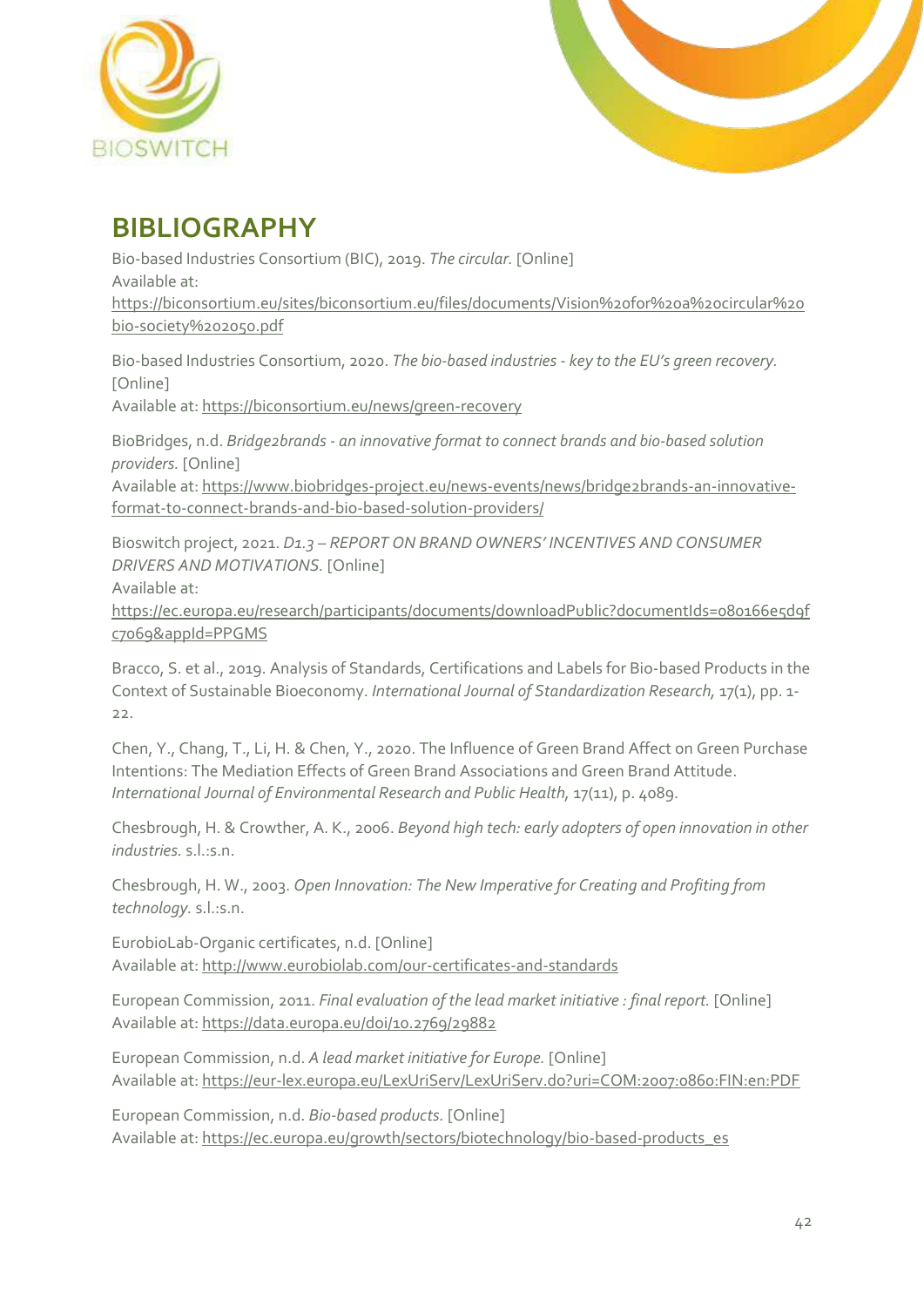



European Commission, n.d. *Bio-based research and innovation.* [Online] Available at: https://ec.europa.eu/info/research-and-innovation/researcharea/environment/bioeconomy/bio-based-products-and-processes\_en

European Commission, n.d. *Single Market for Green Products Initiative.* [Online] Available at: https://ec.europa.eu/environment/eussd/smgp/index.htm

European Commission, n.d. *What is the Bioeconomy.* [Online] Available at: https://ec.europa.eu/research/bioeconomy/policy/bioeconomy\_en.htm

European Parliament, 1994. *European Parliament and Council Directive 94/62/EC of 20 December 1994 on packaging and packaging waste.* [Online] Available at: https://eur-lex.europa.eu/legal-content/EN/TXT/?uri=CELEX%3A01994L0062- 20180704

European Parliament, 2008. *Directive 2008/98/EC of the European Parliament and of the Council of 19 November 2008 on waste.* [Online]

Available at: https://eur-lex.europa.eu/legal-content/EN/TXT/?uri=celex%3A32008L0098

European Parliament, 2019. *Directive (EU) 2019/904 of the European Parliament and of the Council of 5 June 2019 on the reduction of the impact of certain plastic products on the environment.* [Online] Available at: https://eur-lex.europa.eu/eli/dir/2019/904/oj

Gaffey, J., McMahon, H., Marsh, E. & Vos, J., 2021. Switching to Biobased Products – The Brand Owner Perspective. *INDUSTRIAL BIOTECHNOLOGY,* 17(3), pp. 1-8.

Hann, S. et al., 2020. *Bio-based and biodegradable plastics in Denmark: Market, applications, waste management and implications in the open environment,* Copenhagen: The Danish Environmental Protection Agency.

Lokesh, K., Ladu, L. & Summerton, L., 2018. Bridging the Gaps for a 'Circular' Bioeconomy: Selection Criteria, Bio-Based Value Chain and Stakeholder Mapping. *Sustainability,* Volume 10, pp. 1695-1708.

Moravcikova, D., Krizanova, A., Kliestikova, J. & Rypakova, M., 2017. Green Marketing as the Source of the Competitive Advantage of the Business. *Sustainability,* 9(12), p. 2218.

Morone, P. & D'Amato, D., 2019. The role of sustainability standards in the uptake of bio-based chemicals. *Current Opinion in Green and Sustainable Chemistry,* Volume 19, pp. 45-49.

NEN, n.d. *Standards for bio-based products - Infography.* [Online] Available at: https://www.nen.nl/en/nieuws/standards-for-biobased-products/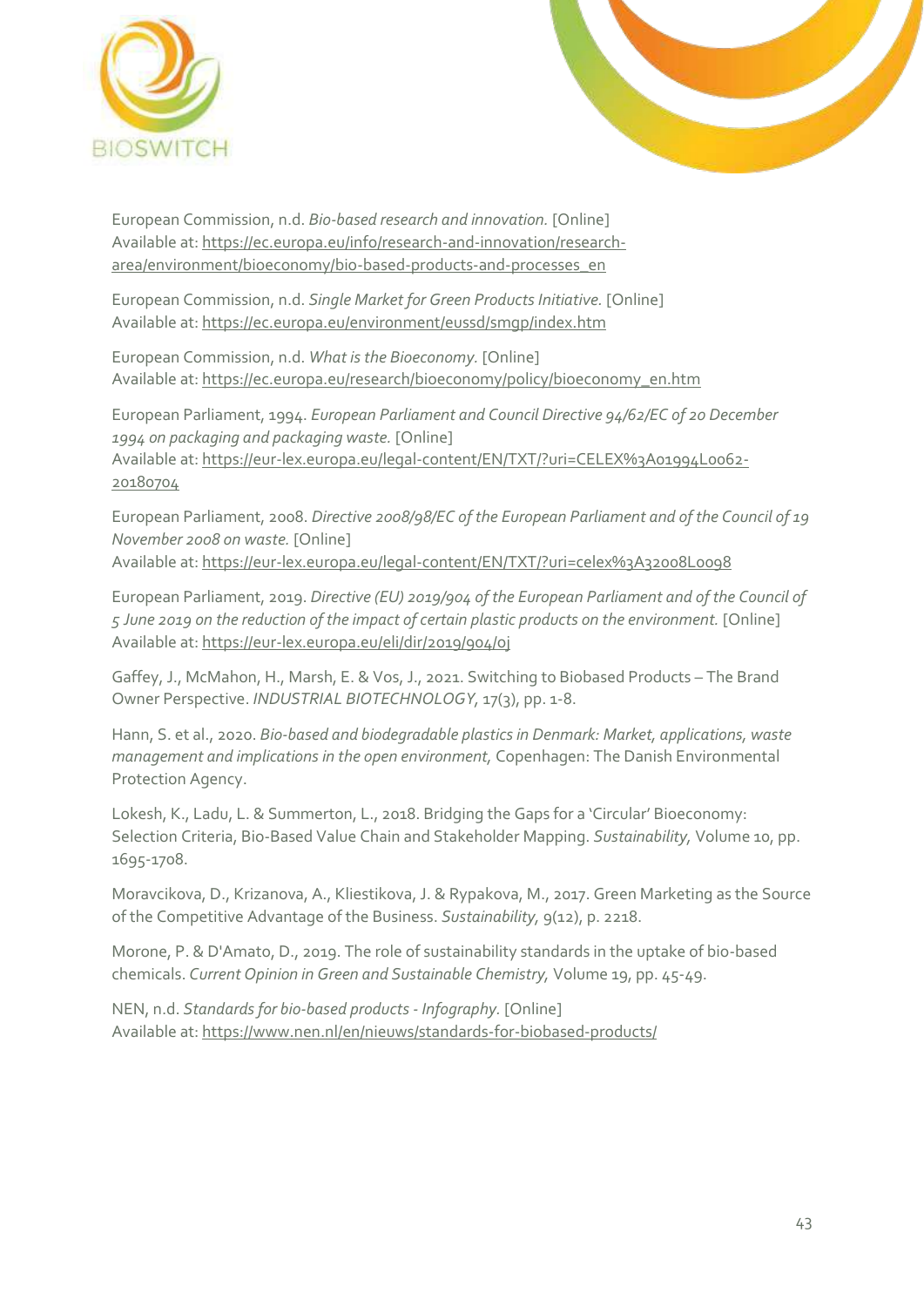



# <span id="page-43-0"></span>**ANNEX I - INFOGRAPHIC ABOUT BIO-BASED PRODUCTS STANDARDS**